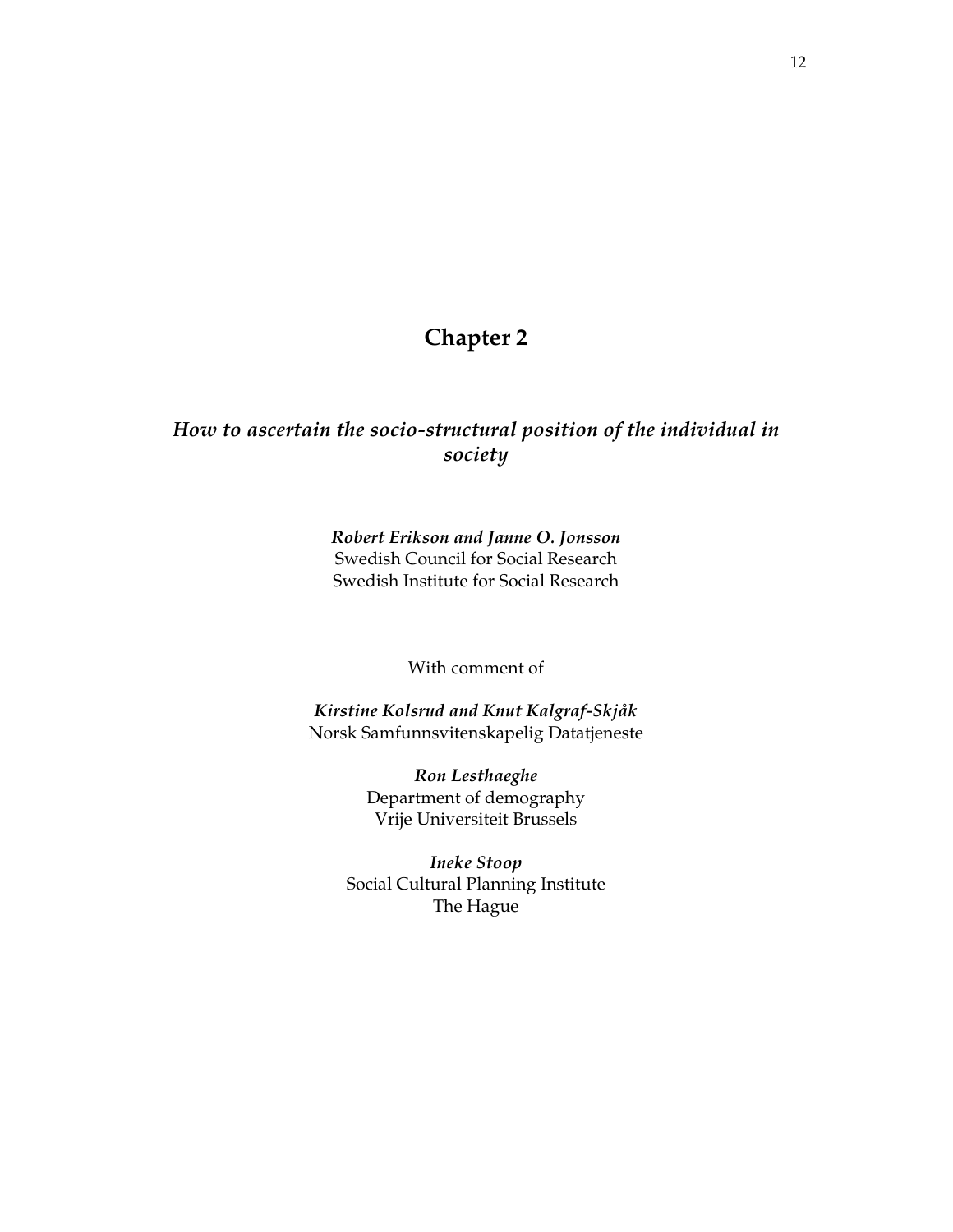# **Contents**

| 2.1           | Proposal for items to be included by Robert Erikson and Jan Jonsson 14   |      |
|---------------|--------------------------------------------------------------------------|------|
| $2.2^{\circ}$ |                                                                          |      |
|               | 2.2.1 Comments on the measurement of social structure                    |      |
|               |                                                                          | . 37 |
|               | 2.2.2 Suggestions for the extension of the measurement of current status |      |
|               |                                                                          |      |
|               | 2.2.3 Comments on the measurement of education by Ineke Stoop 43         |      |
|               |                                                                          |      |
|               | 2.2.5 Central Co-ordinating Team selection of items for pilot 54         |      |
|               |                                                                          |      |
| 2.3           |                                                                          | 63   |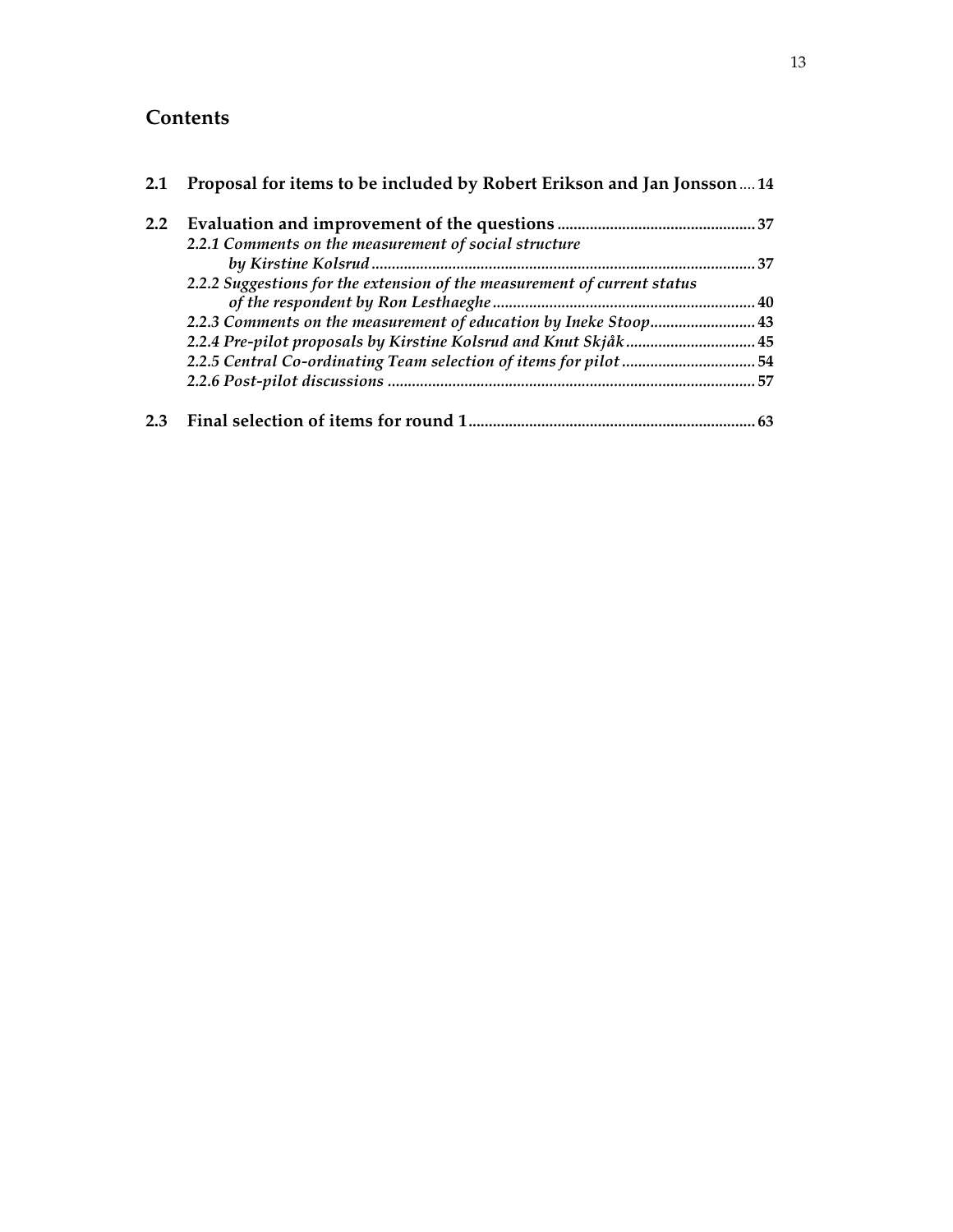# **2.1. Proposal for the items to be included by Robert Erikson and Jan O. Jonsson**

### **Introduction**

A core module in the European Social Survey (ESS) is intended to ascertain the individual's position in the social structure, and in this paper we give suggestions for the construction of this module. Our proposal is guided by two main principles. The first is that rather than basing our suggestion on a particular sociological or other theory, the ESS needs measurements that can satisfy as far as possible different theoretical notions. Though it is certainly not possible to measure individuals' position in the social structure without being guided by some sort of theory, we aim at maximising the freedom of choice for users and hopefully our suggestion will thereby stand the tides of time relatively well. Our second principle is to maximise international comparability, which leads us to first look for existing international standards whenever these meet high demands on quality. Our suggestion is not only based on these two principles but also limited by the space intended for the module, which is set to around 40 questions.

The outline of this Memo is this: In section 2 we discuss some general concerns when designing the module. In section 3 we argue more in detail for and against relevant indicators, and give examples of these (primarily the ones we prefer). Finally, we provide an overview of our proposed module by listing variables and variable categories. In this draftversion we do not give a suggestion of the lay-out of the module in questionnaire-form, both because of time-constraints and because we think that such an endeavour is more appropriate after we have received comments on this Memo.

# **General considerations**

#### What is a socio-structural position?

Definitions of the social structure are numerous within sociology and there is hardly any one that would be commonly accepted. In essence, however, most definitions would maintain that the social structure is a structure of positions rather than individuals – individuals can move between these positions without the structure being changed. Thus, using a famous metaphor from Schumpeter, the social structure can be conceived of as a bus, or a hotel, which is always occupied but with different people.

That the structure is "social" can be understood in (at least) two ways. First, it may indicate that the relations between positions are social in character, which would include relations such as dominance/authority, dependence, conflict, and exploitation. Secondly, in the (looser) sense that social scientists – perhaps more often – use the term "social structure", it is understood as a system of positions in which the belonging to a position confers different rewards, resources, and opportunities to the "incumbents". These rewards etc. can be social status, "life-chances", economic standing, occupational prestige or in general the command over scarce resources, be they material or non-material. The first, relational, approach is more common among (neo-)marxist scholars, while the second – which is more directed towards distributional issues – would be more popular among (neo-)Weberians.

We would not want to claim that these different approaches to social structure are easy to abridge, but we are confident that there are many similarities that facilitate the choice of indicators of social structure. One such important similarity is that in modern Western societies the belonging of subjects (e.g., individuals) to socio-structural positions is mainly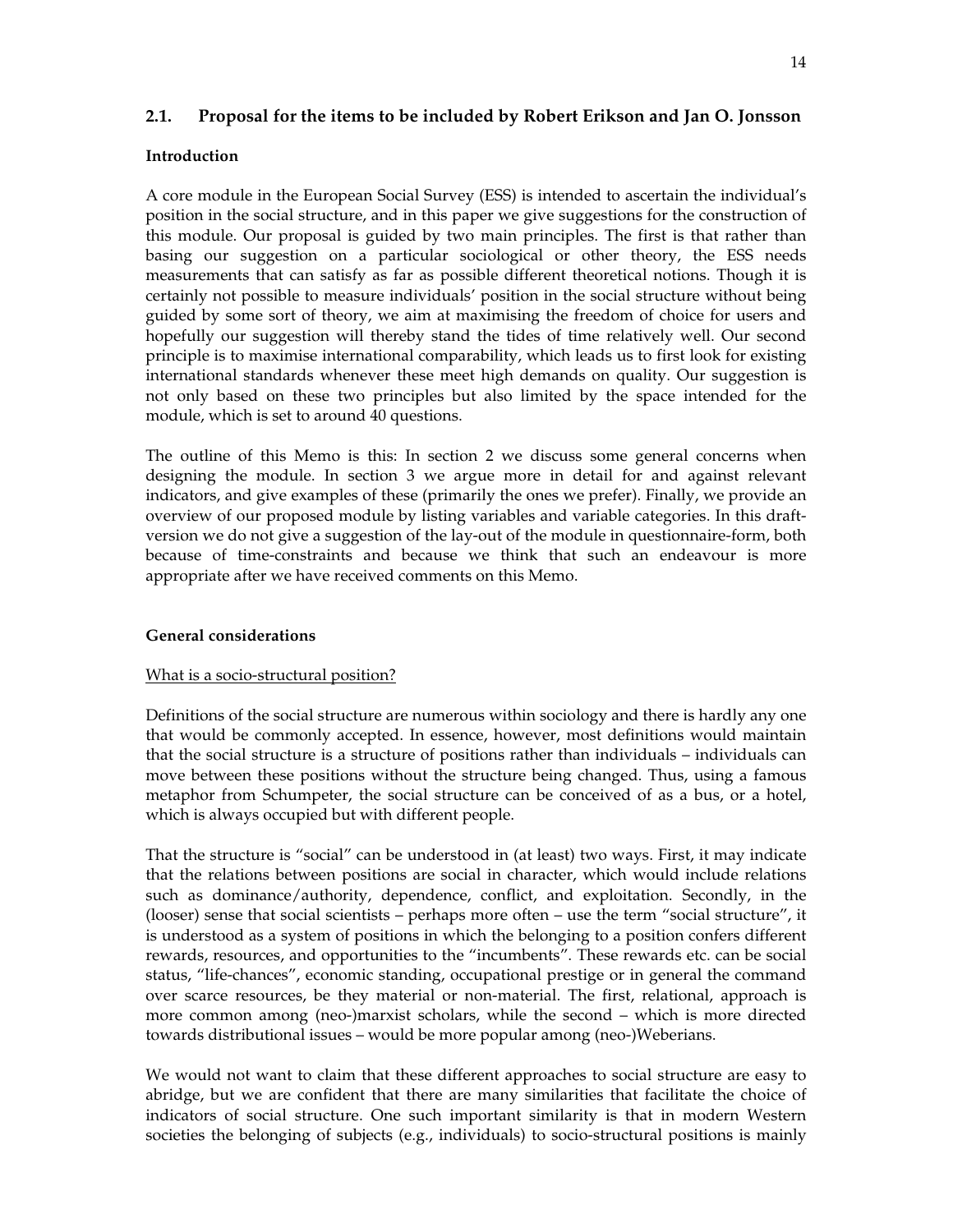determined by their current or previous positions in *employment relations* and the *occupational structure*.

Based on this, social scientists have defined and used in empirical research at least four (main) types of measures of social structural position. These are occupational prestige, social (or socio-economic) status, and two main variants of social class (one marxian and one weberian). The first two are metrics, i.e., they measure social position using a single finegraded hierarchical dimension, while the others are categorical and not only hierarchical but also "segmented". Employment relations define the main "segments" in the class schemas – typically, owners/employers are distinguished from self-employed on the one hand and employed on the other. Further distinctions are made on the basis of the subject's occupational position. For the construction of some the Marxian class schemas, however, additional information on authority and autonomy among the employed may be necessary. For the metrics a detailed occupational code is normally the basis.

Our view is that these different types of measurement of the social structure ought to be possible to construct from the core ESS questions. There are both theoretical reasons that speak for each of them and – pragmatically but importantly – they are all widely used in empirical research. For more detailed theoretical arguments and alternative ways of constructing metric measures, see Blau and Duncan (1967), Treiman (1977), Goldthorpe and Hope (1974), Wegener (1985), Ganzeboom et al. (1992), and Ganzeboom and Treiman (1996). Corresponding arguments and details on constructing class schemas are found in Erikson and Goldthorpe (1992) and Wright (1980; 1997). These are some of the main contributions in which further references to the voluminous and ongoing debate on how to define and measure social structure can also be found.

Our conclusion is that the following information is needed for maximising the possibility of constructing often used and theoretically relevant measures of socio-structural position:

- 1. Economic activity (e.g., gainfully employed, unemployed, house-worker, student, retired), and a complementary measure of precarious labour market positions (e.g., unemployment experiences and permanent vs. temporary job)
- 2. Employment relation (e.g., employer, self-employed, employed, unemployed)
- 3. Occupation (a fine-graded measure)
- 4. Additional information on labour market characteristics (e.g., size of firm/workplace, branch of industry, economic sector, authority, autonomy)

#### What is the proper base of socio-structural belonging and unit of measurement?

Obviously, in a survey directed towards individuals, the respondent's social position is the point of departure for socio-structural classification. Many social scientists would however maintain that the proper unit of analysis is not the individual but the (nuclear) family. This is so for two reasons. First, many resources, such as housing and the consumption of durable goods, are pooled within the household. Secondly, in a nuclear family the raising of children – and thereby the intergenerational transmission of human capital, cultural resources, and economic resources – is (more or less) dependent on both parents. Hence, for the socioeconomic standing of each member of a household, it is necessary to collect information on (at least) both spouses' socio-structural position. Needless to say, this is all the more important as women in most nations covered by the ESS are participating on a large scale in market work.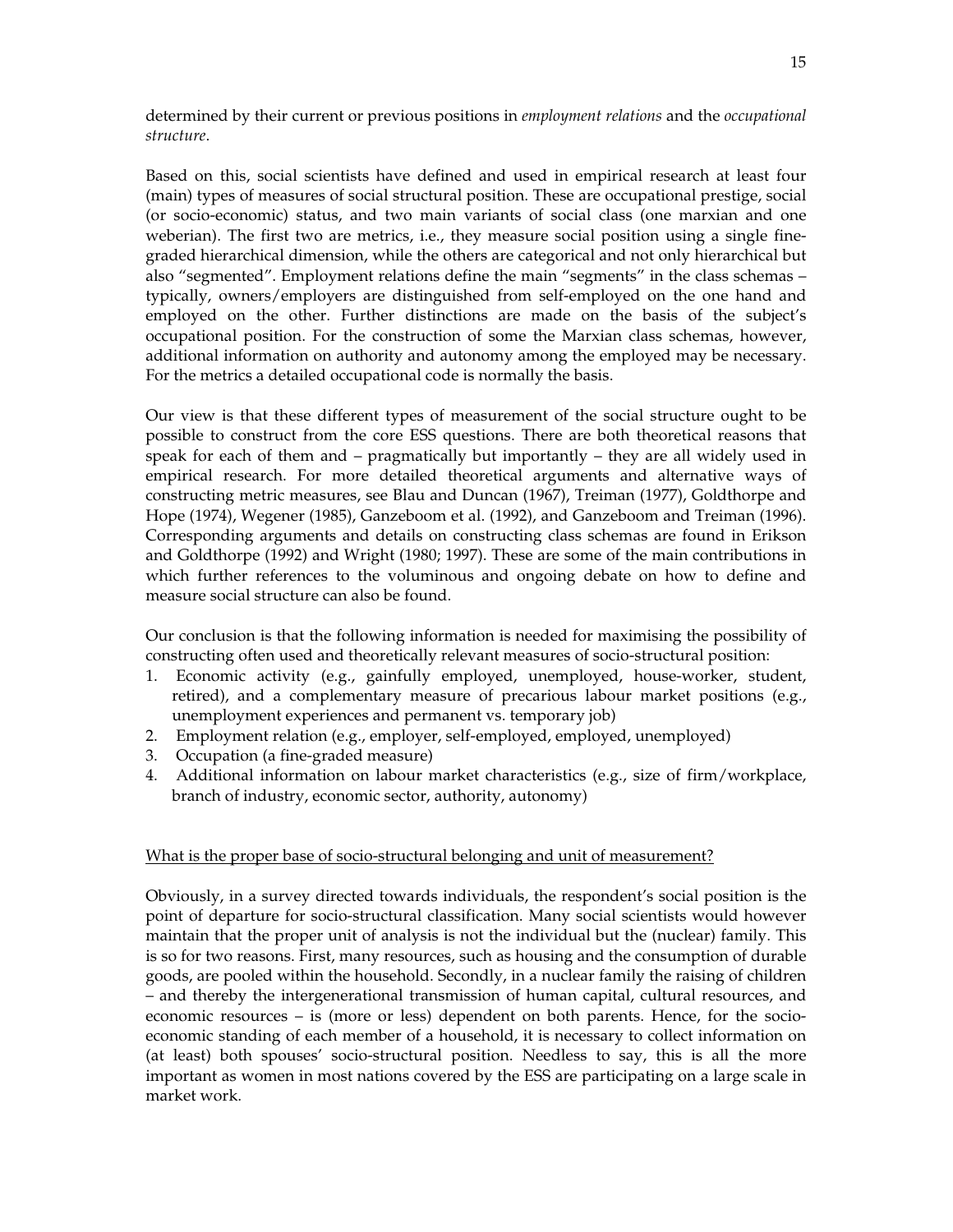There is an ongoing debate on the advantages and disadvantages of taking the "family" approach to social stratification as opposed to conceiving of the social structure predominantly as consisting of individuals' social positions. Our view is that both stances may be appropriate but for different research questions. If we for instance want to study the relation between the work-life and health problems, the individual approach seems natural (though the spouse's working conditions may also be influential). The study of the determinants of the general level of living of an individual, however, cannot be conducted without reference to other family members' needs and contributions. Irrespective of one's opinion on this issue, however, everyone no doubt would agree that it is not sufficient to have information on the respondent's socio-structural position alone. Our conclusion is that, at the very least, the ESS must collect information also on spouse's social position.

In relation to the issue of the social position of family members other than the respondent and his/her spouse, a difficult task is to define "family" (or "household"). Since it is also of great weight to know the family structure of the respondent (see further below) our suggestion is that each member of the household is listed at the interview and that information is gathered on the family relation to the respondent as well as sex, birth year and social position.

#### Other dimensions of the social structure

The occupational structure and employment relations are at the heart of social structural analysis. A related variable of interest, because of its broad scope in determining the living conditions and opportunities of individuals and family members, is economic standing (e.g., income and fortune). In practice, measuring economic standing is however complicated and time-consuming because one needs to sum different sources of income, benefits and revenue for everyone in the household. International comparability is still remote because of differences in the tax and (cash and kind) benefit systems across countries. A serious treatment of the issue of economic standing in an international perspective demands special effort along the lines of the Luxembourg Income Study (see Smeeding et.al. 1990). A discussion of alternative measures is given below.

What is possible to extract from individuals, however, is wage (or pay, or income), i.e., the economic rewards stemming from employment. While this is an imperfect measure of economic standing – and one that covers only the employed – it is a highly relevant variable in social stratification research as the foremost indicator of labour market rewards. Some scholars also use average wage/income to construct socio-economic scales or to differentiate among employees with similar occupations.

In addition to the variables just discussed, contextual characteristics relating to the labour market, such as branch of industry, size of the work-place/firm and economic sector are important structural variables. This is so partly because they are often incorporated into measures of occupational prestige or social class (as mentioned above) and partly in their own right. It is worth mentioning that much recent stratification theory (e.g., within political economy) highlight the assumed change in Western societies towards the post-industrial or post-Fordist society (e.g., Bell 1973; Esping-Andersen 1996; 1999). In this literature it is argued not only that there is a shift in the composition of the work force towards more service work and less industrial work, but also that working in a "traditional" industrial sector will be associated with different opportunities, or life-chances, than working in a "new" sector. Whether sectorial cleavages based on industry or economic sector have had these consequences yet is disputable – existing empirical evidence is not persuasive – but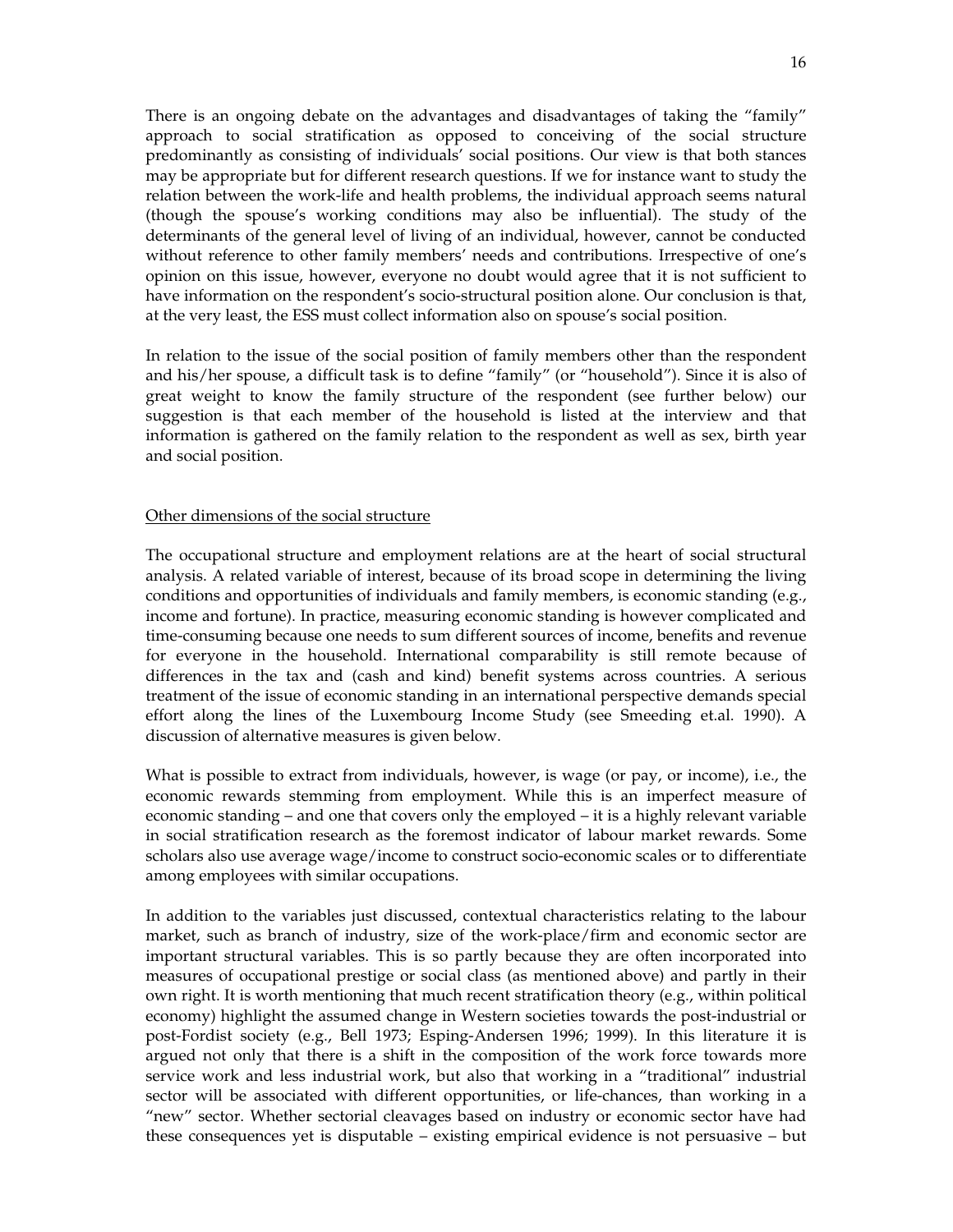obviously it is crucial from a theoretical point of view to incorporate the relevant indicators in ESS in order to be able to test these assumptions on a large-scale internationally comparative basis. In fact, for such an endeavour, the ESS survey appears to be ideal because it provides researchers with ample contextual variation.

Since the labour market position and working life is crucial for most people in European societies today – both for adults and for their children – it would be preferable to include also some direct measures of the work situation, besides wage, authority and autonomy. Due to space limits it is not possible to include more than a very select number of such measures and unfortunately no multi-indicator approach can be used. We would still hope that information could be gathered on work-life experience, hours of work as well as physical and mental working conditions. In addition, it would be of great theoretical interest to have a direct (i.e., non-occupational) indicator of the skill level of the respondent's job. Since Marx, much theory about the change of working life, and thus of individuals' level of living, has concentrated on the issue of "deskilling" or "upgrading" of the labour force at the same time as empirical evidence on the matter has been meagre (see references in Jonsson 1998). While a single question hardly can do justice to the subject it would be a strength of the ESS if it were possible to include a measure of skill level in the socio-structural module thus providing the opportunity of studying changes over time and differences across nations.

In analysing distributional or relational issues socio-structural positions – positions that have an existence also independently of the individual currently occupying them – are not the only dimension of interest. Educational qualifications are an obvious companion to labour market position, similar to the degree that a diploma or exam can be achieved by an individual, but once achieved take on a (resource) value which is independent on the holder's personal qualities, skills etc. Education is however also different because it is attained in irreversible steps; e.g., individuals cannot move freely between "positions" of educational qualifications (most importantly, downward mobility is ruled out).

There are also important *ascribed* individual characteristics that impact on life chances and social relations because of the status conferred upon individuals on the basis of them. Rather than being socio-structural *per se*, these characteristics are important for individuals' life chances etc. because they strongly influence the attainment of social positions, and because they also differentiate between individuals in similar social positions. The most prominent among these are of course sex (or gender), cohort (age), stage in the life cycle, social origin and ethnicity. Unlike social positions, individuals cannot normally (at least not easily) change their belonging to these groups.

#### **Conclusions**

In conclusion, the socio-structural module in ESS should include measures of economic activity, employment relation and occupation for at least the respondent and the spouse. It should also include other variables connected to the individual's job and labour market position (e.g., branch of industry and sector, wage, authority, autonomy, and hours worked), as well as some of the more important ascribed characteristics, such as sex, ethnicity and social origin. In addition, we propose that educational attainment, stage in the life cycle, household size and composition, and domicile is recorded in the module.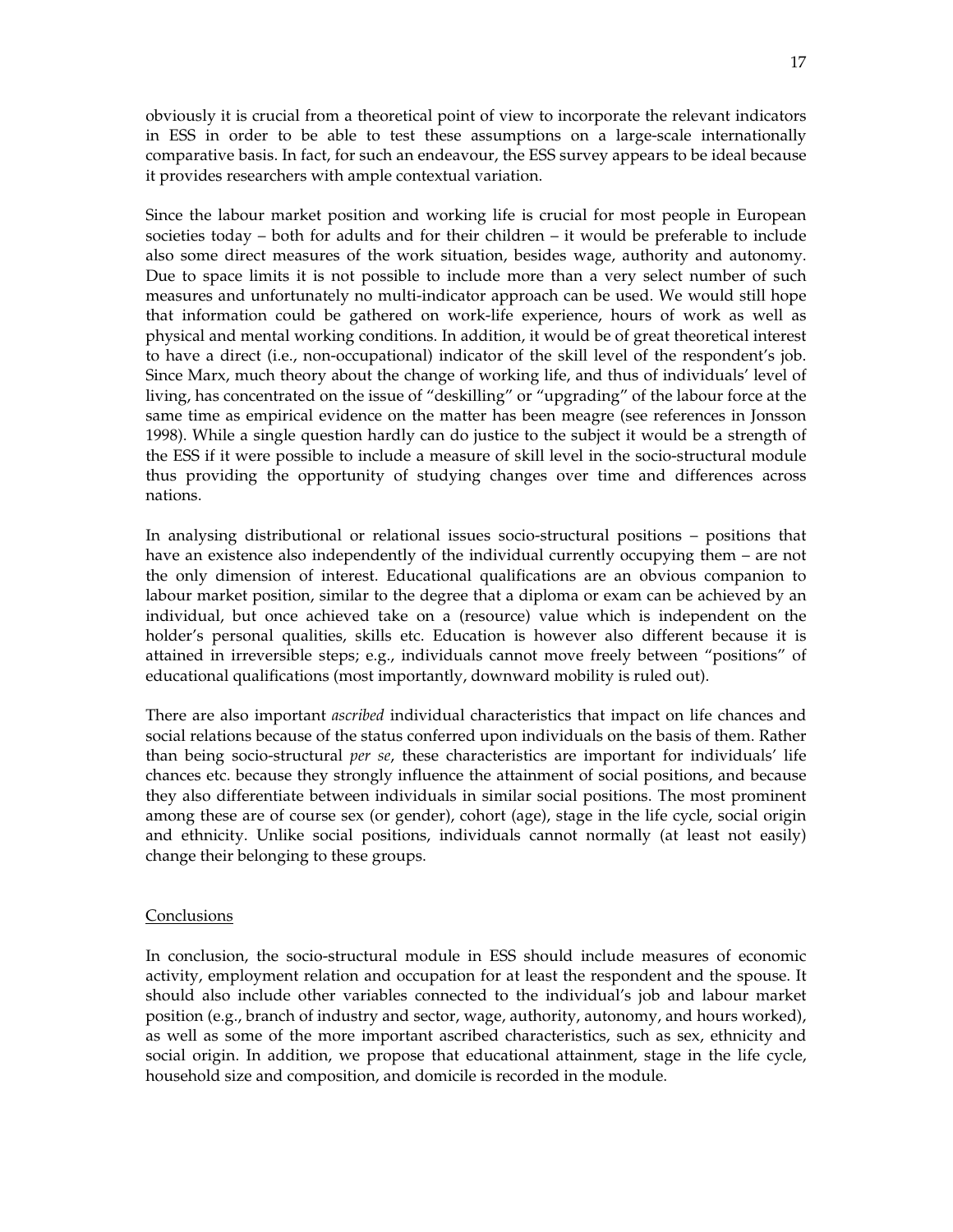Below, we first give more detailed comments on the various sets of variables of interest, primarily directed towards practical solutions to the measurement issue. Then, we present a list of the variables we think should be ascertained through the socio-structural module. **Employment relations, Occupation and other Labour Market Characteristics** 

### Current economic activity

The first issue in detailing an individual's labour market relation is to ask an initial question about main current economic activity, distinguishing those in gainful employment from a number of other activities. A preliminary list would encompass at least these activities:

- 1. Gainful employment (see further below)
- 2. Absence of leave from gainful employment
- 3. House-work
- 4. Unemployment
- 5. Retired
- 6. Study
- 7. Military service
- 8. Sick/disabled/unable to carry out any work

If possible, one should ask not only about the current situation but also about the situation during, say, the last year, or last year of employment (if any). Especially, it seems important to be able to distinguish the long-term unemployed, and perhaps those who experience frequent spells of unemployment. To indicate marginal labour market position one question should delineate whether the current job is permanent or temporary. We suggest the following set of questions:

*Which are your current economic activities? (Answer yes/no)* 

- *1. Employed full-time (incl. absence of leave, vacation etc.)*
- *2. Employed part-time (incl. absence of leave, vacation etc.)*
- *3. Working in own or family-member's firm or farm (no wage-earning)*

*4. Unemployed* 

- *5. Retired, pensioner (including sick pension)*
- *6. Long-standing sickness, permanently disabled*
- *7. Military service*
- *8. Doing housework*
- *9. Other, namely…..*

*For each yes on 1-3: Question on working hours and permanent position* 

*If yes on self-employment: Question on type of firm (share-holding company,* 

*franchise, own-*

*account, sub-contractor, helping family member). Question on type of production or service.* 

*Question on number of employees, if any.* 

*If yes on at least one of 1-3:* 

*a. Do you have another job? (If yes: Q on working hours)* 

*b. Are you currently on absence of leave from your job? (Detail: parental & study)* 

*Those who answer "yes" on 1-3 go on to Q on occupation. Those who do not, get a special Q on occupation: Have you ever had a job? (yes/no) (If no: skip the rest of work-related Q:s)*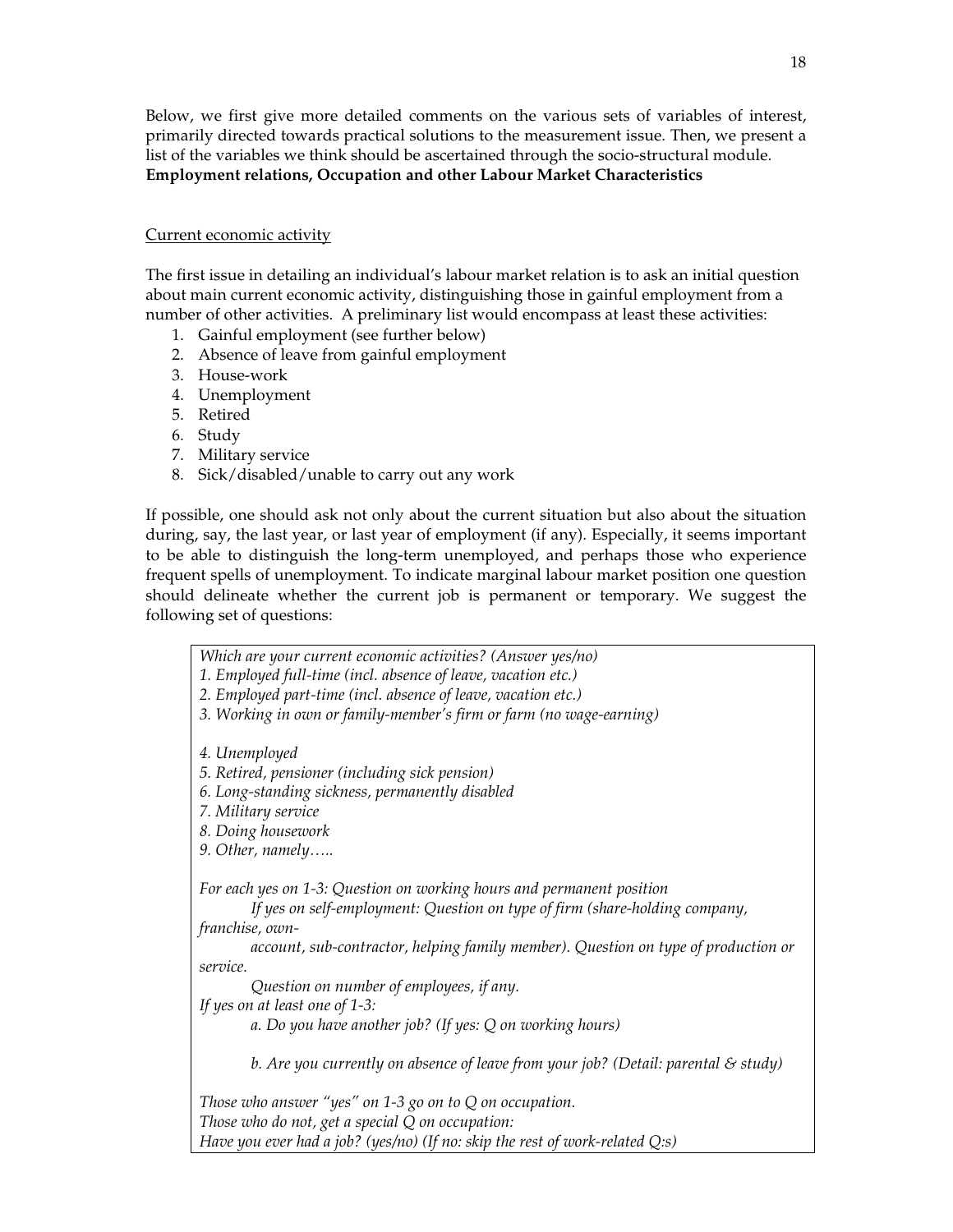*(If yes): What was your main occupation when you were (last) gainfully employed?* 

### Employment relationship

Those who are gainfully employed should be further asked about their labour market relation. Recently, ILO has produced a system for the classification of "standing in employment" – what we prefer to call *employment relationship* – that is now becoming a standard in national censuses. Since the schema (roughly) classifies jobs "according to the type of economic risk the job entails and the control which the person in that job has over the establishment and other workers" (ILO 1999), it has a lot of appeal to social scientists. In fact, most national surveys will include some measure similar to this. The International Standard Classification of Status in Employment (ICSE-93) specifies six groups:

- 1. Employees
- 2. Employers
- 3. Own-account workers
- 4. Members of Producer's Co-operatives
- 5. Contributing family workers
- 6. Workers not classifiable by status

We prefer that categories 3, 4 and 5 in the list are merged and that further questions instead distinguish types of self-employment (precisely as further questions are needed to distinguish, say, managers of garages from managers of share-holding companies). Such types of self-employment could include more categories than the three above, e.g., also indicate outsourcing and franchising. This aspect should be included in the approach mentioned in 3.1 But the following extra questions could be asked:

If people are self employed

*What type of firm are you working for ?* 

- *1. share holders company*
- *2. franchise*

-

- *3. own account*
- *4. subcontractor*
- *5. helping a family member*

# Occupation, status and social class

Irrespective of the answer to the question of employment status, the respondent should be asked about their occupation. There is one internationally common way of coding occupation for which coding schedules should exist for all participating countries, namely according to ILO's International Standard Classification of Occupation, ISCO88 (Hoffmann et al 1995; Hussmanns et al 1992). From ISCO88, coded with four digits, it is together with information on standing in employment possible to construct measures of both social class and occupational prestige (Ganzeboom and Treiman  $1996$ ).<sup>1</sup> In this way we can obtain a detailed occupational code together with a rather detailed classification of social class and the often used unidimensional measures of occupational prestige/social status. An elevencategory version of the so called EGP class schema (Erikson and Goldthorpe 1992) is possible

<sup>1</sup> The algorithms are available at Harry Ganzeboom's home-page, at [http://www.fsw.ruu.nl/soc/HG/ismf/isco.htm].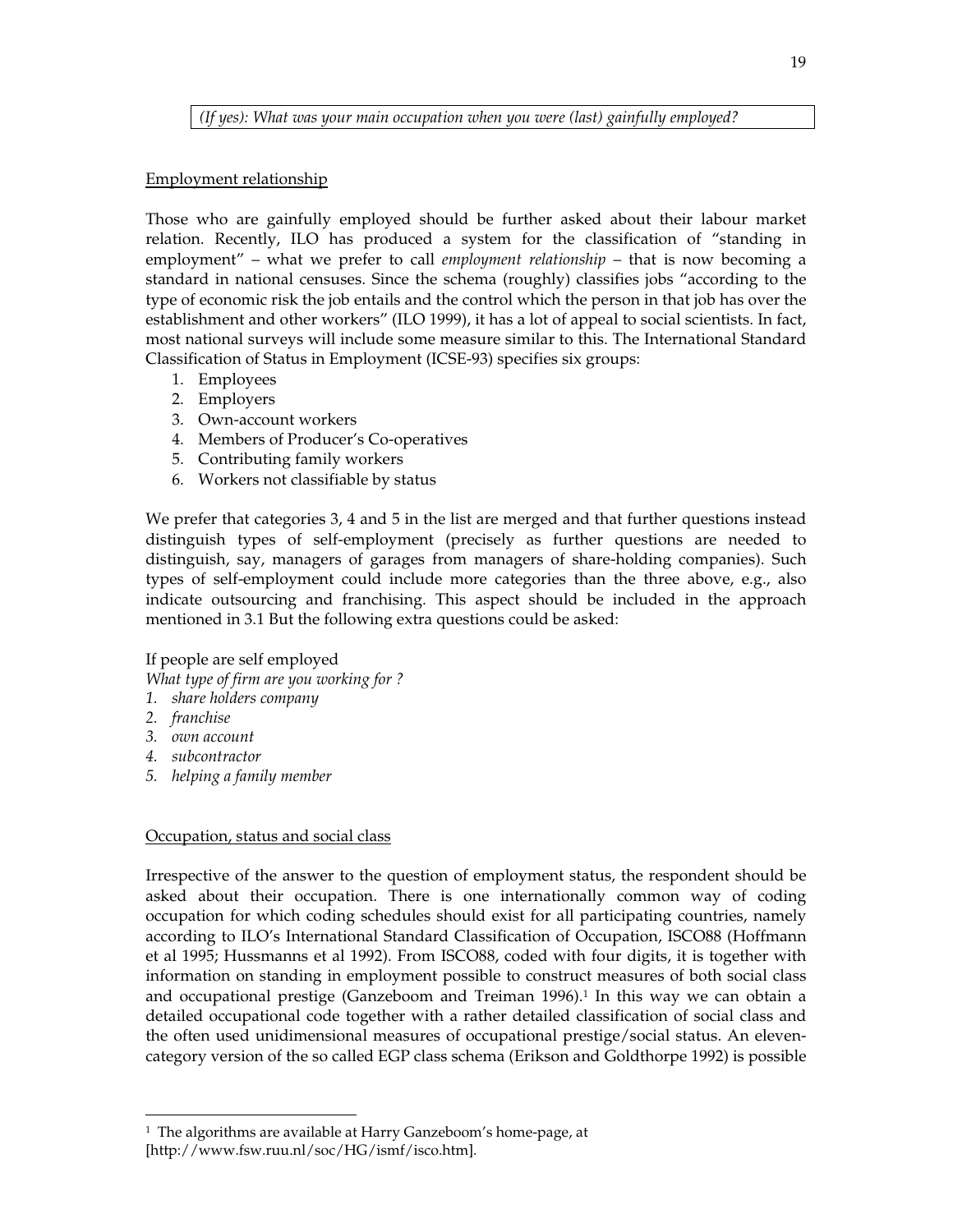to derive via the Ganzeboom & Treiman algorithm (though for constructing the eleven-class schema with precision information of number of subordinates are required) (Table 1).

|                       | Higher professionals, administrators, managers etc.     |
|-----------------------|---------------------------------------------------------|
| H                     | Lower professionals etc.                                |
| IIIa                  | Routine non-manual employees, some qualification needed |
| IIIb                  | Routineno qualification                                 |
| <b>IVa</b>            | Small proprietors with employees                        |
| <b>IV<sub>b</sub></b> | Small proprietors without employees                     |
| <b>IVcd</b>           | Self-employed farmers                                   |
| V                     | Supervisors of manual workers, low grade technicians    |
| VI                    | Skilled workers                                         |
| VIIa                  | Unskilled workers                                       |
| VIIb                  | Agricultural workers                                    |

Table 1. The EGP class schema

j

To gather information about occupation, the point of departure in the ISCO88 framework (see Hoffman 1999) is a *job*, i.e., "a set of tasks and duties which are (or can assigned to be) carried out by one person". Jobs are then grouped together in *occupations* (and more aggregate groups) by the similarity of (some aspect of) the type of work done in these jobs. Individual respondents – as well as their spouses etc. – are classified by occupation through their relationship to a past or present. In ISCO-88 occupations are further aggregated mainly on the basis of the similarity of skills required to fulfil the tasks and duties of the jobs.2 This means that in addition to the more commonly used measures of occupational prestige/status and social class it is also straightforward to use a classification of the skill level in the job as an indicator of labour market position.

The practical basis for the coding of occupation is one or more questions about *occupational title* and *job content* (which is normally a short description of the main job tasks as a response to an open question). These two types of information together are essential for coding occupation with high precision, though it will perhaps be necessary to collect information on the spouse (and other family members as well as parents) only via a question of occupational title (in addition to the question of employment relationship).

To describe the position in the social structure of the family, information on spouse's employment status and (for those employed) occupation should also be collected. Furthermore, the possibility of an analysis of the dynamics of the social structure would be greatly improved if information on the occupation of the first (stable) job could be collected.

To code occupation and social class three questions are needed: occupational title, main job tasks and duties, and branch of industry which will be mentioned below.

*What is your occupation? (ISCO88, EU version may be preferable?)* 

<sup>2</sup> "Two dimensions of the skill concept are used in the definition of ISCO-88 groups: *Skill level*, which is a function of the range and complexity of the tasks involved, where the complexity of tasks has priority over the range; and *skill-specialisation*, which reflects type of knowledge applied, tools and equipment used, materials worked on, or with, and the nature of the goods and services produced. It should be emphasised that the focus in ISCO-88 is on the skills required to carry out the tasks and duties of an occupation - and not on whether a worker in a particular occupation is more or less skilled than another worker in the same or other occupations." (Hoffman 1999: xxx).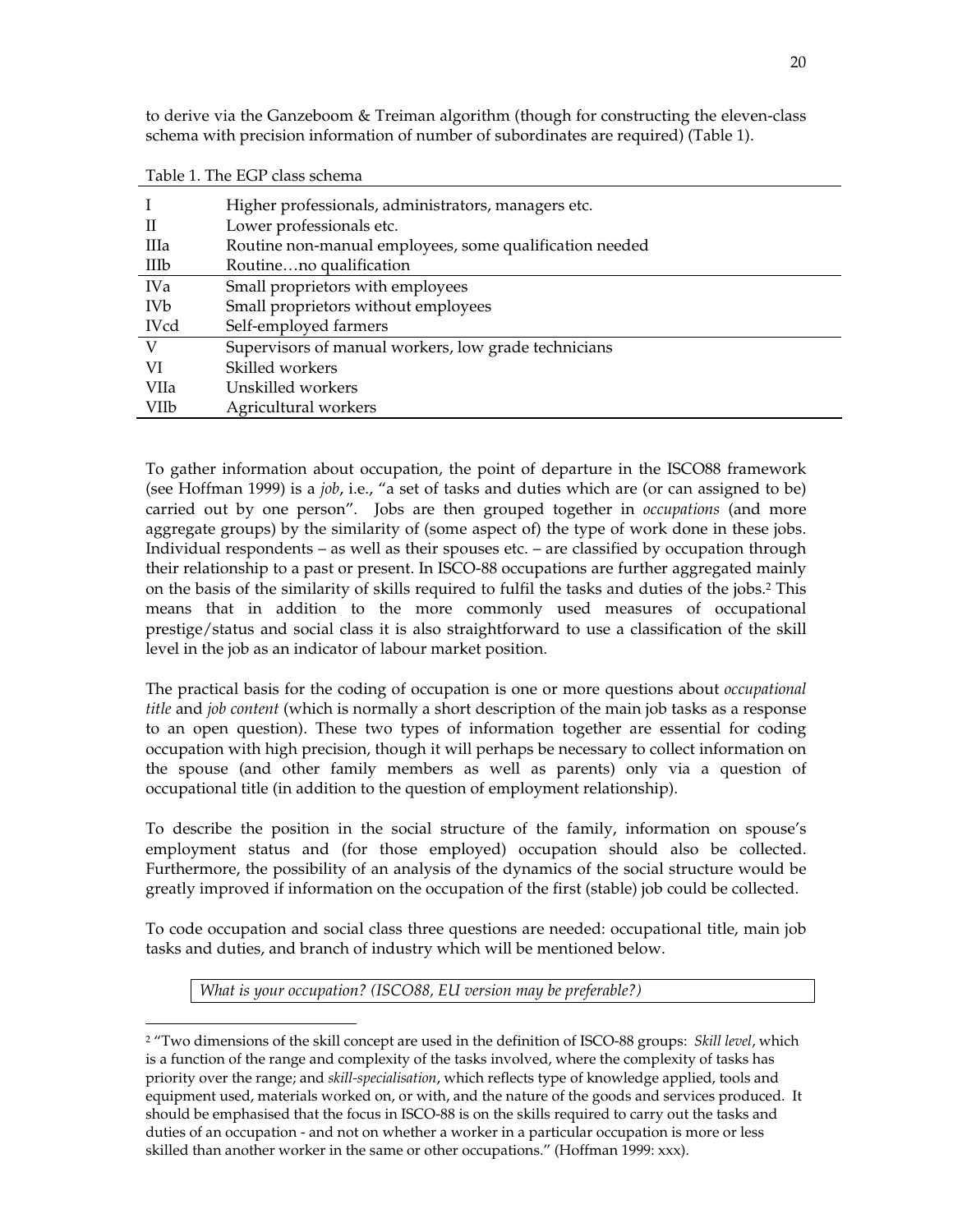*What are your main job tasks? (what do you do in your job?)* 

There are many versions of these questions (ILO must presumably have some examples), but rather simple and straight forward ones seem to do the job.

# Branch of industry

Branch of industry (or, *industry*, for short) is a description of the activity of the place of work, i.e. the establishment in which the employed person works. It describes what the establishment does, not what the individual does when working for that establishment. Here, the ILO's ISIC rev. 3 (United Nations 1989; for coding instructions etc., see Hussmanns et al 1992) is used in many nations' censuses and also applied (sometimes in slightly different versions) in many national labour force statistics. Like ISCO88, ISIC rev. 3 is a natural first choice of classification for the ESS.

We suggest that, also like in ISCO, the respondent gets an open question about the type of products, services or function, which the employee's establishment/firm/organisation produces or provides. The answer is recorded alpha-numerically, then coded into ISIC.

*What main type of production or services is carried out at your workplace?* 

Again we refer to ILO which must have examples

# Economic sector

There is also an international standard for economic sector, ILO:s Institutional Sector of Employment, derived from the System of National Accounts (see United Nations 1993), though not much used in its full detail (five categories).

- **1?** The non-financial corporations sector
- **2?** The financial corporations sector
- **3?** The general Government sector
- **4?** The non-profit institutions serving households sector
- **5?** The household sector

ILO recommends in practice government-other as a reasonable approximation. Our suggestion is however that a three-category scheme should be implemented in the ESS socio-structural module, namely:

- 1? The Government sector (including public employment at all levels)
- 2? The non-profit sector (employees in non-profit organisations)
- 3? The Private sector (the rest)

The proposal is to ask :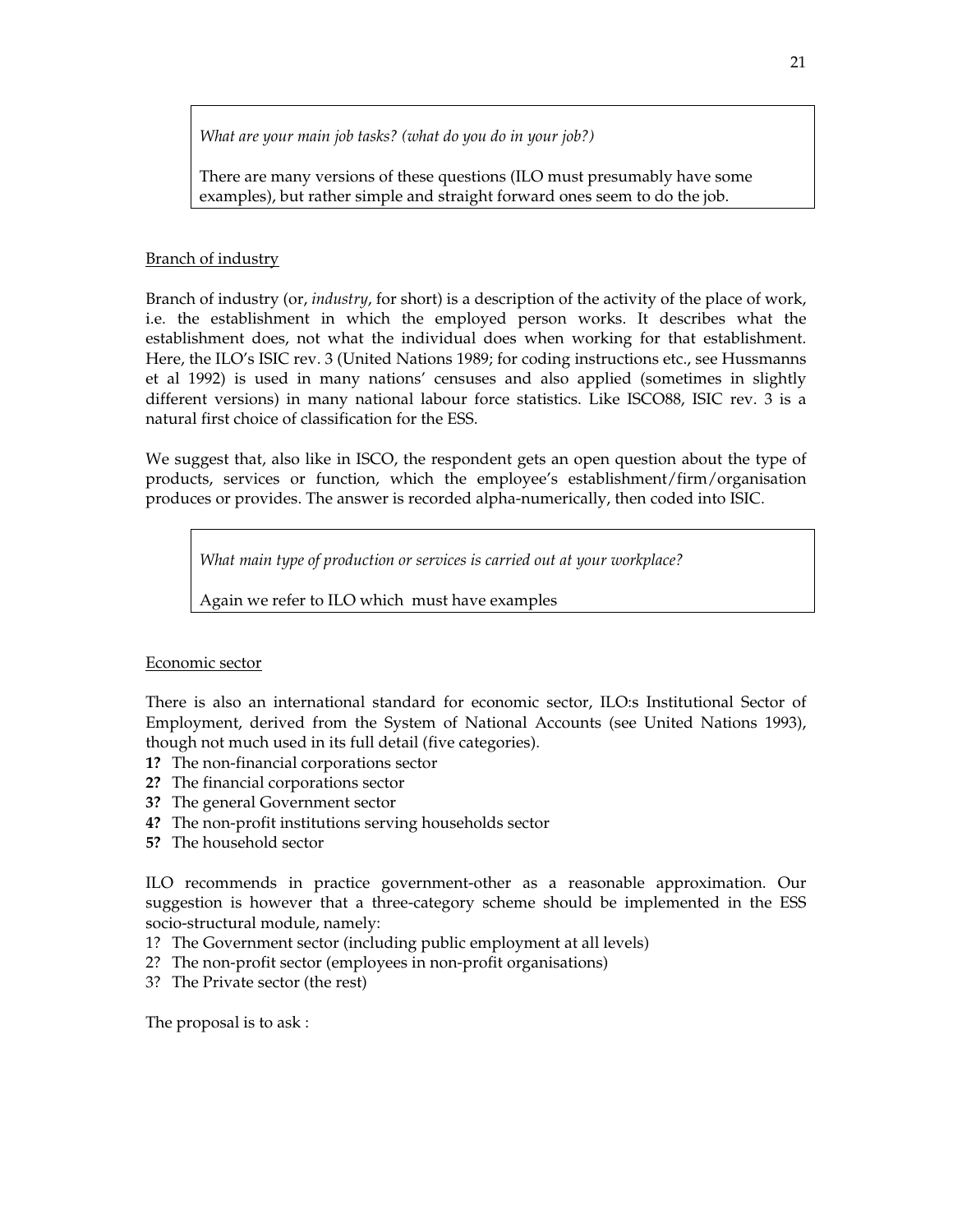*Which type of organization/company do you work for? CARD 1. Private sector firm or company 2. Nationalised industry or public corporation 3. Other public sector employer (country specific examples like in BSA: Central govt, Civil Service, Govt. agency, Local authority, Local Educ Auth., Universities, Health authority, NHS hospitals, NHS Trusts, GP surgeries, Police, Armed forces)* 

*5. Charity, voluntary sector, non-profit organizations*

#### Establishment size

Establishment size turns out in much empirical research to be of importance for employees' wages and socio-economic attainment. This is partly because this context is a major part of the opportunity structure of employees (and more positions on average mean more opportunities), partly because the organisation, personnel policies, and employment security differ between big and small establishments. In addition, for some occupations it is of importance to know the establishment size in classifying people into social positions: being the manager of a firm of ten people is different from being a manager of an establishment of a thousand employees, for example.

A commonly used and seemingly simple question for measuring establishment size is to ask for the *number of employees* at the workplace (alternatives could be banded). It is however not so clear what "establishment" means, and an interviewer instruction is needed to sort this out. One reasonable alternative is to use the physical location where the respondent works, or – in case of, say, construction workers or salesmen – where the nearest office is. (In some cases this will not correspond to what is theoretically appropriate since the proper opportunity structure may include other workplaces of the same company or organisation, but it is still probably the best solution.) We suggest to ask :

About how many people are employed at your workplace ? ………

#### Working hours

-

Working hours, as a crucial indicator of labour market attachment, is a fairly selfexplanatory variable that measures the number of *hours per week* the respondent spends in paid employment (including self-employment). It is however not self-evident what the definition should be like. We propose that the ESS asks for the *normal* working hours in the *main* job, i.e., the job that the occupational code and the wage (see below) also refer to.<sup>3</sup> Naturally, hours paid for should not be the base here, rather the actual working hours. In this measure, travelling time should be excluded (if travelling is not part of the job as for some salesmen for example), as should time for meal breaks. Overtime – whether paid or unpaid – should be included, as should short ("tea" or "coffee") breaks in the course of a working day. In addition, time spent at work – but not at home – waiting or standing by should be included (e.g. firemen) as should time at home spent for preparation (e.g. teachers).

Problems with tapping working hours will arise for self-employed, especially farmers, whose work is unevenly spread out over a cycle due to seasonal variations or the like. Our

<sup>3</sup> Our suggestions follow fairly closely the ILO standard of hours of work for employees (United Nations 1998: www.ilo.org/public/english/120stat/res/hours.htm).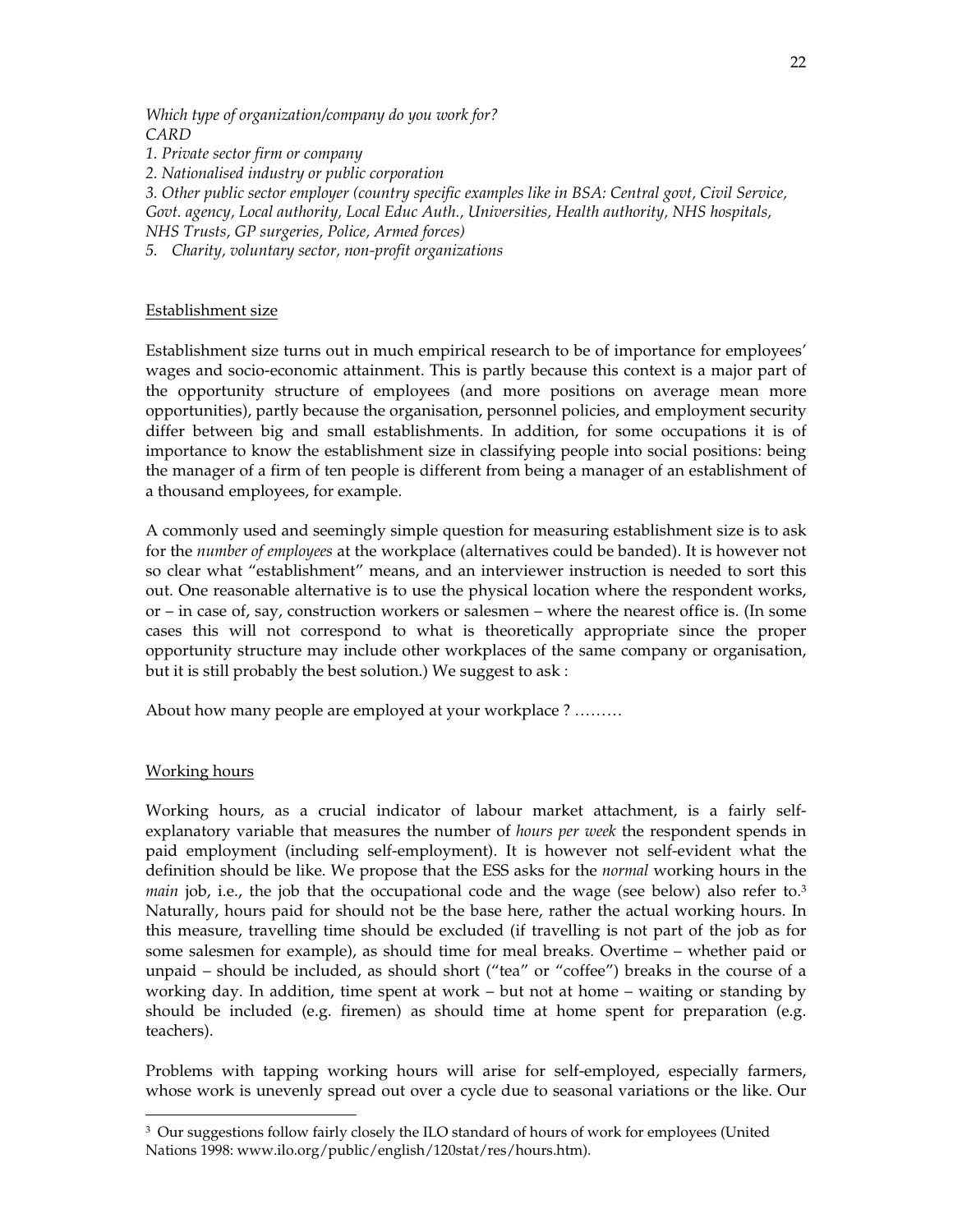first suggestion would be to ask these respondents to calculate themselves the average hours worked per week during a normal calendar year. A second alternative would be to ask them to specify the number of weeks with long hours etc.

It should be noted that a measure of hours of work a week will not add up to annual working hours if separate questions on holidays and other absences of leave during the year are not included. We do not think this is necessary, or at least it has low priority in surveys that are not particularly focussed on work/employment etc. in which case this additional information should be collected as part of the special module. We propose to ask the following question already referred to in 3.1:

*In your main job, how many hours do you normally work per week ? ……* 

# Work-life experience

Like working hours, work life experience is an often used and important indicator of labour market attachment, and a strong determinant of occupational and income attainment. It is also commonplace to measure experience as total years spent in gainful employment. While an indirect measure can be achieved with reasonable precision for men by subtracting years in education and age at school start from age, this is not so for women.

In addition, for many purposes it is of interest to know for how long the employee has been with the current employer.

We suggest two questions :

*How many years have you been doing paid work ? …………*

*How many years have you been with your current employer ? …….* 

# Authority

In sociological theory, authority has a prominent place. In determining an individual's location in the class structure, this is often considered to be fundamental (cf. Dahrendorf 1959; Wright 1980). To extend the example from above, if the respondent's occupation is "manager" it does make a difference whether (s)he bosses over two people or two hundred. The probably best single indicator of authority, and one, which is commonly used, is *number of subordinates*.

In addition, if space permits it would be of value to know whether the employee *takes part in any major decisions* about what is to be produced, recruitment, budgetary matters or the like.

Needless to say, indicators of authority such as those suggested here are of utmost importance when studying gender differences in working conditions and labour market rewards.

This could be asked with the following question :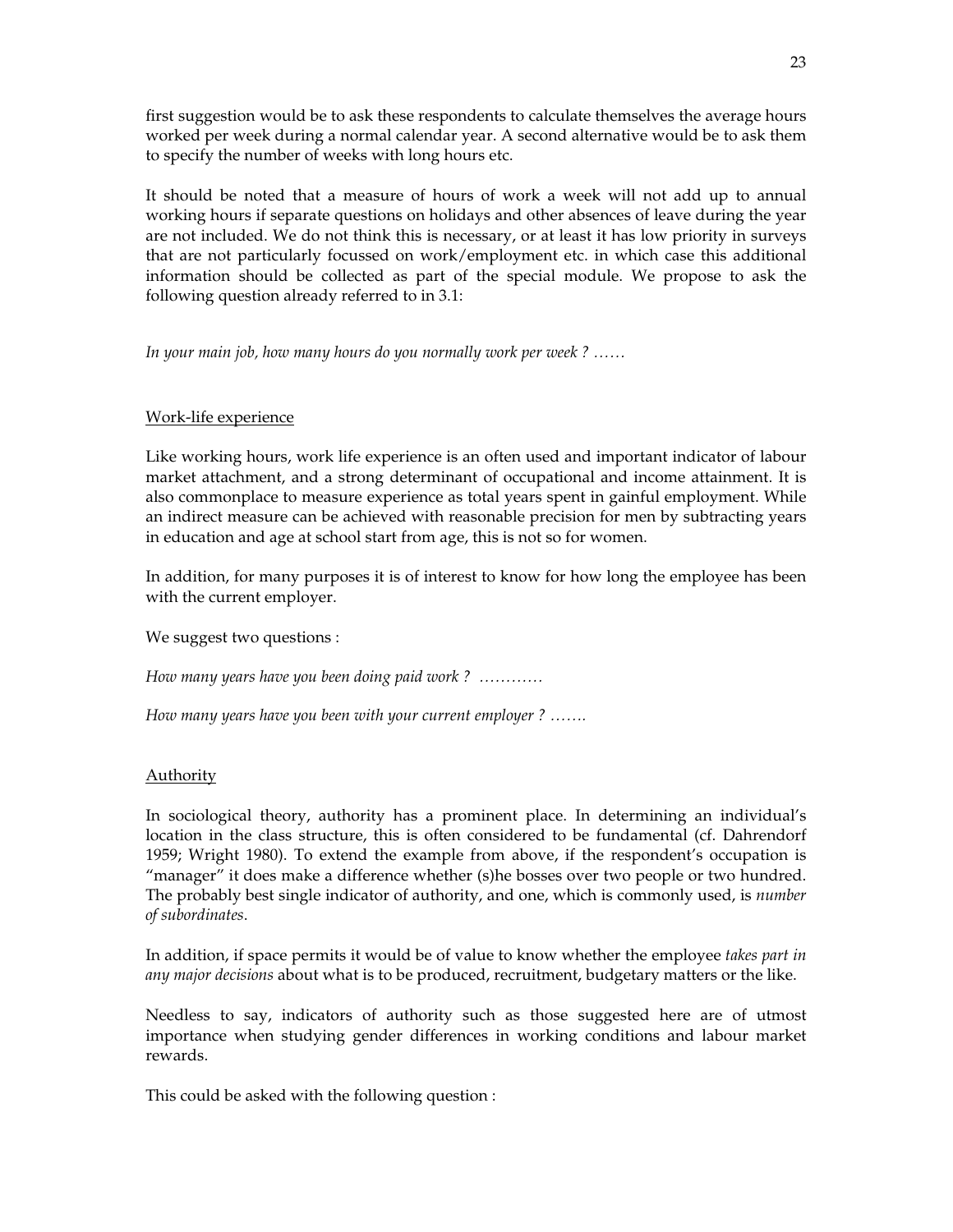*Do you directly supervise, or are you directly responsible for the work of any other people? 1. yes => How many ? ………….. 2. no* 

#### Autonomy

Autonomy is a variable that is near authority in importance for assigning people to social classes (e.g., Wright 1980). Like authority it speaks directly to the social relations at work. A problem in measuring autonomy is that an employee may be autonomous in deciding on, say, working hours but not in planning the job, i.e., deciding what to do, when to do it, and how to do it. A single indicator could be derived from the Wright surveys where respondents' are asked: "Is yours a job which allows you to design and plan important aspects of your own work or is your work largely defined for you?" Another alternative is to use a question of whether the respondent has a supervisor or manager who decides the specific work tasks and/or control the work as it is carried out or the result of it. We suggest to ask:

*To what extent will you say you can organize your own work?* 

- *1. to a large extent*
- *2. to some extent*
- *3. very little*
- *4. not at all*

#### Working conditions

Is your job

| 1. physically exhausting? | yes/no  |
|---------------------------|---------|
| 2. dangerous?             | yes/ no |
| 3. Mentally taxing?       | yes/ no |
| 4. Stressful ?            | yes/ no |
| 5. Monotonous?            | yes/no  |

#### Job requirements

It is important to have some notion of the qualification structure in the economy, and this is of course all the more important given the abundant theories of deskilling or upgrading of jobs in industrial and post-industrial society. There are many alternatives here, a short-cut is to use only one question:

What qualifications, if any, are needed to perform your job well?

- 1. None or very little
- 2. Some weeks training
- 3. Proper vocational education or several years of experience
- 4. Upper secondary diploma (or equivalent)
- 5. Some tertiary schooling
- 6. Degree or more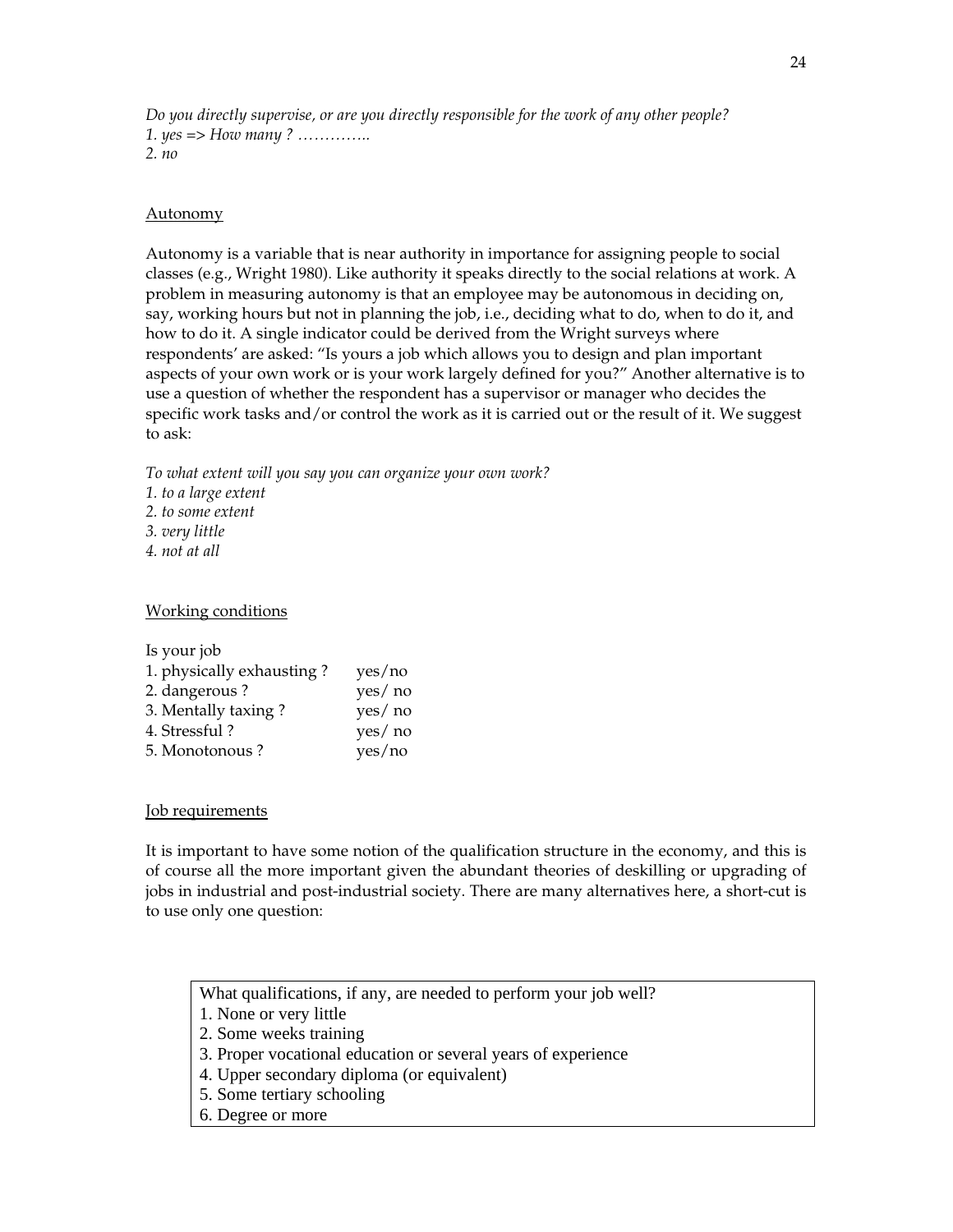#### **Education**

While it is relatively straightforward to apply international standards for labour market characteristics such as occupation, industry and work hours, it is difficult to find the common denominators for coding education. This is no doubt because the institutionalisation of education has been more dependent on historical events and political reforms typical for one nation but not for others (cf. Müller 1994). Though there exist some simple ways of identifying a common educational structure – such as primary, secondary, and tertiary levels – there is not yet a widespread international standard. The most ambitious coding scheme used in international research is in our view the one proposed by Walter Müller and associates (König, Lüttinger and Müller 1988; Müller and Shavit 1998), called the CASMIN schema (Table 2).

| Qualification  | Description                                                                                                                                                  |
|----------------|--------------------------------------------------------------------------------------------------------------------------------------------------------------|
| 1a             | No schooling/not completed obligatory or social minimum schooling                                                                                            |
| 1 <sub>b</sub> | Compulsory education                                                                                                                                         |
| 1c             | Basic vocational training above and beyond compulsory schooling                                                                                              |
| 2a             | Advanced vocational training or secondary programmes in which general<br>intermediate schooling is combined with vocational training                         |
| 2 <sub>b</sub> | Academic or general tracks at the secondary intermediate level                                                                                               |
| 2c             | Full maturity certificates (e.g., the Abitur, Matriculation, Bac., A-levels)                                                                                 |
| 3a             | Lower-level tertiary degrees, generally of shorter duration and with a vocational<br>orientation (e.g., technical college diplomas, social worker education) |
| 3b             | The completion of a traditional, academically-oriented university education                                                                                  |

Table 2. The CASMIN classification of qualification level

This schema was recently used in a comparative study of the transition from school to work (Shavit and Müller 1998). It was however used as a model to which existing national classifications were as far as possible adjusted. It would be an advantage if the classification in the ESS socio-structural module would be "direct", though we think this is hardly possible.

An alternative to the CASMIN schema is the UNESCO international standard classification of education (ISCED), the last version of November 1997. This classification is more flexible and gives users more degrees of freedom in constructing their preferred measures. In addition, and we think importantly, the ISCED also contains a measure of *field of education*. ISCED is based on a classification of six educational levels (see Table 3). Within levels 2, 3, 4 and 5 there are distinctions on the basis of two complementary dimensions, namely the *type of subsequent education* or destination for which students are eligible (academic, vocational or labour market entrance), and the *programme orientation* (which primarily distinguishes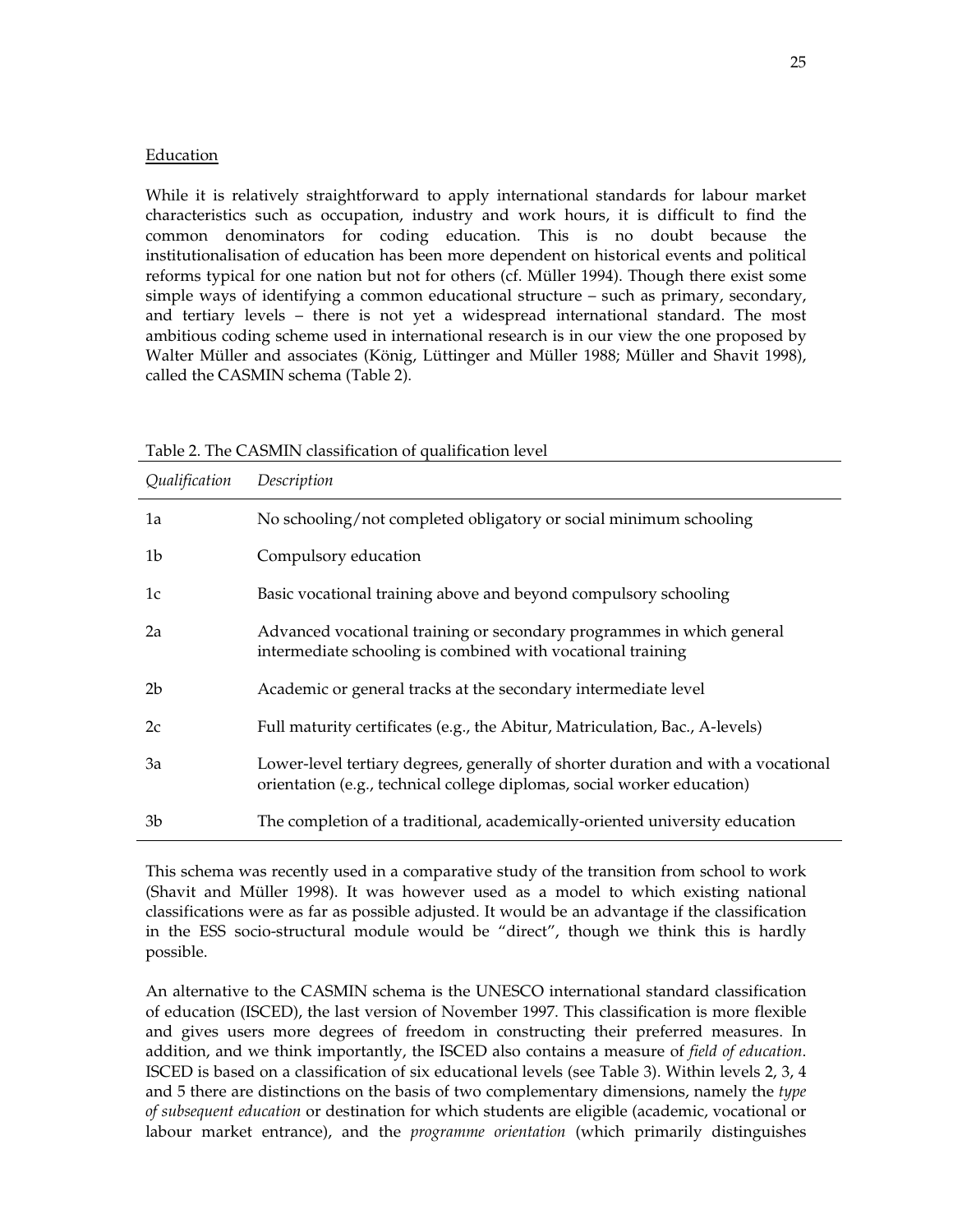vocational studies from general or academic). This is an attractive feature of the classification because these dimensions capture the dynamic element in the educational career and are sensitive to the labour market opportunities of students (in the same vein as the CASMIN schema is). In addition, at levels 3, 4 and 5 the cumulative theoretical duration in full time equivalence is used for classification.

One drawback with ISCED is of course that the classification in its detail is quite difficult to implement. It would, we think, be possible to reduce the number of complementary dimensions since these are highly correlated in practice. What seems to be fundamental is whether the education at a certain level is academic or vocational (in which case there is no obvious route to higher levels of academic studies but possibly to higher vocational education).<sup>4</sup> If this is taken as a point of departure we end up with a schema distinguishing six levels of which four (namely 2, 3, 4 and 5) are split into one academic and one vocational "track", all in all ten categories. This schema is then close to, but somewhat more elaborate than the CASMIN schema. It has the advantage of having a more detailed and ready-made classification instruction, and it may also be that some field-organisations have routines for coding education to ISCED.

| Code           | Main level                                   | Sub-level            | Description                                                                                                                             |
|----------------|----------------------------------------------|----------------------|-----------------------------------------------------------------------------------------------------------------------------------------|
| 1              | Primary education                            |                      | First stage of basic education, normally 6 years                                                                                        |
| 2a             | Lower secondary<br>education                 | Vocational           | End of compulsory education, normally 9<br>years of study, vocational branch, prepare for<br>labour market                              |
| 2 <sub>b</sub> | Lower secondary<br>education                 | Academic/gene<br>ral | As above, directed towards further schooling                                                                                            |
| 3a             | (Upper) Secondary Vocational<br>education    |                      | Typical entrance qualification for level 5b<br>studies, directed towards higher vocational<br>studies (or work)                         |
| 3b             | (Upper) Secondary Academic/gene<br>education | ral                  | As above, directed towards tertiary academic<br>studies at level 5a                                                                     |
| 4a             | Post-secondary<br>non-tertiary               | Vocational           | Education that require level 3 but are only<br>slightly more advanced, and that do not<br>qualify for level 5                           |
| 4b             | Post-secondary<br>non-tertiary               | Academic/gene<br>ral | As above, but programmes qualify for level 5<br>studies, e.g., adult prep courses                                                       |
| 5a             | Tertiary education                           | Vocational           | At least 2 years of study above level 3 or 4b;<br>practical/technical/occupational, prepare for<br>work rather than for level 6 studies |
| 5b             | Tertiary education                           | Academic/gene<br>ral | At least 3 years of study, largely theoretically<br>based and/or give access to professions with                                        |

Table 3. A Modified ISCED Classification of Educational Qualification

-

<sup>4</sup> Admittedly, by making the classification cruder our gain is not necessarily proportional to the number of dimensions reduced, since fewer alternatives often create coding difficulties.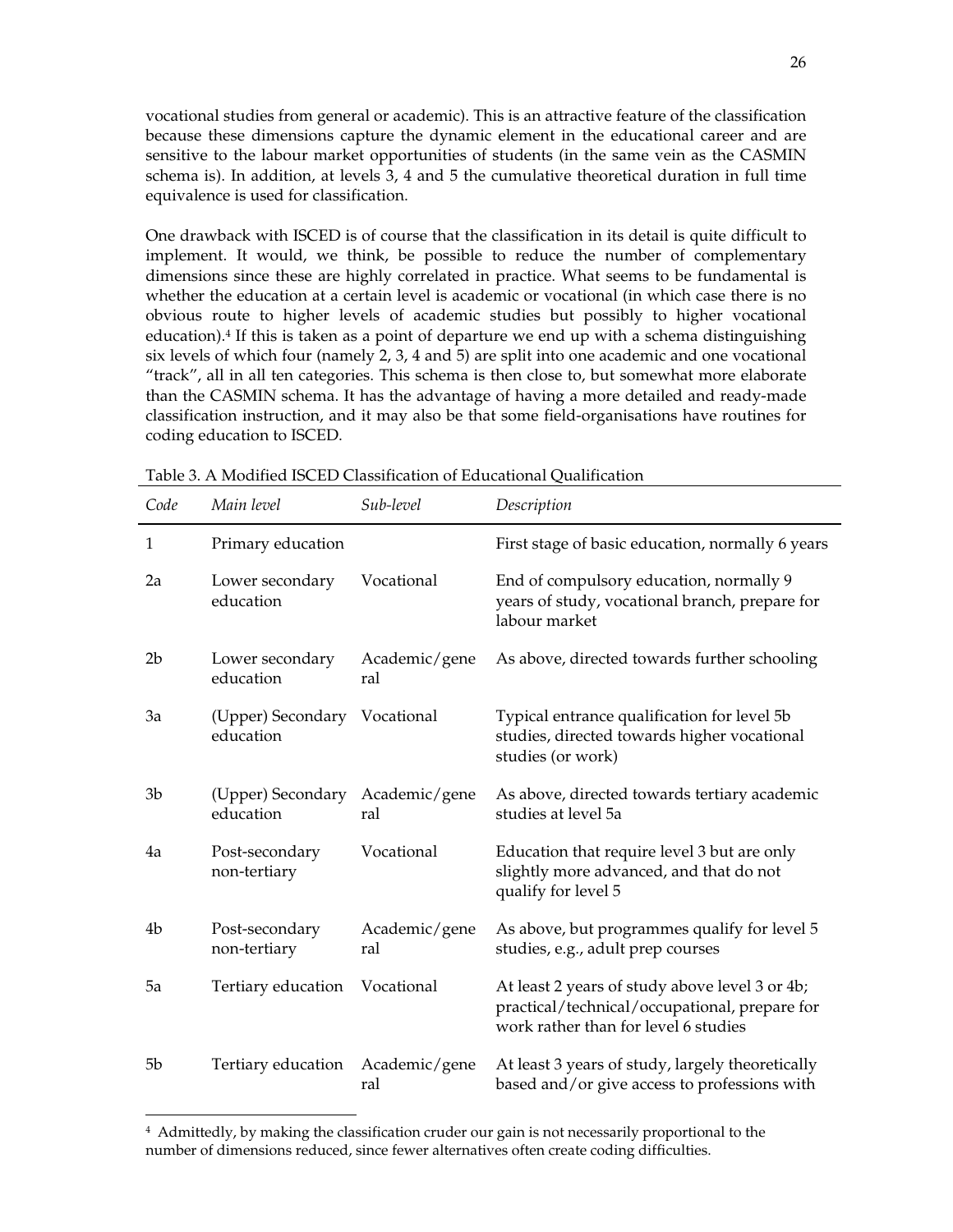|   |                          | high skill requirements; typical road for access<br>to level 6                                    |
|---|--------------------------|---------------------------------------------------------------------------------------------------|
| 6 | Post-graduate<br>studies | Study leads to the award of advanced research<br>qualification (above Master's degree), e.g., Ph. |

Though devised as an international classification, ISCED is not at all as widely used as the international classifications of occupation and industry, for example. The reason is probably that national users prefer national classifications that follow the institutional structure of the educational system very close. This is an advantage for precision but a disadvantage for comparability. Nevertheless, we propose that the basic educational classification rests with the national standards and that there is a joint effort from the ESS to produce algorithms to adjust these standards to the reduced ISCED schema for level of education, as well as to the ISCED field of education classification (shown in Table 4). One important reason for choosing the national schemas as a point of departure is that there exist detailed educational classifications (often with a long tradition and therefore probably of relatively high quality) in most if not all nations of interest here. We also propose that the two resulting classifications – for level and field of education, respectively – be complemented with a single measure of the number of *years of education*. In addition to the relevance such a measure has for economists and others who are interested in the investment character of education it can also be used for coding and to further distinguish among the ten categories we suggest in the reduced ISCED schema.

| Code             | Main categories                                | Sub-categories                                                                                  |
|------------------|------------------------------------------------|-------------------------------------------------------------------------------------------------|
| $\boldsymbol{0}$ | General programmes                             | Basic, Literacy/numeracy; Personal development                                                  |
| 1                | Education                                      | Teacher training and education science                                                          |
| 2                | Humanities and Arts                            | Arts; Humanities                                                                                |
| 3                | Social science, business, law                  | Social and behavioural science; Journalism and<br>information; Business and administration; Law |
| 4                | Science                                        | Life sciences; Physical sciences; Mathematics and<br>statistics; Computing                      |
| 5                | Engineering, manufacturing<br>and construction | Engineering and engineering trades; Manufacturing<br>and processing; Architecture and building  |
| 6                | Agriculture                                    | Agriculture, forestry and fishery; Veterinary                                                   |
| 7                | Health and welfare                             | Health; Social services                                                                         |
| 8                | <b>Services</b>                                | Personal services; Transport; Environmental<br>protection; Security services                    |
| 9                | Unknown or not specified                       |                                                                                                 |

Table 4. The ISCED classification of field of education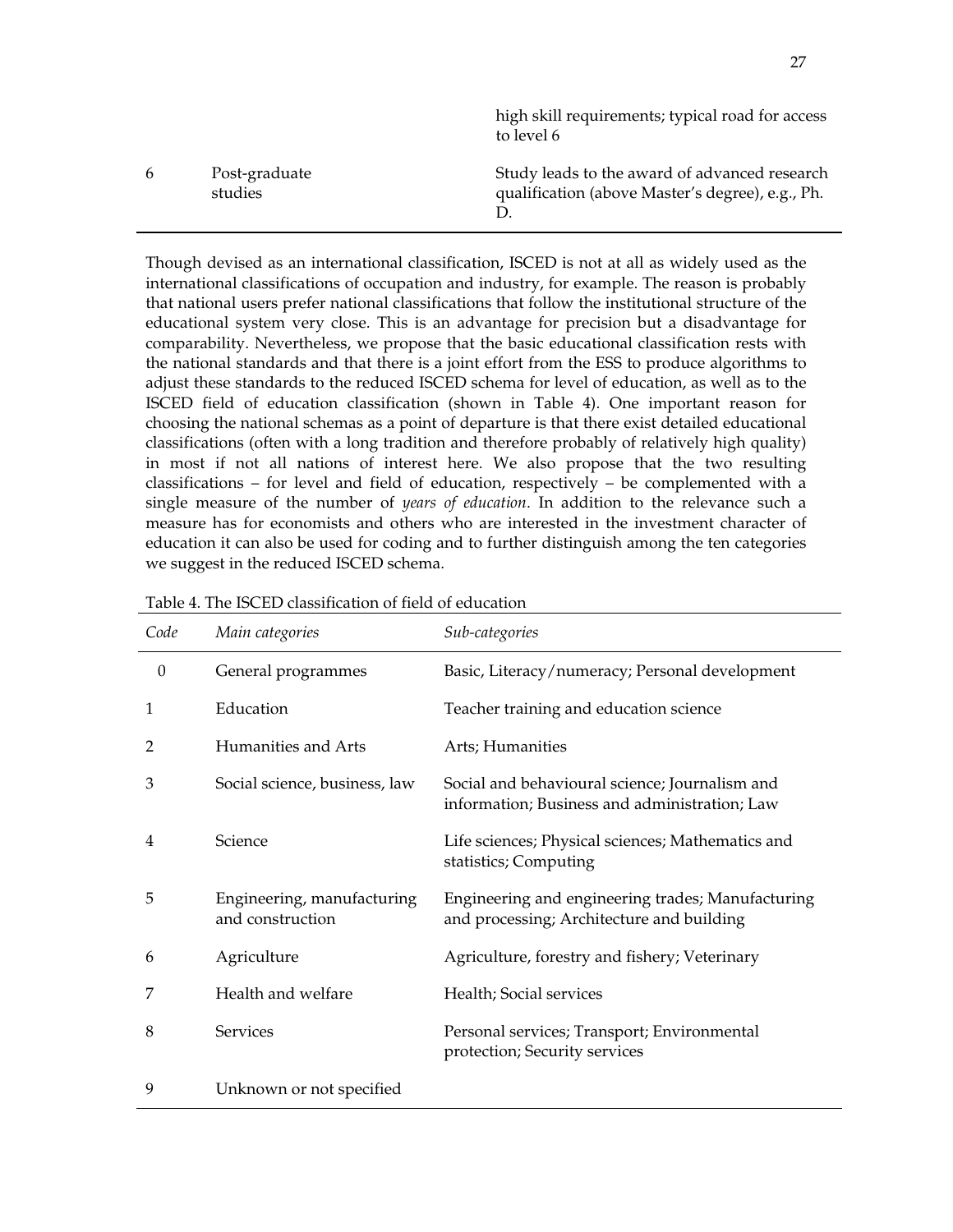We propose that only the individuals' *highest level of education* achieved, not their educational *careers* are recorded, although the latter information is in principle both possible to achieve in the ISCED framework and preferable from a theoretical point of view. Field of education should in line with this refer to this level. Our suggestion is also that, precisely as for occupation and industry, information of highest level of education is given as a response to an open question (and registered alpha-numerically and subsequently coded) about educational "title" (e.g., exam/diploma), educational content, and educational institution. These must of course be nation specific and it is important that the information gathered is quite detailed, meaning that the interviewer should have instructions to pursue in making clear the "exact" education (using "school" when necessary). It is possible to use pre-coded alternatives but this would, we believe, dramatically reduce the reliability of the measure.

For the measure of years of education we suggest that the basis is a question on *completed years of full-time study* (part-time study is then recalculated into whole years), whether academic or vocational (an ambitious set-up would distinguish these two).

While the discussion here has been coached in terms of education we may in fact be more interested in *qualifications*. Essentially, we believe that we should aim at measuring everything that is taught in school-like institutions (including adult education) with the intention of increasing students' skills or knowledge. Since this would include apprenticeship in some nations (viz. Germany) but not others where the apprenticeship system is entirely labour market based, there is a potential problem of comparability. It is not possible to solve, however, by simply including all types of qualifications into the schema, i.e., also those acquired at work, since this would blur the distinction between schooling and "ordinary" on-the-job training. The solution seems to be to use as a criterion whether it is the school or another organisation (such as guilds) that provide the examination or diploma as proof of successful completion of the qualification in question. (This will probably also be reflected in national standards for educational classification, but should be noted when discussing algorithms for translating these to ISCED.)

The following questions could be asked:

#### *COUNTRY SPECIFIC EDUCATION QUESTION(level)*

*Must include documentation on the country's educational system (number of years of compulsory education etc.)* 

#### *EDUCATIONAL LEVEL (Slightly modified ISCED-97)*

- *Q5. What is the highest level of education you have attained?*
- *0. Not completed primary (compulsory) education*
- *1. Primary education (end of compulsory education)*
- *2. Lower secondary education*
- *3. Upper secondary education,*
- *4. Post secondary, non-tertiary education*
- *5. First stage of tertiary education (not leading directly to an advanced research qualification)*
- *6. Second stage of tertiary education (leading to an advanced research qualification)*

#### *EDUCATIONAL DIRECTION*

*Only to be answered for those with level 2,3 or 4 as their highest level of education. Q6. Is your education of a general or vocational direction? 1. General 2. Vocational*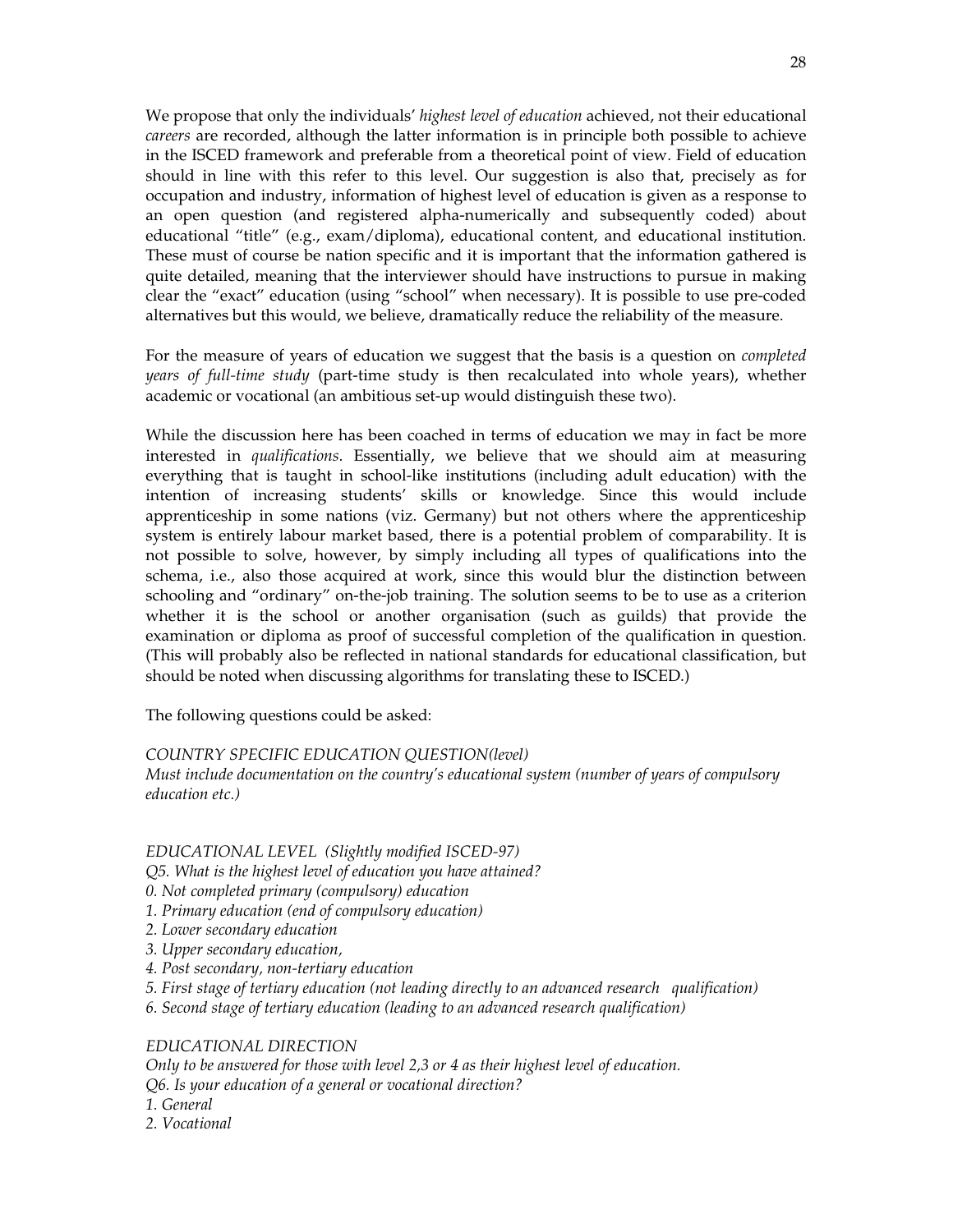#### *FIELD OF EDUCATION ISCED-97*

*In what field (of study) is your highest education?*

- *0. General programmes*
- *1. Education*
- *2. Humanities and art*
- *3. Social Sciences, Business and Law*
- *4. Science, Mathematics and Computing*
- *5. Engineering, Manufacturing and Construction*
- *6. Agriculture and Veterinary*
- *7. Health and Welfare*
- *8. Welfare*
- *9. Unknown*

### *YEARS OF EDUCATION*

*How many years of full-time education have you received/undertaken? (Reported in full- time equivalents, including compulsory/mandatory years of schooling)* 

*Number of years* 

### Family and life-cycle

It is essential to collect information on family composition as well as age and sex of the other family members. It is then possible to construct a measure of stage in the family or life cycle. Information like this is regularly gathered in general surveys and there are many reasonable ways of doing it. The advantage with measures on the family is that the information is normally very reliable and the questions easy for the respondent to answer (though "new" forms of household composition may change this slightly).

Our proposed way of collecting information on the family is to use a table outlining the household composition with one row for each household member and information on (at least) sex, birth year, and relation (e.g.: cohabitant, wife/husband, common child, own child, partner's child, son/daughter-in-law, own parent, parent-in-law, grandparent, sibling, sister/brother-in-law, niece/nephew, grandchild, other relative, other). In addition, we suggest that for each adult (say, persons older than the minimum school leaving age) their main economic activity is registered and their occupation, if any, coded. For societies with a more agrarian structure it could be essential to register the number of family members who work on the farm, for example. There is a risk that this may be stretching the interview time, but most of the non-spouse family members are non-employed (it would be interesting to register previous occupation of retired household members though this is probably not defendable time-wise). For non-family members of households, we suggest that no further information be collected.

The lean alternative is to ask for economic activity/employment relation/occupation only for the spouse who should also be asked about working hours.

In addition to the present family/household situation, information about the *family of origin* should be collected. To measure the respondent's *social background* we suggest that questions are asked about father's and mother's (main) occupation and education ("during childhood" or "when you were 14/15 years of age"). While occupation should be coded to the ISCO classification it is necessary that there are pre-coded alternatives for education. These alternatives should as far as possible relate to ISCED as described above.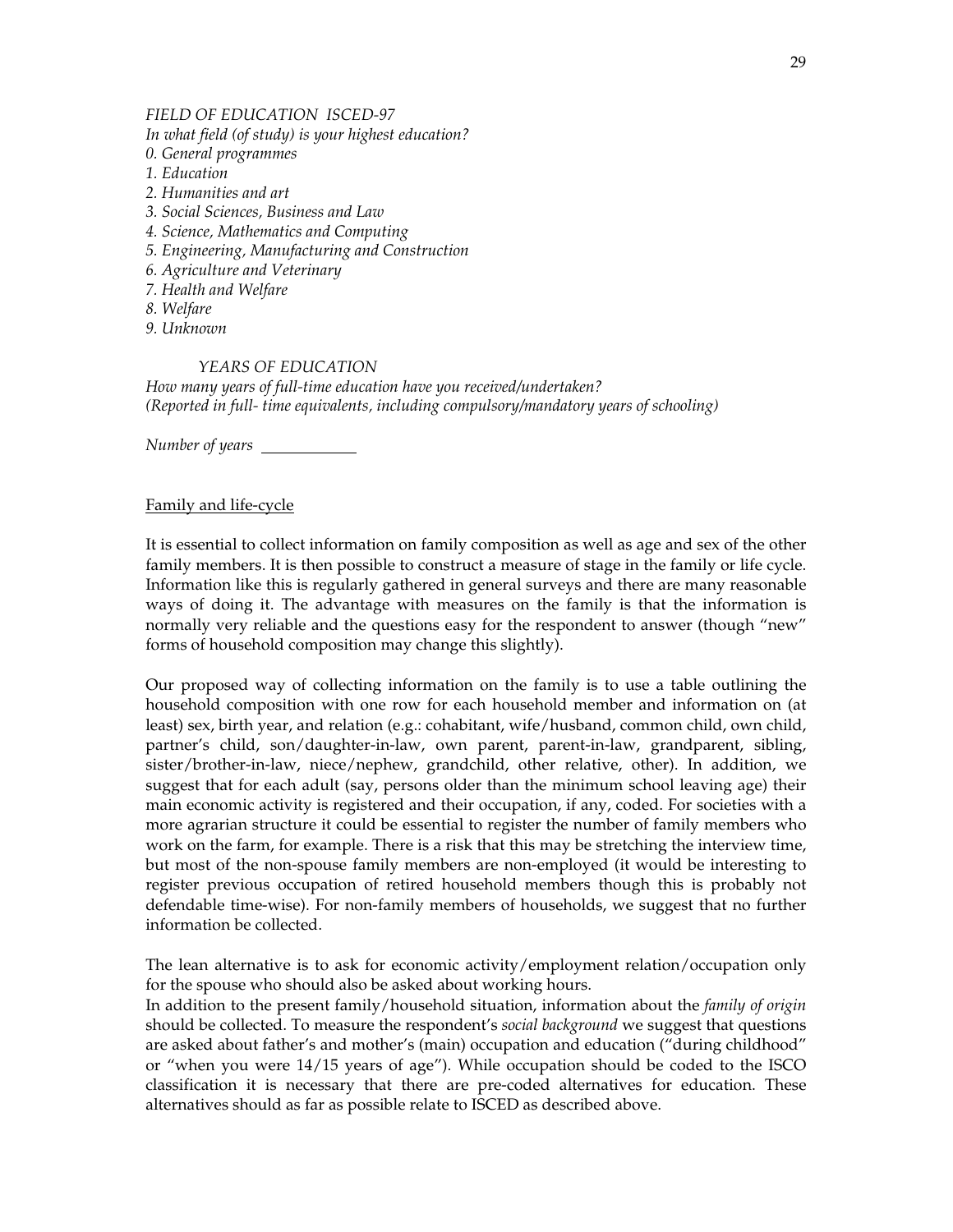While social background is a common variable in surveys of the kind ESS is intended to be, it is becoming increasingly important to ask also for the family composition during childhood. Number of siblings is an important variable, of course, and so is single parenthood. Unlike parents' occupation and education, however, it is more difficult to point to a time-point for which this information should apply. One alternative is to use a phrase like "did you live with both your (biological) parents during your (entire) childhood?" Much research points to the importance of experiencing step-parents, however, in which case one would need a more detailed question. We fear that interview time will prevent us from gathering such detailed information.

The following set of questions is suggested:

How many people are currently living in your household? Can you list them one by one? Begin with your spouse (if you have one), and then your children (if any). Can you just tell me their sex and year of birth as well? For adults and non-biological children to respondent: What year did you move together in the same household?

Example of household grid

|                     |          |           |      | Born  | Moved together |       |  |
|---------------------|----------|-----------|------|-------|----------------|-------|--|
| Household<br>member | Relation | Sex       | Year | Month | Year           | Month |  |
| Person 1            |          | Man Woman |      |       |                |       |  |
| Person 2            |          | Man Woman |      |       |                |       |  |
| Person 3            |          | Man Woman |      |       |                |       |  |
| Person 4            |          | Man Woman |      |       |                |       |  |
| etc.                |          |           |      |       |                |       |  |

Relation: Information in household grid include different codes for 1. wife/husband, 2. unmarried cohabitant 3. common child, 4. own child (with a partner not currently in the household), 5. partner's child, 6. son/daughter-in-law, 7. own parent, 8. parent-in-law, 9. grandparent, 10. sibling, 11. sister/brother-in-law, 12. niece/nephew, 13. grandchild, 14. other relative,

15. other

If spouse (alt. 1 or 2): What is your spouse's current economic activity? (List of alternatives) If gainfully employed: What is his/her current occupation? How many hours a week does he/she normally work?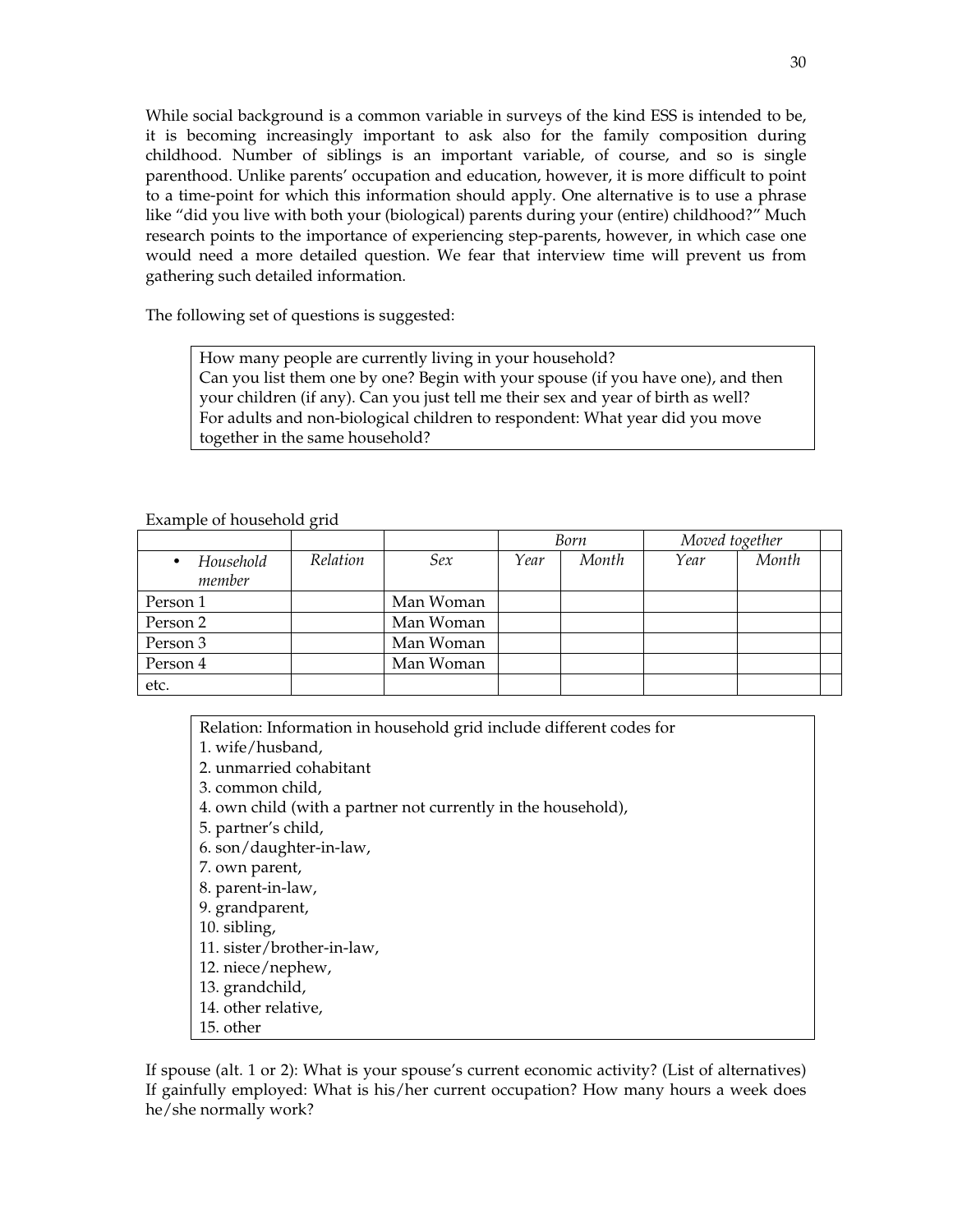During your childhood (0-16 years of age, or alternatively At your age 14) what was your father's main occupation? Ditto, mother's

What are your parents highest level of education achieved? Pre-coded national alternatives: It is sufficient for most practical purposes to be able to distinguish only compulsory, upper secondary, and degree from a range of "middle(secondary)-level" types of education.

 Did you live with both your (biological) parents during your (entire) childhood? Yes/No, only mother/No, only father/No, not with either of my original parents

#### Ethnic status, nationality, language and denomination

Ethnic status and nationality are obviously important to ask about. Numerous studies show that migrants, who come to developed countries from less developed ones, on average have less advantageous life chances than inborn persons and migrants from highly developed countries. The disadvantages often extend to the second generation in spite of it being born in the country. The disadvantage may actually remain for several generations if the migrants have some specific characteristic, typically skin pigmentation. A major question is then whether the disadvantages of immigrants, and especially of the second generation, is due to their migrant status or is a consequence of their position in the class structure. Some studies show that second generation immigrants actually do better in the educational system, once their parents' social class is controlled for (Erikson and Jonsson 1993; Vallet and Caille 1996ab). ESS should clearly provide data for the comparative study of the social positions and activities of in-migrants.

The registration of ethnic status is, however, a very sensitive issue and will probably lead to differing results in different countries. One may well get a rather substantial non-response on such a question and it is probably not possible to use the same categories in all participating nations. What in this situation seems to be possible, is to ask for country of birth for the respondent and for the parents and likewise, the nationality, mother tongue, and denomination of the respondent.

The *mother tongue* is strongly related to ethnic origin. Information on the mother tongue will thus add to the precision in measuring ethnic status. Furthermore, the ability to handle the national language(s) is obviously central for the individual's chances in the labour market (and in studies of discrimination) and more generally for the understanding of the capacity to participate in public life. Thus, a question tapping this ability seems warranted in the questionnaire.

The *religious denomination* is a divider of social life in some countries, and can, furthermore, add to the precision of the characterisation of ethnic status.

Together country of origin, nationality, mother tongue and denomination should make it possible to construct a highly precise indicator of ethnicity. It will not only be possible to distinguish between immigrants from different nations but also between immigrants of different nationality but having their origin in the same country. Kurds and Turks could thus be separated on mother tongue and *pieds noires* and Arabs could be distinguished on religion, to take two examples.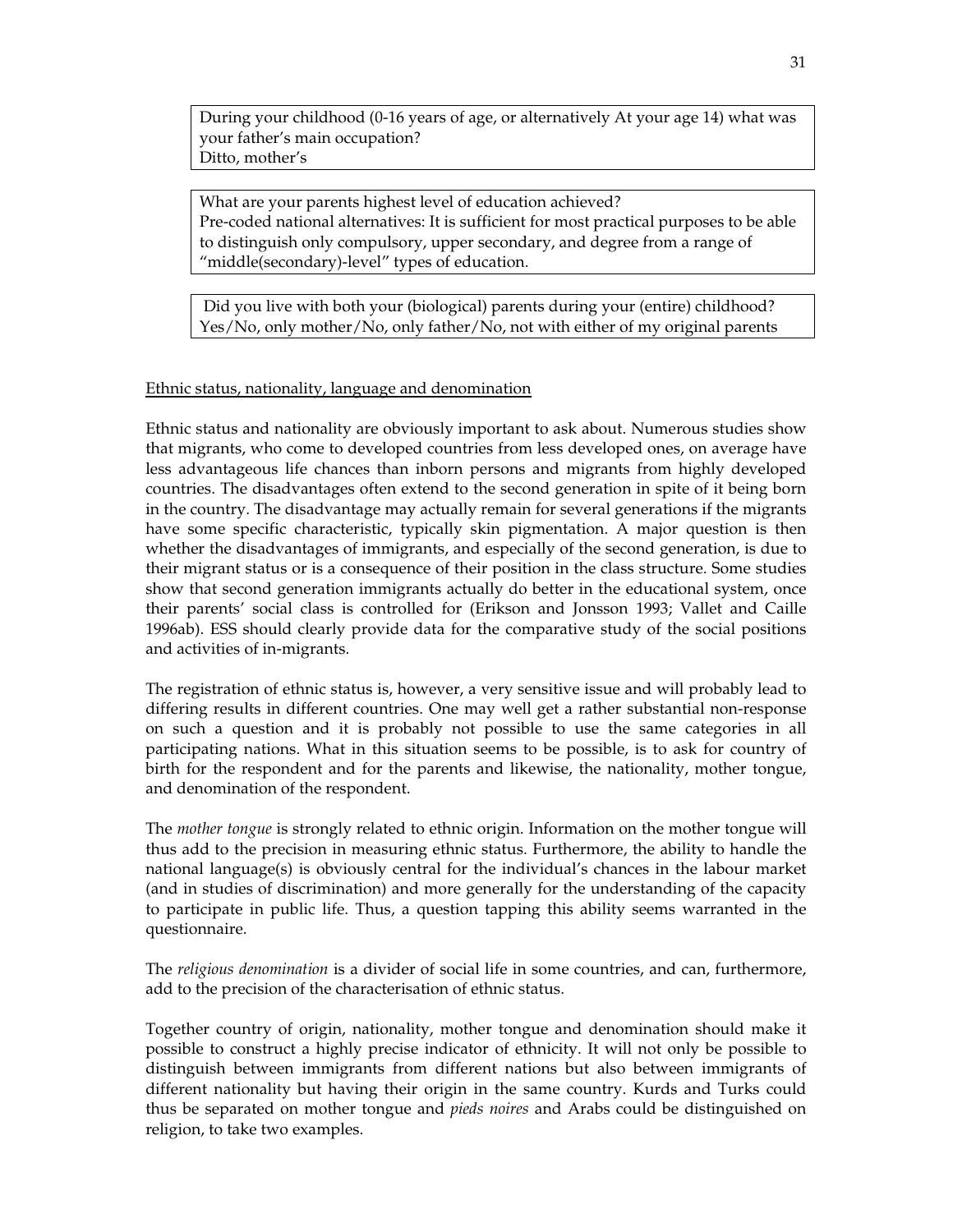It would, given space in the questionnaire, be advantageous to measure not only the country of origin et cetera of the respondent also that of the spouse. This would provide us with possibilities both to study inter-marriages and the effects of the spouse's characteristics on attitudes and behaviour of the respondent.

Questions to be used to measure country of origin et cetera, could well be taken from some of the examples in ISSP. For example:

*Were you born in [country]? If no: at what age did you immigrate? In what country were your born? What is your current citizenship?* 

*Were your parents born in [country]?* 

*1. yes, both* 

*2. yes, father but not mother (mother born in what country?)* 

*3. yes, mother but not father (father born in what country?)* 

*4. no, neither (father/mother born in what country/-ies?)* 

*If one or both parents born in another country: What is your mother tongue? If not [country language]: How well do your speak… [according to proposal] Low priority?* 

*Do you consider yourself to belong to any of these religious denominations? (CARD)* 

- *1. Protestant*
- *2. Roman Catholic*
- *3. Eastern Orthodox*
- *4. Islamic*
- *5. Jewish*
- *6. Buddhist*
- *7. Hindu*
- *8. Other*
- *9. Does not belong to any religious denomination*

*How strongly are you attached to your religion (ref. Billiet)* 

- *1. not at all*
- *2. weakly*
- *3. moderately*
- *4. strongly*
- *5. very strong*
- *don't know*

#### **Domicile**

Life and social relations differ to a substantial extent depending on the degree of urbanity of the domicile. It could perhaps be characterised by distinguishing a few categories on the basis of the address of the respondent, possibly by the interviewer. It may, however, be very difficult to construct comparable indicators in different countries. Number of inhabitants would be a natural measure if not the administrative borders were drawn according to very different principles in the various nations. It is, furthermore, not evident which the essential element of the domicile is. We would suggest that the most important aspect of it is the character of the local labour market, which may be reached from it. This would mean e.g. that some rather idyllic villages on the *Bergstrasse* would be included in a big city area.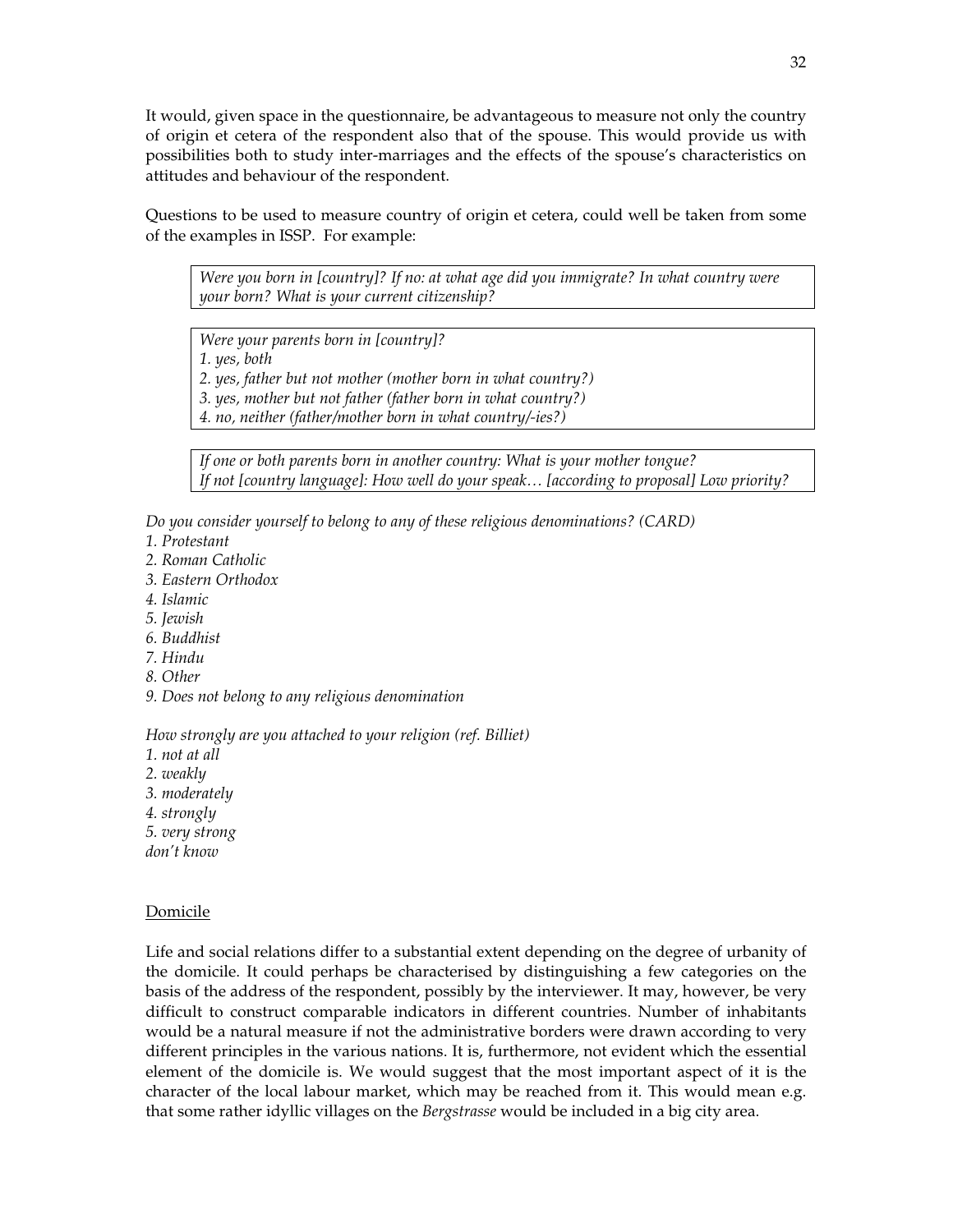More questionable is whether any information on housing and the dwelling area should be collected. It may be essential to get some indication of the conditions of the home and also, perhaps of the housing area, but it seems quite difficult to find a way to make this information internationally comparable. The ISSP version can be used:

How would you describe the type of community you live in? **( ISSP)** 

- 1. a big city
- 2. the suburbs or outskirts of a big city
- 3. a town or a small city
- 4. a country village
- 5. a farm or home in the country

The Country specific variable should be filled out by the interviewer or preferably registered centrally by the organization conducting the survey. The region variable must meet the following demands:

1) The regional unit should be a unit where it is possible to attach contextual data (from national records/registers) and

2) The net sample of the regional unit must be representative and large enough for statistical analysis. Alternatively, the fieldwork organisation must document how units can be grouped to fulfil this requirement.

#### Economic standing

In principle, it would be of great interest to measure household income and economic standing at large (also including material assets and fortune). However, this requests several questions and comparability may still be far away. Here, more than for other dimensions surveyed here, national specificities in tax and benefit systems make it extremely difficult to arrive at an indicator with reasonable validity and reliability. An alternative is to use selfrated income/economic standing, for example by asking the respondent to place his/her household on a scale from "the richest ten percent" to "the poorest ten percent". However, experiences from the ISSP shows that such a question returns a normal distribution, meaning that people tend to place themselves in the middle of the income distribution.

An attractive alternative, that we would prefer to such self-rated overall economic standing, is to concentrate on the lower bands of the distribution of economic resources (which, then, is really a different though an important indicator). In many surveys on poverty, for example, respondents are asked whether they have "difficulties in making ends meet". In other surveys a question is asked about whether the respondent would be able to raise a certain sum of money on short notice in case such a need would suddenly arise. Questions on making ends meet and on cash margin suffer from mixing the actual economic situation with life-style – we run the risk of registering as poor those people who have the tendency of adjusting their expenses to their income. In practice, however, these indicators seem to be valid: empirical evidence suggests that we really capture those with an economically precarious situation (such as single mothers and low-income earners). Of the two alternatives, the cash margin indicator appears to be easiest to use in an internationally comparative survey, provided that one can find a common rationale for determining the size of the sum of money. In the Swedish level of living surveys the sum approximately corresponds to 1.000 GBP (or around 150 EURO) to be raised within a week, and one way of determining the sum for a number of nations would simply be to take a sum of that size and adjust to other currencies according to purchasing power parities (we can think of other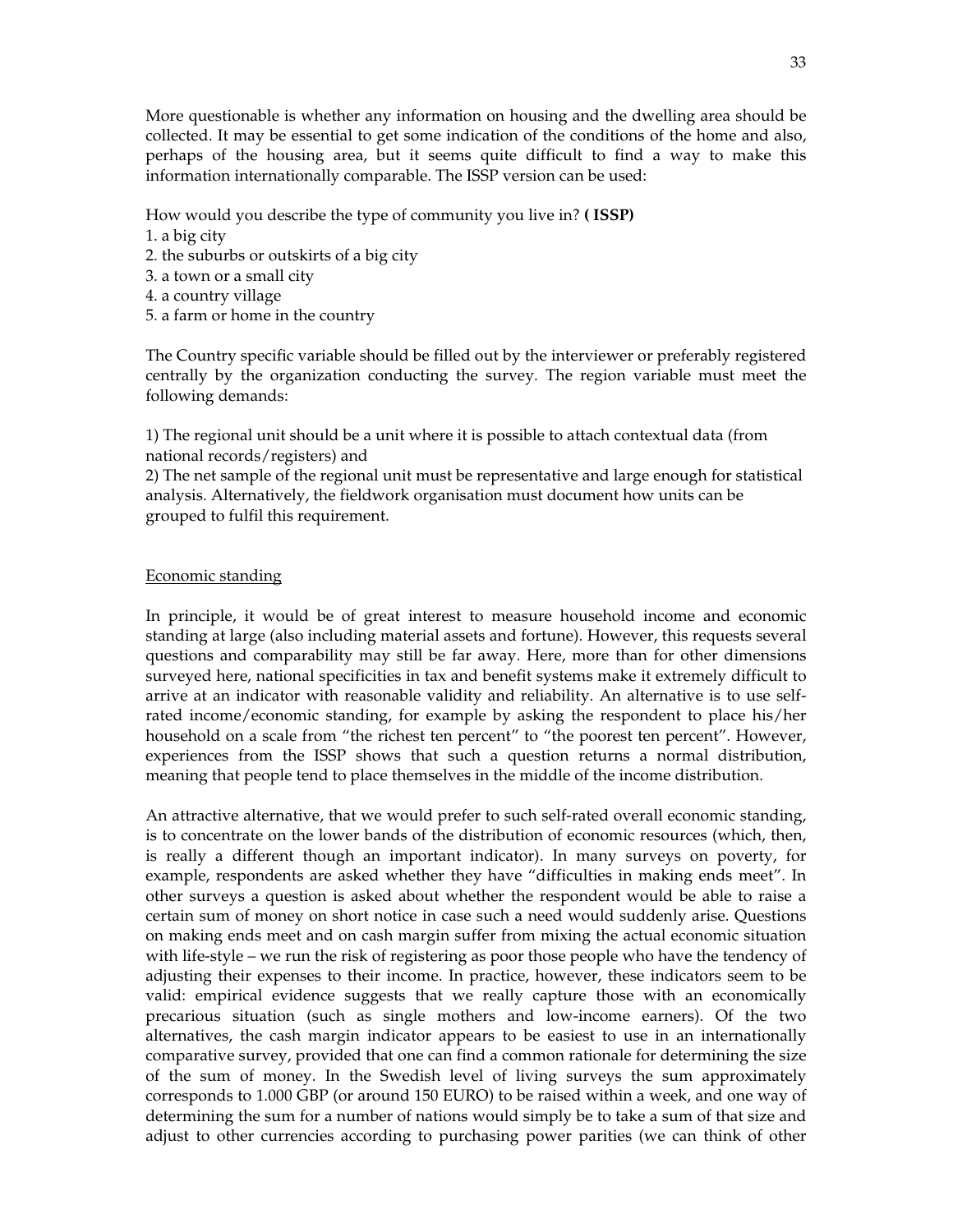ways of doing it too, such as adjusting the sum to some administratively set subsistence level, or to use some percentage of the median income).

It should be mentioned that a theoretically interesting way of indicating an economically precarious situation is to measure what is called consensual poverty (Mack and Lansley 19xx). Such a measure would be possible to use in a module concentrating on poverty or social exclusion but demands too many questions to fit into a permanent module of sociostructural characteristics. We suggest:

*What is your wage or salary before tax? (Wage from main job) Choose either wage per hour, per year, or whatever is more convenient.* 

And:

 *If a situation suddenly arose when you had to come up with XX EURO, could you manage it?* 

In Sweden, around 1000 EURO is a good indicator of economic problems, around 18% in the population say "no")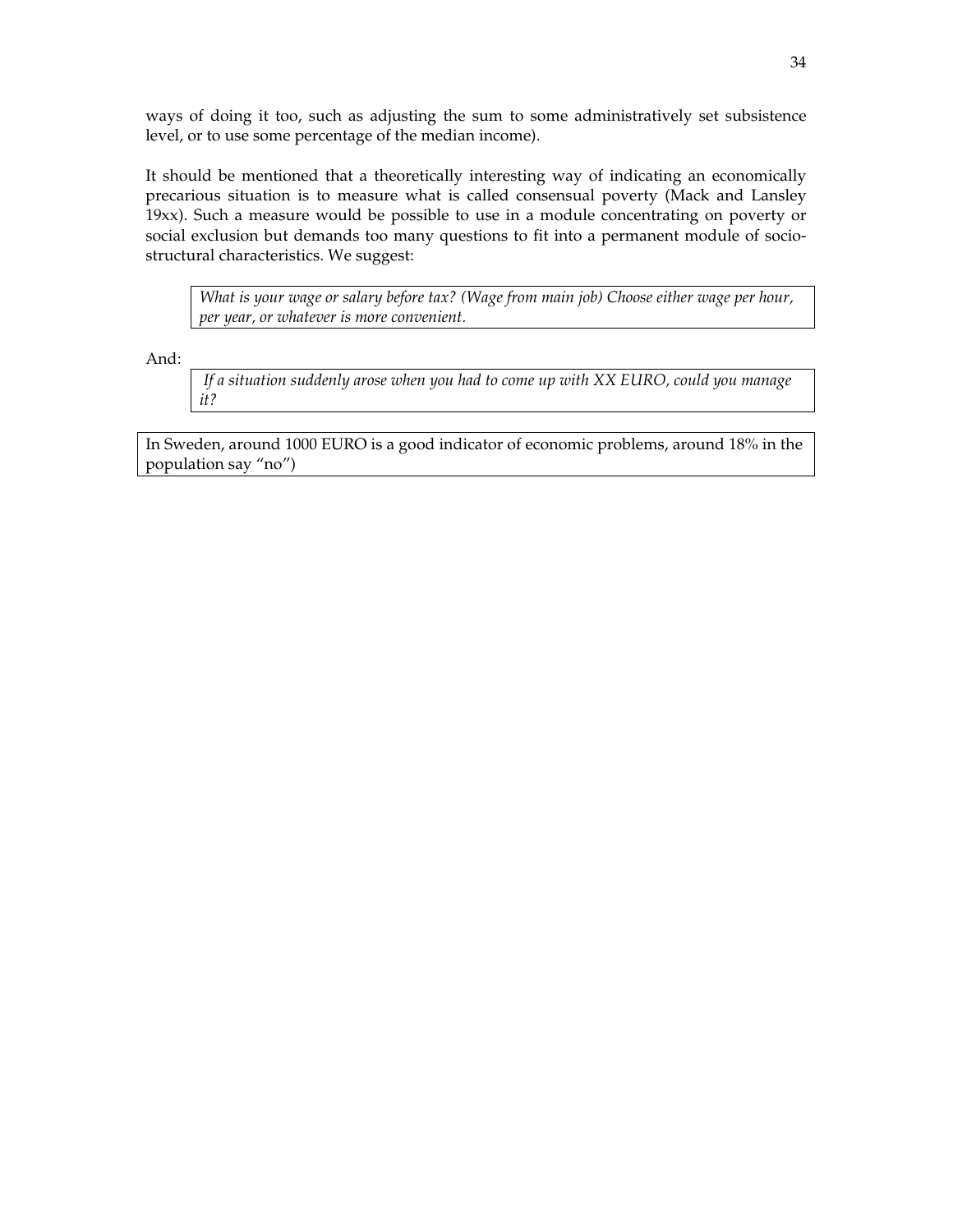#### **References**

Bell, D. *The Coming of Post-Industrial Society.* New York: Basic Books.

- Dahrendorf, R. 1959. *Class and Class Conflict in an Industrial Society*. London: Routledge and Kegan Paul.
- Elias, P. 1998. *A Review of the International Classification of Status in Employment (ICSE-93)* (Coventry, Institute for Employment Research, University of Warwick).
- Erikson, R. and J. H. Goldthorpe. 1992. *The Constant Flux. A Study of Class Mobility in Industrial Societies.* Oxford: Clarendon Press.
- Erikson R och J. O. Jonsson. 1993. *Ursprung och utbildning. Social snedrekrytering till högre utbildning*. SOU 1993:85. Stockholm: Fritzes.
- Esping-Andersen, G. 1990. *The Three Worlds of Welfare Capitalism.* Cambridge: Polity Press.
- Esping-Andersen, G. (ed.) 1996. *Welfare States in Transition.* London: Sage.
- Esping-Andersen, G. 1999. *Social Foundation of Postindustrial Economies*. Oxford: Oxford University Press.
- Ganzeboom, Harry B.G.; De Graaf, Paul; Treiman, Donald J.; (with De Leeuw, Jan). 1992. "A Standard International Socio-Economic Index of Occupational Status", *Social Science Research* 21:1-56.
- Ganzeboom, Harry B.G., Treiman, Donald J. 1996. "Internationally Comparable Measures of Occupational Status for the 1988 International Standard Classification of Occupations". *Social Science Research* 25: 201-239.
- Hoffmann, E. et al., 1995, *What kind of work do you do? Data collection and processing strategies when measuring occupation for statistical surveys and administrative records*, STAT working papers No 95-1, Bureau of Statistics, ILO, Geneva.
- Goldthorpe, J.H. and K. Hope. 1974. *The Social Grading of Occupations: A New Approach and Scale*. Oxford: Clarendon Press.
- Hussmanns, R., Mehran, F. and Verna, V. 1990: *Surveys of the Economically Active Population, Employment, Unemployment and Underemployment; An ILO Manual on Concepts and Methods*, ILO.
- Jonsson, J.O. 1998. "Class and the changing nature of work: testing hypotheses of deskilling and convergence among Swedish employees", *Work, Employment, and Society* 4:603- 33.
- König, W., Lüttinger, P. and W. Müller. 1988. "A Comparative Analysis of the Development and Structure of Educational Systems: Methodological Foundations and the Construction of a Comparative Educational Scale." *CASMIN Working Paper No. 12*, University of Mannheim.
- Mack, J. and S. Lansley. 1985. *Poor Britain*. George Allen & Unwin.
- Müller, W. 1994. "Bildung und soziale Plazierung in Deutchland, England und Frankreich", pp. 115-34 in Peisert, H. and W. Zapf (eds.), *Gesellschaft, Demokratie und Lebenschancen. Festschrift für Ralf Dahrendorf.* Stuttgart: Deutsche Verlags-Anstalt.
- Müller, W. and Y. Shavit. 1998. "The Institutional Embeddedness of the Stratification Process. A Comparative Study of Qualifications and Occupations in Thirteen Countries", pp. 1-48 in Y. Shavit and W. Müller (eds.), *From School to Work*, Oxford: Clarendon.
- Shavit, Y. and W. Müller (eds.). 1998. *From School to Work. A Comparative Study of Educational Qualifications and Occupational Destinations*, Oxford: Clarendon.
- Smeeding, T. M., M. O'Higgins och L. Rainwater (1990): *Poverty, Inequality and Income Distribution in Comparative Perspective: The Luxembourg Income Study*. New York: Harvester Wheatsheaf.
- United Nations. 1993 *System of National Accounts*, Prepared under the auspices of the intersecretariat working group on National Accounts, Eurostat, IMF, OECD, UN and World Bank.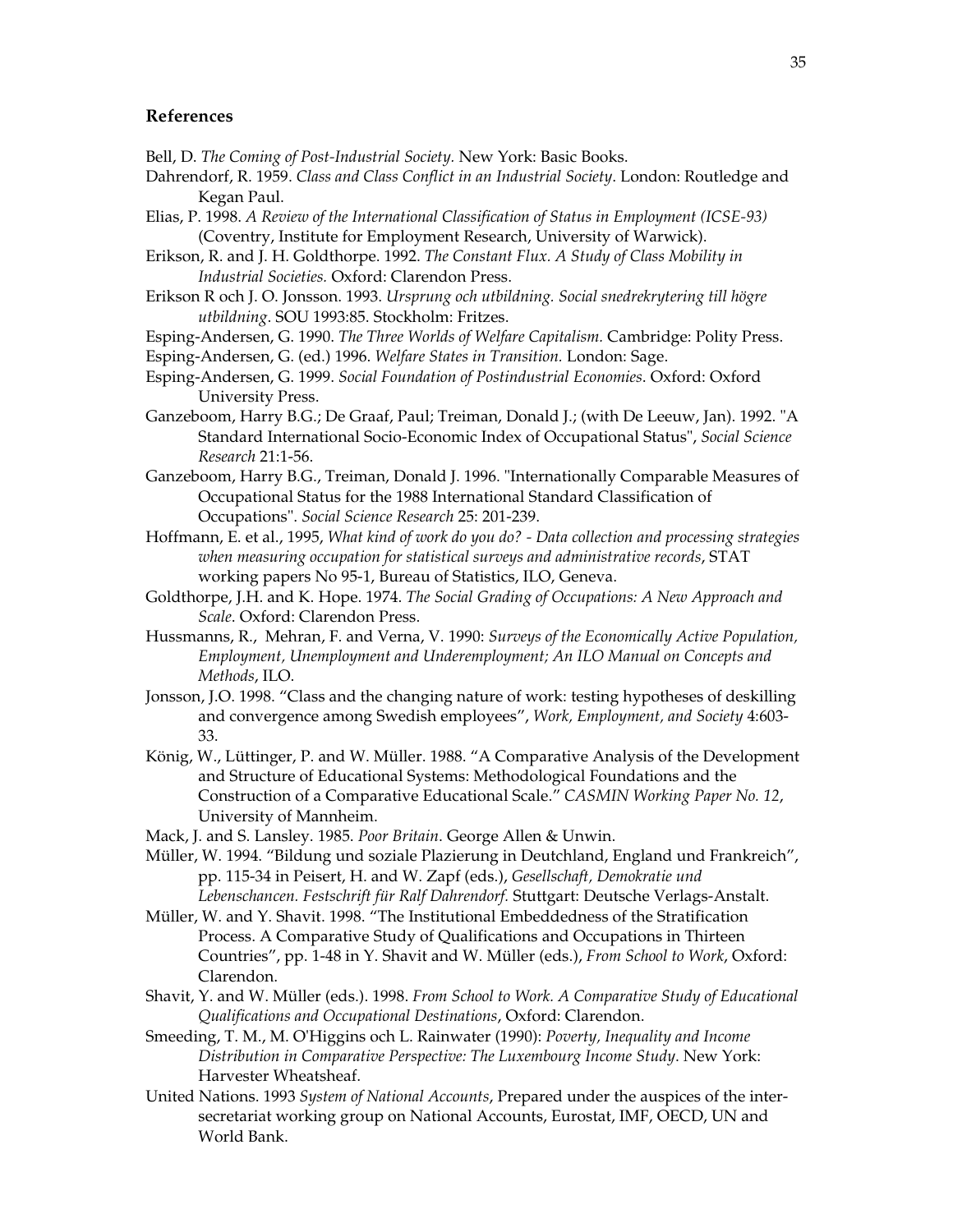- United Nations. 1989. *International Standard Industrial Classification of All Economic Activities*, Statistical Papers, series M, no 4, Rev. 3, United Nations, New York.
- United Nations & Eurostat. 1998. *Recommendations for the 2000 Censuses of Population and Housing in the ECE Region*. Statistical Standards and Studies - No. 49. United Nations, New York and Geneva.
- Vallet L.-A. and Caille J.-P. 1996a. "Les élèves étrangers ou issus de l'immigration dans l'ecole et le collège francais. Une étude d'ensemble", *Les dossiers d'Éducation et Formations,* 67, Paris: Ministry of Education, DEP.
- Vallet L.-A. and Caille J.-P. 1996b. "Niveau en francais et en mathématiques des élèves étrangers ou issus de l'immigration", *Économie et Statistique,* 293: 137-153.
- Wegener, B. 1985. "Gibt es Sozialprestige?", *Zeitschrift für Soziologie* 14:209-35.
- Wright, E.O. 1980. *Classes*. London: Verso.
- Wright, E.O. 1997. *Class Counts. Comparative studies in class analysis*. Cambridge: Cambridge University Press.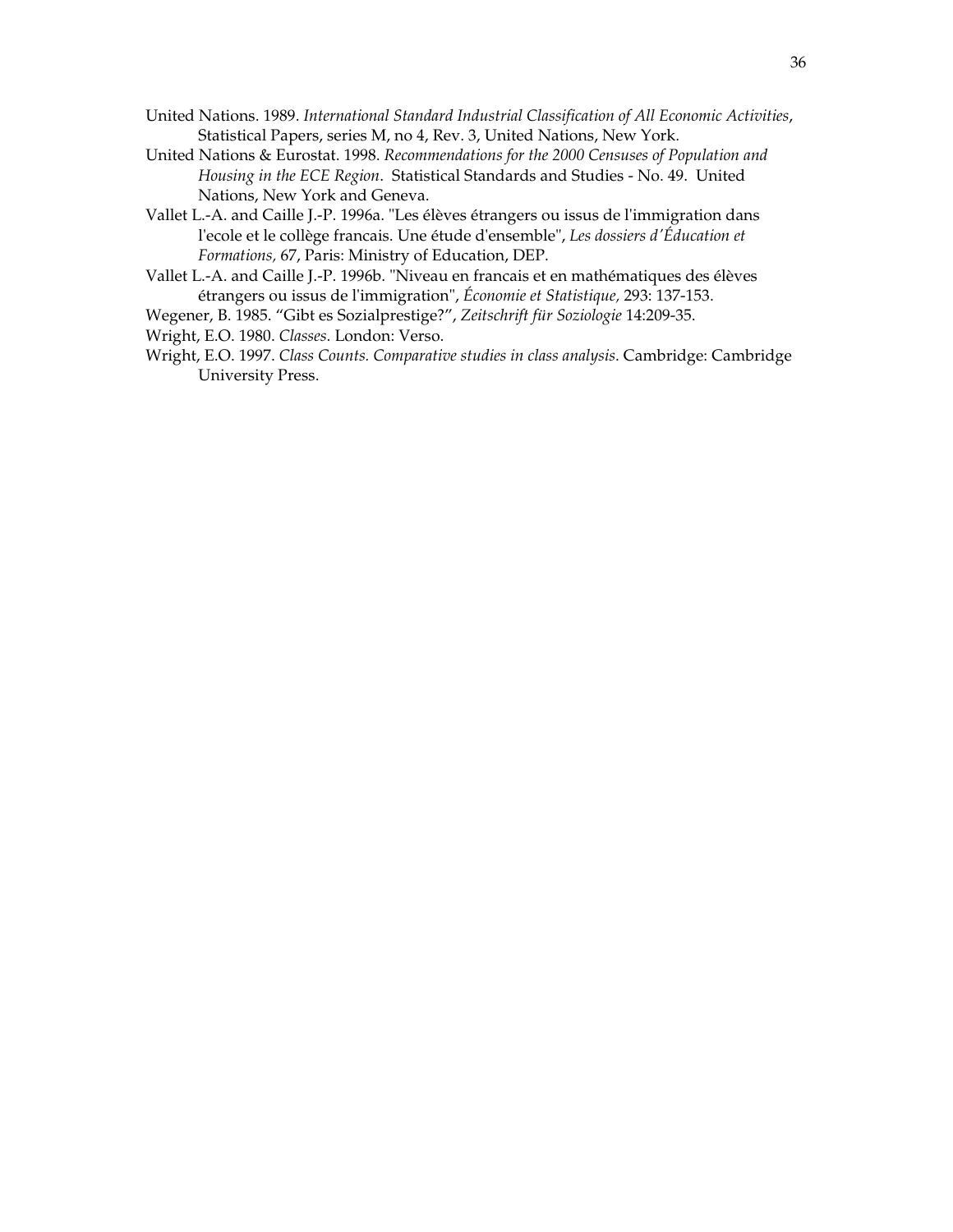# **2.2 Evaluation and improvement of the questions**

Several people have given comment on the proposal suggested by Robert Erikson and Jan Jonsson. Below we present the different comments with suggestions for alternative measures. On the basis of this information the decision of the CCT for the final instruments is made which is presented in the next section.

# *2.2.1 Comments by Kirstine Kolsrud*

Erikson and Jonsson have suggested the following questions:



Kirstine Kolstud gives the following comment on this question:

Our suggestion is therefore to ask two separate questions, one dealing with employment status (Q9 above) and one dealing with current status with regard to main activity (Q17).The working student has then the opportunity to choose whether his/her main activity is working or studying and we would still have the information of him/her being gainfully employed.

# EMPLOYMENT STATUS

# **Q9. What is your present employment status?**

- 1. in paid work (include work for family business, farm etc.)
- 2. on temporarily leave from paid work (sick leave, maternity, other)
- 3. previously had paid work=> when were you last in paid work?

year year

4. never had paid work

Suggestion: Lower limit for when respondent can be categorized as in paid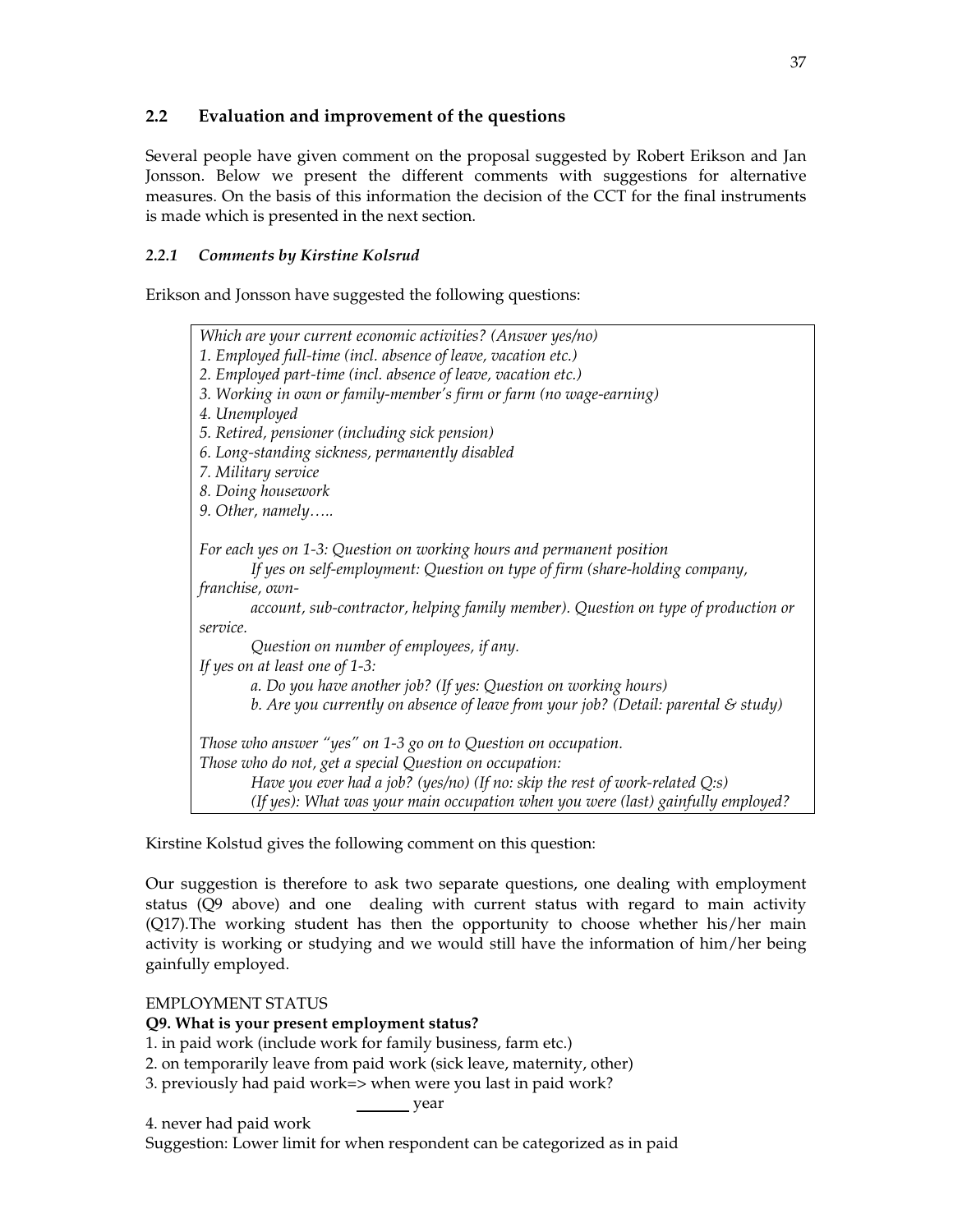work =1hour per week (Labour Force Survey)

#### MAIN ACTIVITY

**Q17. Which of these descriptions applies best to your current status?**  (Derived from BSA) 1. working (regardless of whether paid or not) 2. student / in education (BSA) 3. doing housework / looking after the home / looking after children or other persons (ECHP BSA) 4. unemployed, and actively looking for a job (BSA) 5. unemployed , wanting a job but not actively looking for a job (BSA) 6. retired 7. military service /community service

8. Permanently sick or disabled

The reply to this proposal of Erikson and Jonsson is as follows:

The comments suggest two separate questions, one on employment status and one on current status with regard to main activity. It is a good idea to be able to discern the student who work part-time etc. but this is not really achieved with the questions proposed. One basic problem is whether we want to know the relative amount of time people spend in different economic activities or whether we want to know the relative importance for people's income: one option is to leave it to the respondent to determine the main activity, another is to judge for ourselves. The latter is perhaps a more attractive alternative, but can only be achieved by using time as a standard. Thus, it is one good alternative, among others, to ask respondents how many hours per week they spend in (a limited number of) different economic activities. This will enable researchers to compare the whole pattern of economic activities of European citizens also in a time period when combining different kinds of activities may become more common. One major obstacle in ascertaining the current economic activity is the issue of absence of leave from employment (mainly for caring for children or for studying), which in some countries is of great importance.

Kirstine Kolsrud comments on this argument:

Our argument was to allow the respondents to have "multiple status" (working and studying etc) as well as obtaining the information on their subjective placement of their **main** activity. The now suggested set of questions, with yes/no answers for all eight listed activities, will give the respondents the possibility of multiple activities (employed and doing housework etc), and the information on part time-full time is also included. However, compared to the two-question approach we suggested, we lose the information on what the respondents regard as their main activity. This could be very important. Imagine the situation where a respondent answers yes to being employed part time, yes to working in family firm/farm, and yes to doing housework. There would certainly be a need for the respondents own evaluation of what is his/hers main activity. The problem is acute since the "doing housework" is so general most of us would have that as at least a second activity. Apart from the loss of main activity status, we also miss the option of being a student/studying.

 We do understand Erikson and Jonsson's point about researchers vs. respondents determining their main activity, but in order to let the researcher fully be able to determine the respondents main activity, a measure the respondents time spent at the various economic activities would be neccesary.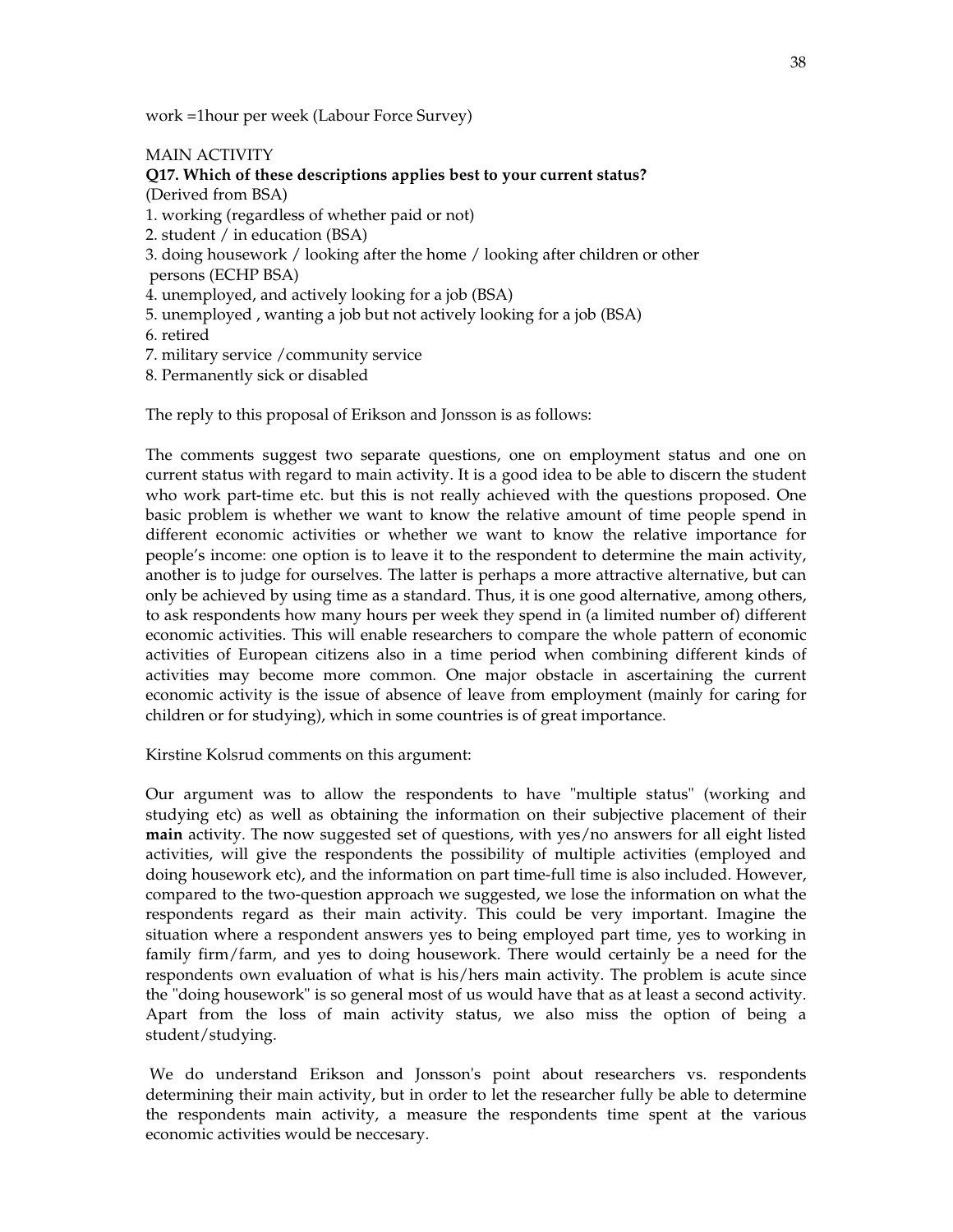We do, however, regard this to be beyond the scope of the core questionnaire.

If that is the case we will argue that our proposal with to separate questions is second best. For as long as we record both the employment status, and the hours worked the researcher can still decide for herself/himself if the respondent is mainly a student or mainly working, regardless of what the respondent regards herself/himself mainly to be. For those who consider the respondents own evaluation of main status to be of importance (and our experience is that researchers do ask for this) we would have that information as well.

 Therefore, our suggestion is to ask two separate questions, one dealing with employment status (Q9 above) and one dealing with current status with regard to main activity (Q17). The working student has then the opportunity to choose whether his/her main activity is working or studying and we would still have the information of him/her being gainfully employed.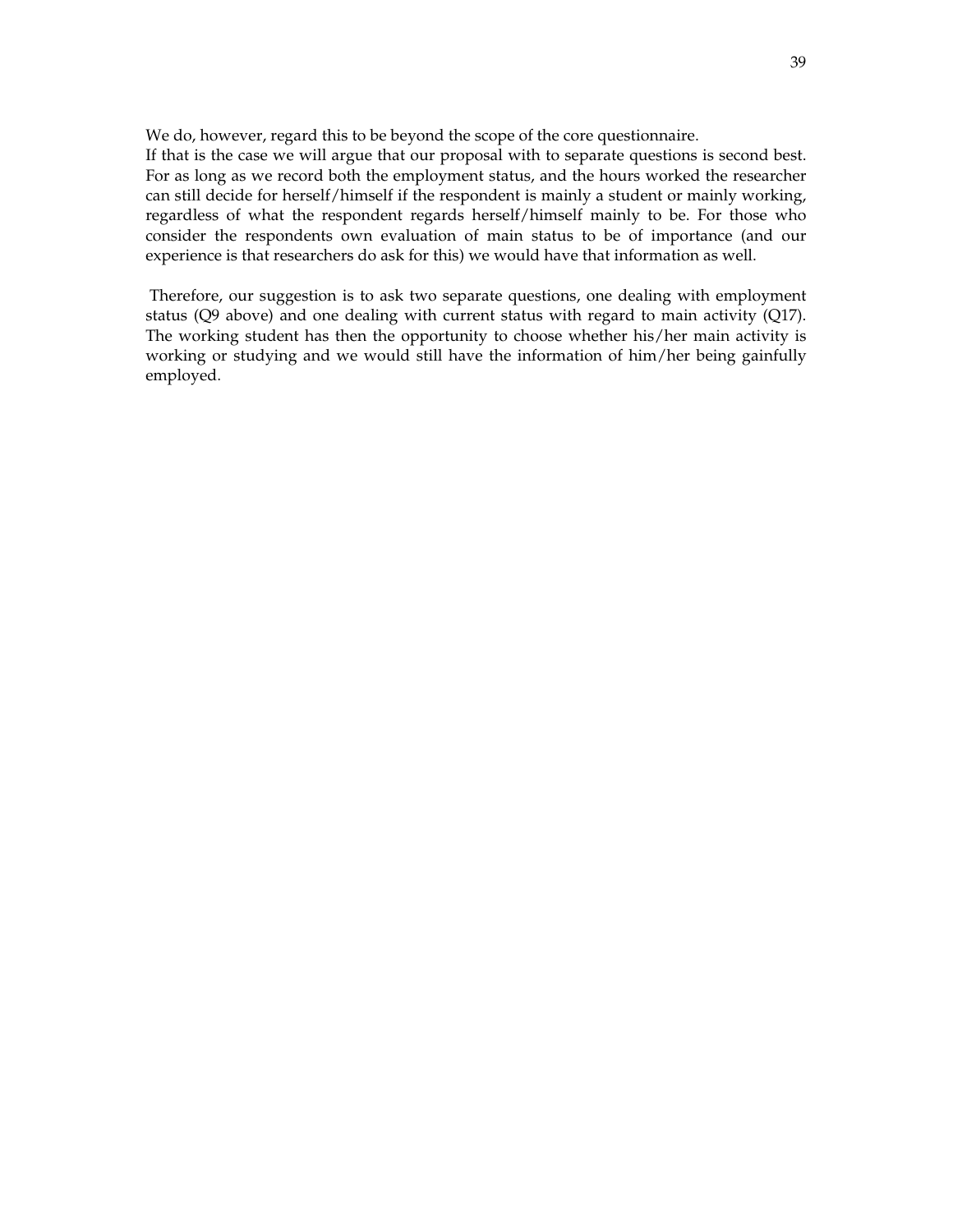### *2.2.2 Extension of the measurement of current status of the respondent by Ron Lesthaeghe*

Many survey questionnaires contain questions about the current status of respondents with respect to household position, marital status, employment position, memberships etc. Demographically, many such current status positions may affect either only a fraction of the population or, alternatively, constitute transient states with only short durations. In either instance, the numbers of respondents found in such situations are small. Conversely, there are also states that are rather "absorbing", i.e. lasting for a long time and catching large numbers of the population. In cross-sectional surveys, few respondents are then found in the rarer or the more temporary states, whereas large numbers are located in the long lasting or the more common states. This produces great uneveness of frequencies over categories, particularly in random samples (unstratified).

The second problem with questions restricted to current status is that earlier life course experiences are glossed over. Such experiences, often pertaining to household formation, health or employment trajectories, have a non-negligible impact on the further evolution of the life course or on the respondents' value orientations. It is therefore essential that earlier life course markers are being recorded. This furthermore allows for a breaking up of current status categories with a high incidence into a more diversified set of smaller and more meaningful categories depending on the occurrence or non-occurrence of such life course markers.

Complete information on life course evolutions can only be recorded through "histories", i.e. the full record of all moves over states (full couple formation history, full employment history, full migration history etc.). This is the fief of demographers and event-history analysis. The collection of such data is entirely beyond the scope of most other surveys. However, the problem can still be remedied via the simple "ever" question in which the respondent is solely asked whether or not a particular life course marker has been experienced. Yet, such simple but crucial information is often lacking, despite the fact that its collection requires little interview time.

As a consequence, I would propose a few "ever" questions for the core questionnaire of the ESS. It may be that some are already incorporated, but since I do not have anything to go by, I have taken the liberty of producing a short set in the next section.

#### Ever-questions for household formation and other matters

The minimum set pertains to the experience of home leaving, cohabitation, marriage, divorce & separation, and repartnering. A larger set also includes other relevant life course markers.

- Suggested questions for all respondents (no skips or probes)
- a) Have you ever experienced any of the following events during your life? (if currently experiencing: answer yes)
	- 1. Living by yourself, away from parents and without partner Yes No
	- 2. Living with a partner without being married  $(=$  cohabitation) Yes No
	- 3. Experienced a divorce or a separation following marriage or cohabitation? Yes No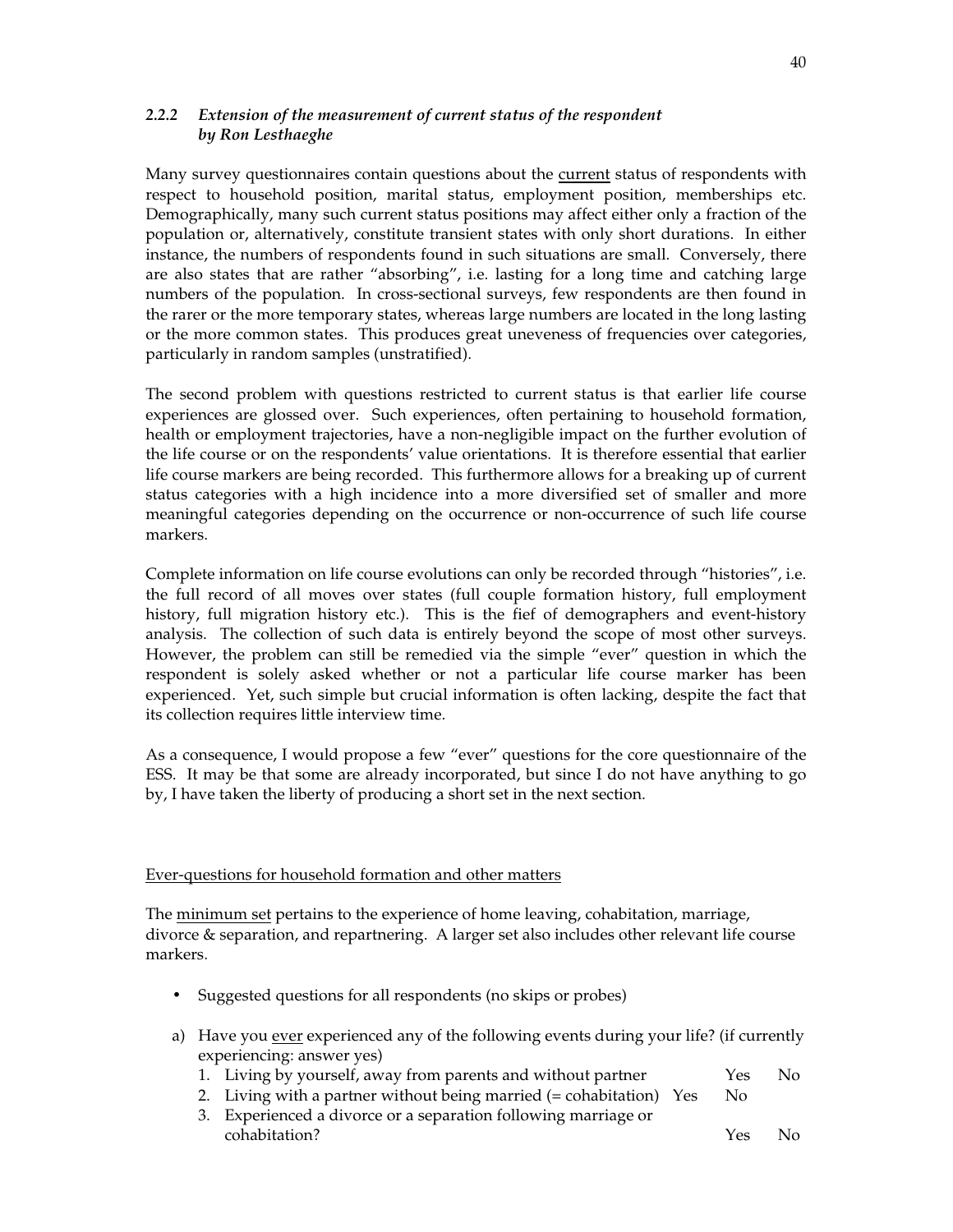| 4. Experienced the formation of a new household as the outcome |      |      |
|----------------------------------------------------------------|------|------|
| of a second or later marriage/cohabitation (repartnering)?     | Yes. | - No |

- b) How would you describe your current household position or living arrangement? (circle one)
	- 1. Living with my parents most of the time;
	- 2. Living alone most of the time, away from parents and without partner;
	- 3. Living together with a partner without marriage (= cohabitation, free union);
	- 4. Living with a husband or wife in a marriage;
	- 5. Living apart from a partner, but regularly exchanging visits with this partner in our homes (=LAT)
- c) How many children, irrespective of age, are currently living with you in the same household (circle 1)
	- 0 children 1 2 3 4 5 or more
- d) What is your official marital status? (circle 1) single married divorced widowed

Note: do not use skips for any of the above. Everything can be answered by "Yes" or "No" or can be circled by all respondents. That way, no errors can be committed (in the Dutch 1999 EVS-questionnaire on PC, ever questions were misprogrammed and the married couples did not get the ever-cohabited question! Similar error in Flemish NEGO III of the 1980s!)

- If there is more room, the following would also do (other markers):
- a) Have you ever experienced any of the following events during your life?

| 1. A divorce or separation of your parents                         | Yes | N٥  |
|--------------------------------------------------------------------|-----|-----|
| 2. A period of home leaving as the result of a conflict with       |     |     |
| your parents                                                       | Yes | No. |
| 3. A period during which you had a temporary separation from       |     |     |
| your partner or spouse as a result of a quarrel?                   | Yes | Nο  |
| 4. A period of unemployment longer than 3 months                   | Yes | No. |
| 5. A period without income or a period with an income              |     |     |
| reduction by more than a third (33%)? (pertains to both            |     |     |
| own income or overall household income)                            |     |     |
| 6. A period of serious illness (or handicap following an accident) |     |     |
| lasting longer than 6 months                                       | Yes |     |
|                                                                    |     |     |

• Memberships: same logic

Many respondents may not currently be a member of any voluntary organisation, but have the experience of such a membership earlier in their lives. In fact, current memberships may not exceed 2 to 5% (cfr. EVS 1999 for a set of associations), but ever-membership is likely to be a multiple of this.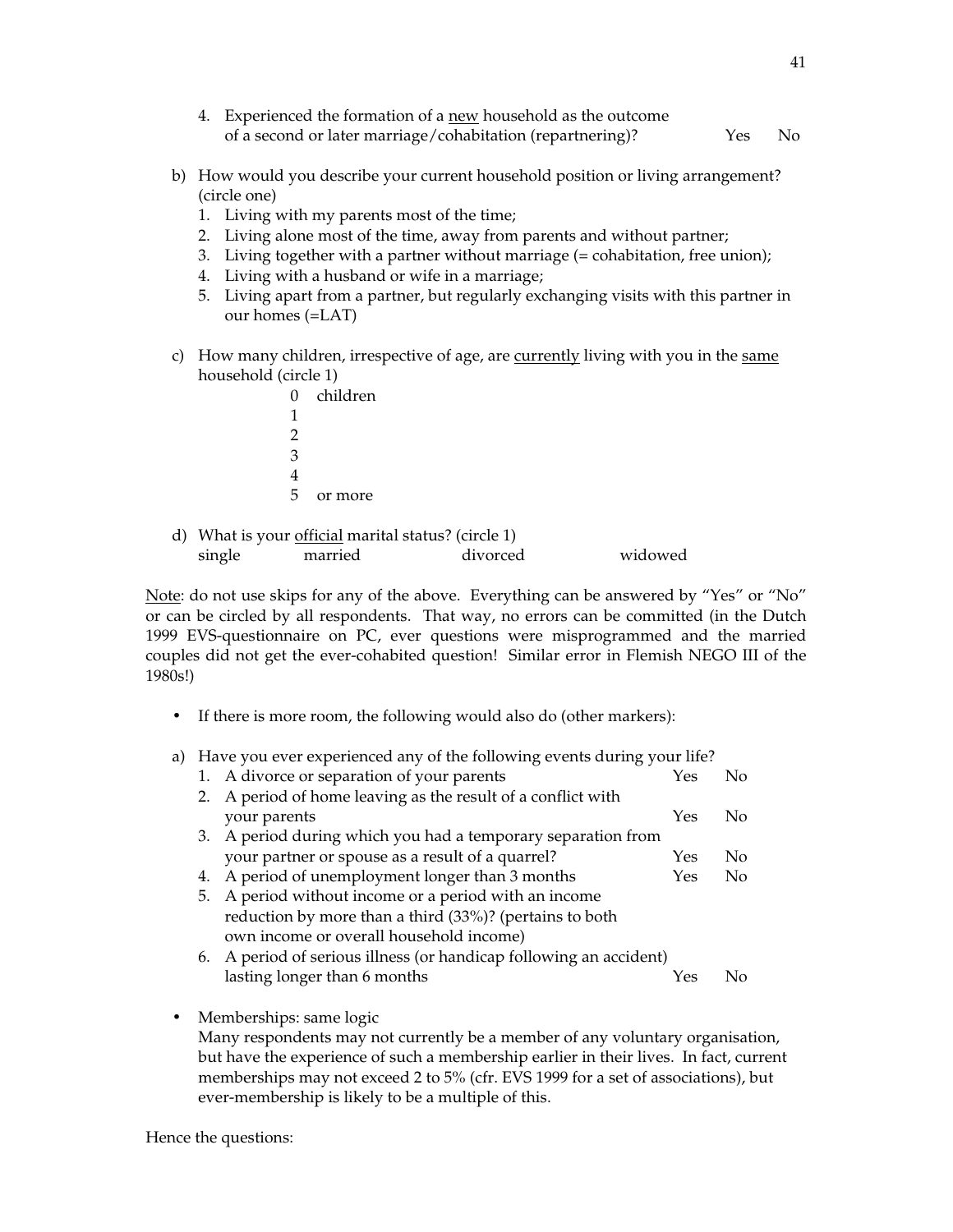|                                                                                                 | 1. Have you ever been a member of one or more of the following types of |     |     |  |  |
|-------------------------------------------------------------------------------------------------|-------------------------------------------------------------------------|-----|-----|--|--|
|                                                                                                 | associations?                                                           |     |     |  |  |
|                                                                                                 | [Take EVS 1999 list]                                                    | Yes | No. |  |  |
| 2. Have you ever done voluntary work for one or more of the following types of<br>associations? |                                                                         |     |     |  |  |
|                                                                                                 | [same EVS 1999 list]                                                    | Yes | Nο  |  |  |

Possibly "ever-member" questions may find their place in one of the modules.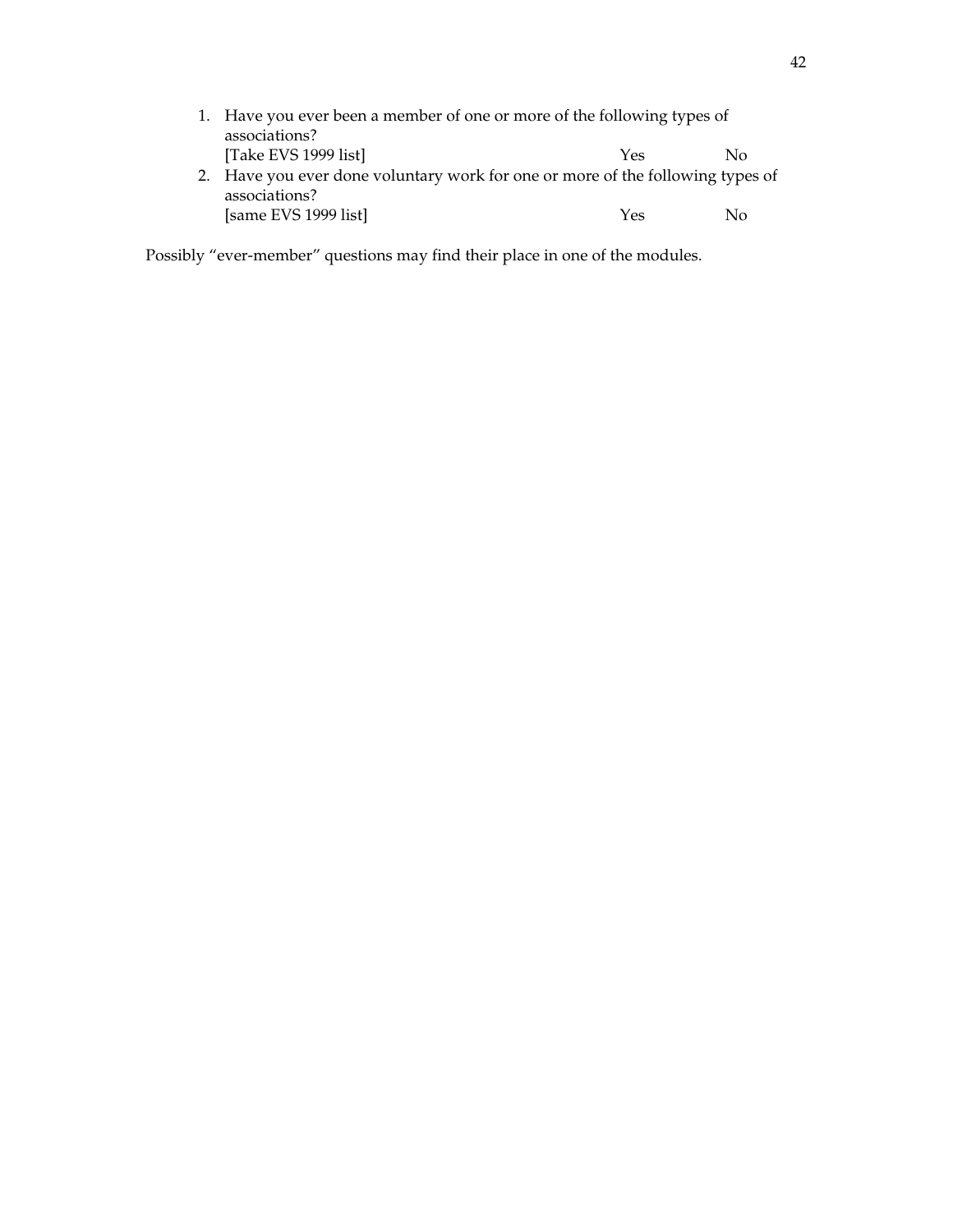#### *2.2.3 Comment on measurement of education by Ineke Stoop*

Ineke Stoop suggested to extend the section on education with questions on Life Long Learning on the basis of the following arguments.

In modern societies life long learning has a social as well as an economic rationale. The social rationale refers to the need to promote a more active participation in decision making, an increased sharing of values and cultural diversities and a higher degree of social cohesion. The economic rationale is reflected in the need to continuously update skills and the changing composition of skills demanded by the labour market. Life long learning can have a big impact on society and the economy and on the individuals within the society.

Life long learning encompasses all *purposeful* learning activities, whether *informal* or *formal*, undertaken on an *ongoing* basis with the aim of *improving knowledge, skills and competences.* Life long learning is promoted and measured by different organisations, in different countries and via different programmes. Many gaps in information exist, measuring life long learning has a relatively short history, definitions differ and the need for information constantly evolves.

The *Eurostat Task Force on measuring life long learning* has recently tried to take stock of all existing and planned data collections, measurement instruments and policy needs and to present them in an integrated manner. The Task force agreed that purposeful learning could be divided into three categories: formal education, non-formal education and informal learning. *Formal education* refers to (ISCED97) the system of schools, colleges and other educational institutions that normally constitutes a continuous 'ladder' of full-time education for children and young people. Formal education is generally measured in education statistics and, at in individual level, in surveys via questions on educational level and current type of formal schooling younger people are involved in.

*Non-formal education* is generally less extensively measured in surveys. This comprises "any organized and sustained 'other' educational activities that cater to all persons of all ages". Vocational education and training is a major part of non-formal education, but non-formal education can also be followed for private purposes (foreign language courses, computer courses followed for private purposes).

*Non-formal education* to intentionally organised events in an institutional setting*. Informal learning* goes without this institutional setting and comprises all activities characterized by a relatively low level of organization aimed at increasing knowledge or skills. Examples are computer based learning modules, visiting cultural events.

Formal education is incorporated in the ESS by a series of questions as part of socioeconomic background variables. It can be argued that in our society, both for economic and social reasons, non-formal education and informal learning should be added as part of these background variables. One problem, however, is the measurement. Whereas tested instruments are available to measure formal education, non-formal education and informal learning have been measured incompletely and in different ways in different countries. Attempts to inventory question blocks on the subject by the Taskforce mentioned above have led to extensive sets of questions that differ for different countries and even then do not cover all aspect of life long learning.

After inspecting several questionnaires on the subject the best alternative seems to be a set of questions that have been used in the German Time Use Survey 2001 which is still underway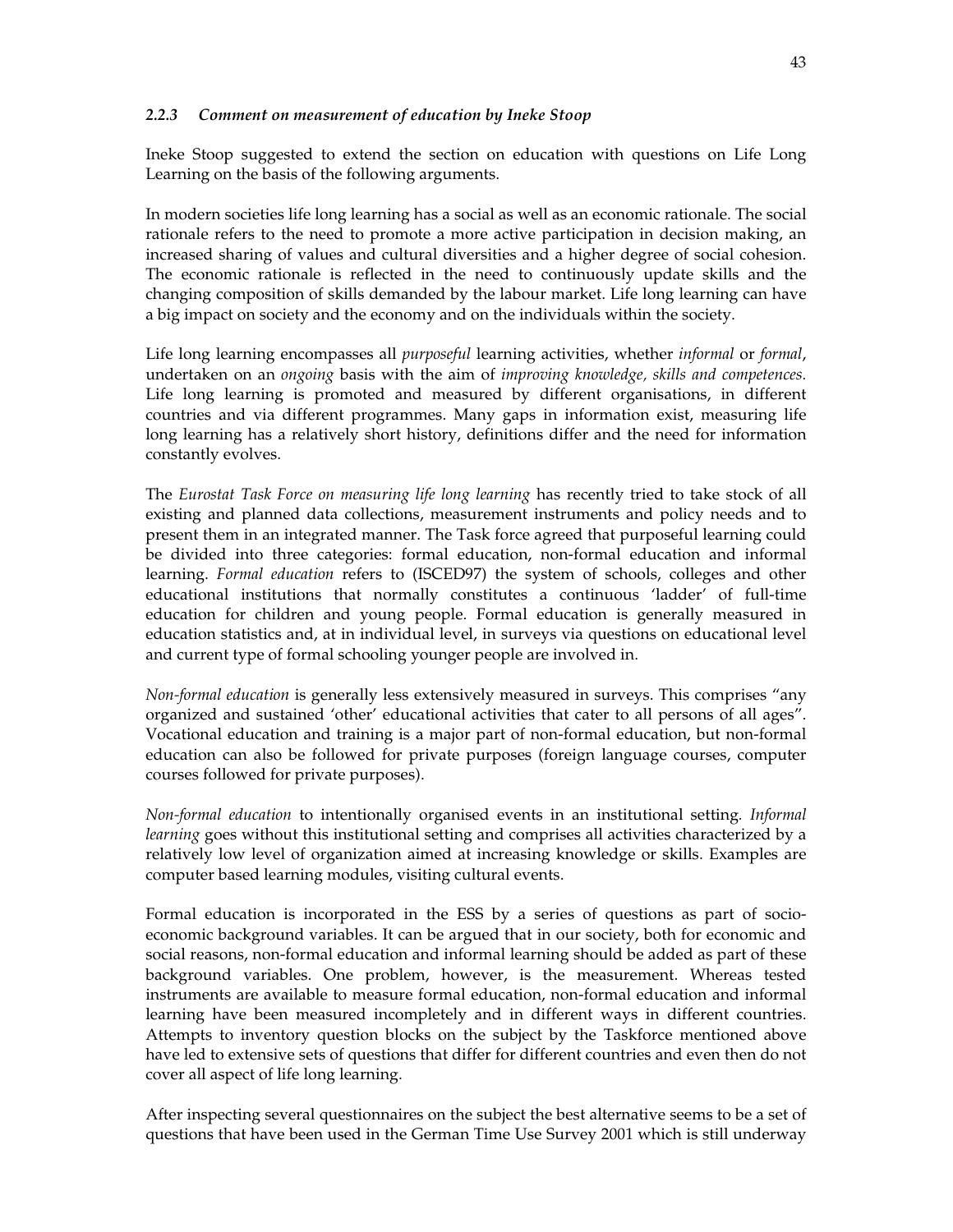(cf. Annex 4 of the Final Report of the Task Force Measuring Lifelong Learning) (thanks to Walter Hörner, Statistisches Bundesamt, Education Statistics).

• Non-formal vocational learning

Did you participate in any of the following learning activities aimed at enhancing your professional/vocational capabilities:

- taught courses, seminars, lectures
- attending non-taught learning events, such as workshops, (scientific) exhibitions, etc.
- Non-formal general learning

Did you participate in any of the following learning activities aimed at improving societal participation/integration (active citizenship) or supporting personal development:

- taught courses, seminars, lectures
- attending non-taught learning events, such as workshops, (scientific) exhibitions, etc.
- Informal learning

Did you make use of any of the following learning instruments for either vocational, societal or personal purposes:

- learning within self-organised (informal) groups of people (friends, colleagues, ...)
- self-learning by making use of different media, such as...
- printed material (books, magazines, ...)
- computer (e.g. CD-ROM-based learning)
- Internet (online learning, 'webucation')
- television/video, radio (broadcasting).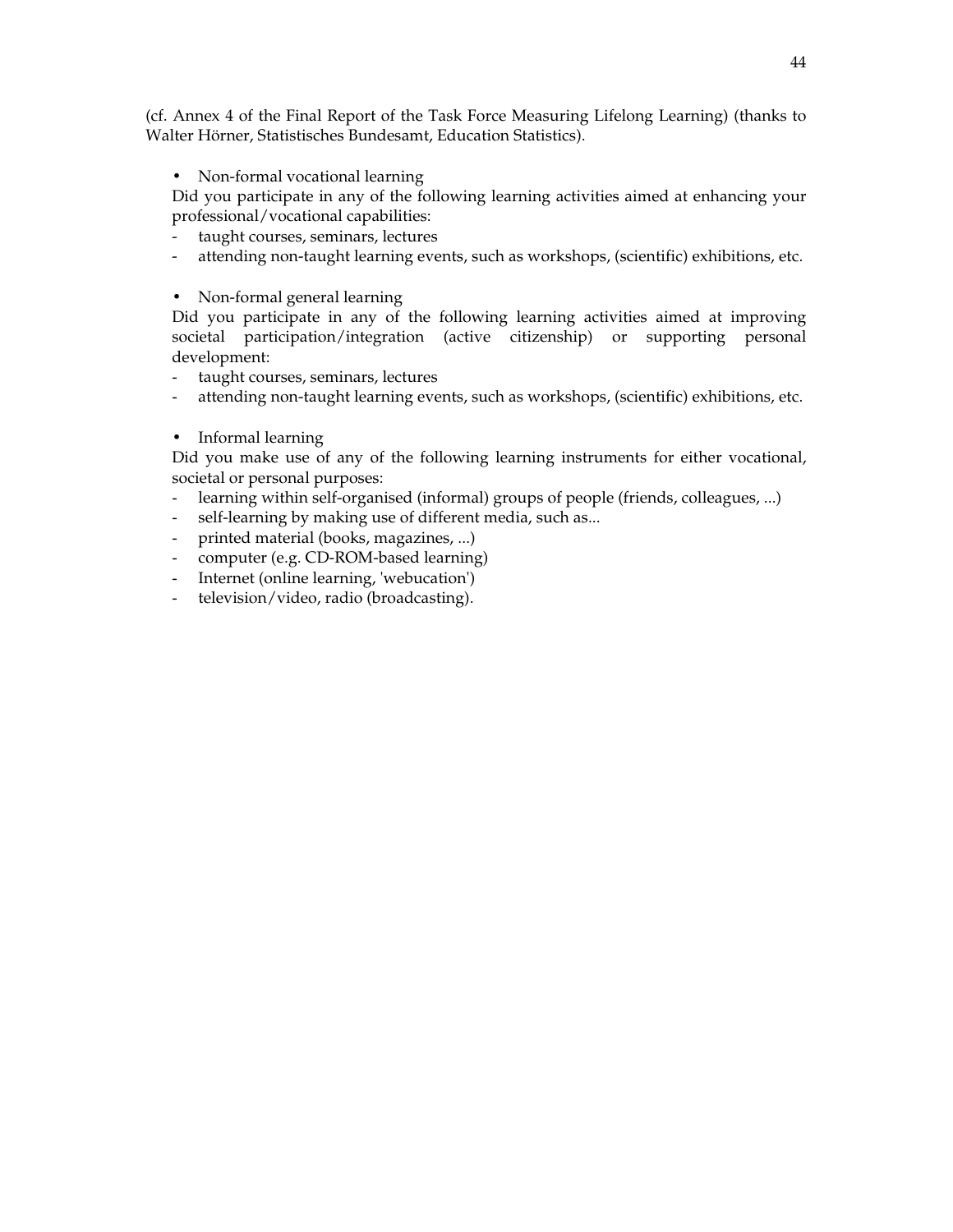# *2.2.4 Pre-pilot proposals by Kirstine Kolsrud and Knut Kalgraf-Skjåk*

A core demographics section was drawn up by the CCT (led by NSD), based on the advice of Erikson and Jonsson, who subsequently commented on the draft questionnaire section. At this stage, the section was somewhat longer than the 40 item count allocated to it. Based on the discussion in the Erikson and Jonsson paper, we included a possible priority of the items; P1 (highest), P2 and P3 (lowest). What we show here are the draft versions (not necessarily pilot versions) of the questions which were taken into the pilot (rather than those items removed pre-pilot).

# Household grid

The 'household' had to be clearly defined, in a way which made sense in all participationg countries. In the draft NSD presented the household grid as it was suggested by Erikson and Jonsson, asking for advice from other CCT members.

|          |          |           | Born |       | Moved together |       |  |
|----------|----------|-----------|------|-------|----------------|-------|--|
|          | Relation | Sex       | Year | Month | Year           | Month |  |
| Person 1 |          | Man Woman |      |       |                |       |  |
| Person 2 |          | Man Woman |      |       |                |       |  |
| Person 3 |          | Man Woman |      |       |                |       |  |
| Person 4 |          | Man Woman |      |       |                |       |  |
| etc.     |          |           |      |       |                |       |  |
|          |          |           |      |       |                |       |  |

Example of household grid

Relation: Information in household grid include different codes for

- 1. wife/husband,
- 2. unmarried cohabitant
- 3. common child,
- 4. own child (with a partner not currently in the household),
- 5. partner's child,
- 6. son/daughter-in-law,
- 7. own parent,
- 8. parent-in-law,
- 9. grandparent,
- 10. sibling,
- 11. sister/brother-in-law,
- 12. niece/nephew,
- 13. grandchild,
- 14. other relative,
- 15. other

# Legal status

NSD also proposed a separate question on the respondents' legal/marital status.

What is your marital status? **P1**  1. married 2. widowed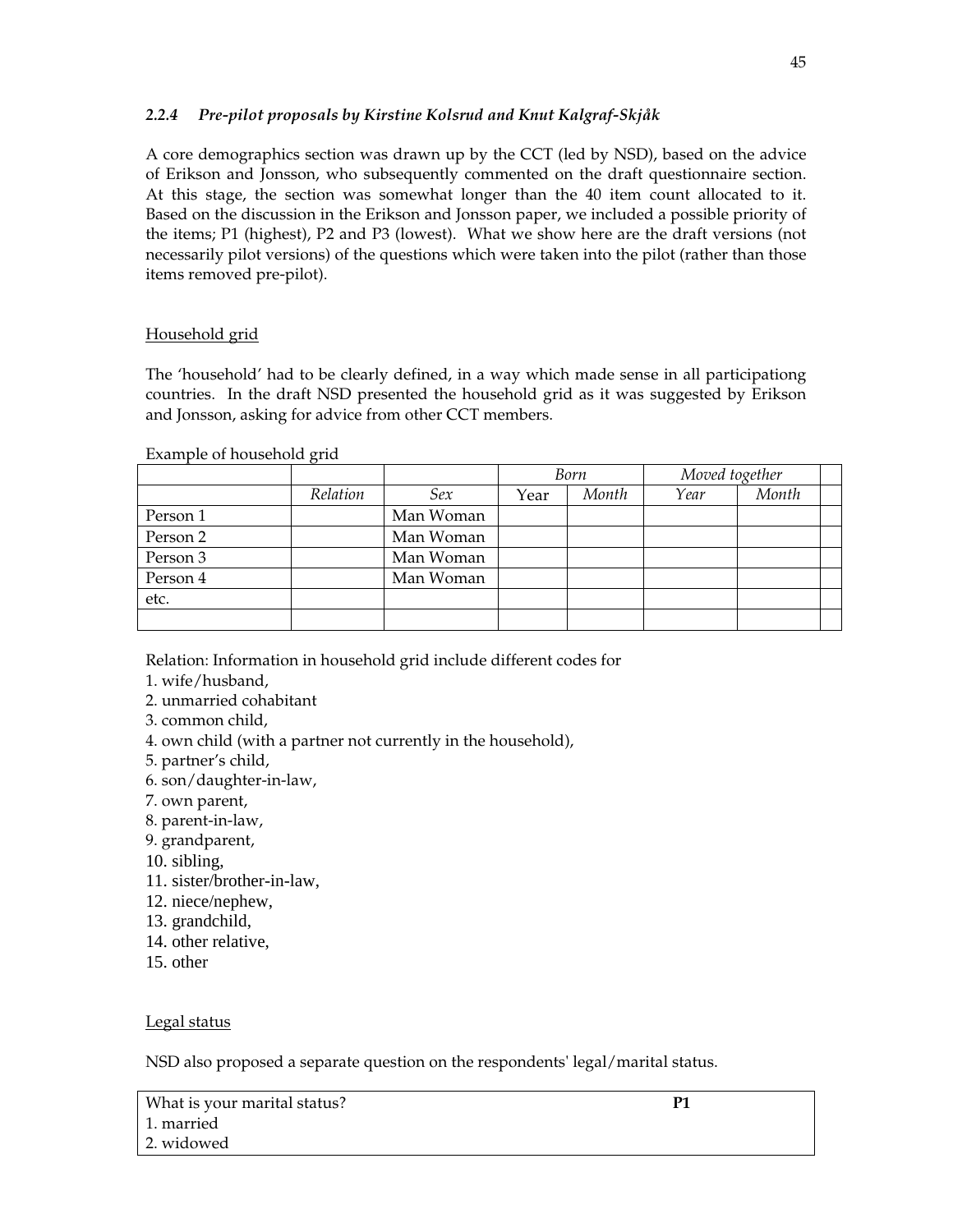| 3. divorced       |  |  |  |
|-------------------|--|--|--|
| 4. separated      |  |  |  |
| 5. single/married |  |  |  |

# Domicile

Erikson and Jonsson approved of the proposed question (below). The categories are taken from the ISSP Standard background variables. The intent with this question is to get a self assessed indicator on the degree of urbanity of the respondents' local community. NSD recommend the ISSP categories since they include "suburbs or outskirts of a big city" as a category, and they distinguish between "living on a farm, or home in the country", and "living in a small village".

| How would you describe the type of community you live in? (ISSP) | Р1 |
|------------------------------------------------------------------|----|
| CARD                                                             |    |
| 1. a big city                                                    |    |
| 2. the suburbs or outskirts of a big city                        |    |
| 3. a town or a small city                                        |    |
| 4. a country village                                             |    |
| 5. a farm or home in the country                                 |    |

### **Education**

The proposed questions were NSD operationalisations of Erikson and Jonssons' discussion of classification of education. Erikson and Jonsson approved the questions.

| EDUCATIONAL LEVEL (I)                                                     | P <sub>1</sub> |  |
|---------------------------------------------------------------------------|----------------|--|
| What is the highest level of education you have attained?                 |                |  |
| (Country specific categories)                                             |                |  |
|                                                                           |                |  |
| EDUCATIONAL LEVEL (II)                                                    |                |  |
| (Slightly modified ISCED-97)                                              |                |  |
| Derived. Highest level of education. Derived from Q 1.3.3                 |                |  |
| 0. Not completed primary (compulsory) education                           |                |  |
| 1. Primary education (end of compulsory education)                        |                |  |
| 2. Lower secondary education                                              |                |  |
| 3. Upper secondary education,                                             |                |  |
| 4. Post secondary, non-tertiary education                                 |                |  |
| 5. First stage of tertiary education                                      |                |  |
| (not leading directly to an advanced research qualification)              |                |  |
| 6. Second stage of tertiary education                                     |                |  |
| (leading to an advanced research qualification)                           |                |  |
| <b>EDUCATIONAL DIRECTION</b>                                              | P <sub>1</sub> |  |
| (Level 2,3 or 4 in Derived. NB! adapt to fit country specific categories) |                |  |
| Is your education of a general or vocational direction?                   |                |  |
| 1. General                                                                |                |  |
| 2. Vocational                                                             |                |  |
|                                                                           |                |  |
| <b>FIELD OF EDUCATION</b>                                                 | P <sub>1</sub> |  |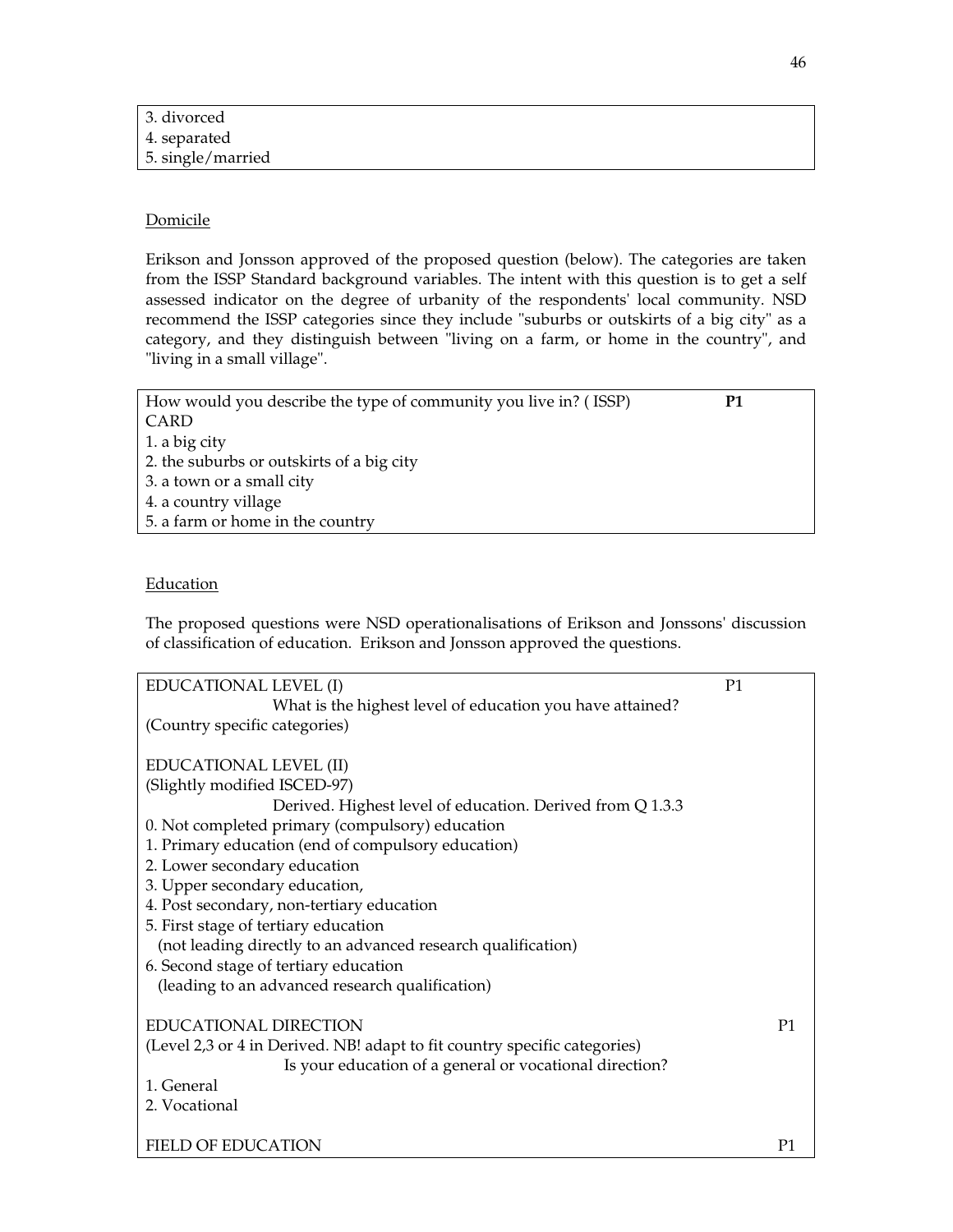# ISCED-97

In what field (of study) is your highest education?

# CARD

- 0. General programmes
- 1. Education
- 2. Humanities and art
- 3. Social Sciences, Business and Law
- 4. Science, Mathematics and Computing
- 5. Engineering, Manufacturing and Construction
- 6. Agriculture and Veterinary
- 7. Health and Welfare
- 8. Welfare
- 9. Unknown

YEARS OF EDUCATION P1 How many years of full-time education have you undertaken? (Reported in full- time equivalents, including compulsory/mandatory years of schooling) Number of years

### Employment status

| What is your present employment status?                      | P1                      |
|--------------------------------------------------------------|-------------------------|
| CARD                                                         |                         |
| 1. in paid work (include work for family business, farm etc) | $\Rightarrow$ go to Q11 |
| 2. on leave of absence from paid work                        |                         |
| (studying/training, parental leave etc.)                     | $\Rightarrow$ go to Q8  |
| 3. Not working for pay, or in a family business/farm         | $\Rightarrow$ go to Q9  |

Most surveys (ECHP, CITIZENSHIP, ISSP, BSA) use some pre-defined number of hours of work per week to classify respondents as "in paid work/employed" or not. The number of hours does, however, vary from survey to survey ( from 1 (LFS) to 8, 10 and 15 (Citizenship)) NSD suggested, in accordance with the Labour Force Survey, to use one hour per week as the lower limit for when the respondent can be categorized as in paid work. This low limit will provide the users of the ESS dataset with (increased) flexibility when it comes to determining the respondents economic position.

| Have you ever had a paid job?     |                         | P1 |
|-----------------------------------|-------------------------|----|
| 1. Yes                            | $\Rightarrow$ go to Q10 |    |
| 2. No                             | $\Rightarrow$ go to Q31 |    |
|                                   |                         |    |
|                                   |                         |    |
| When were you last in a paid job? |                         | P1 |
| Year                              |                         |    |
|                                   |                         |    |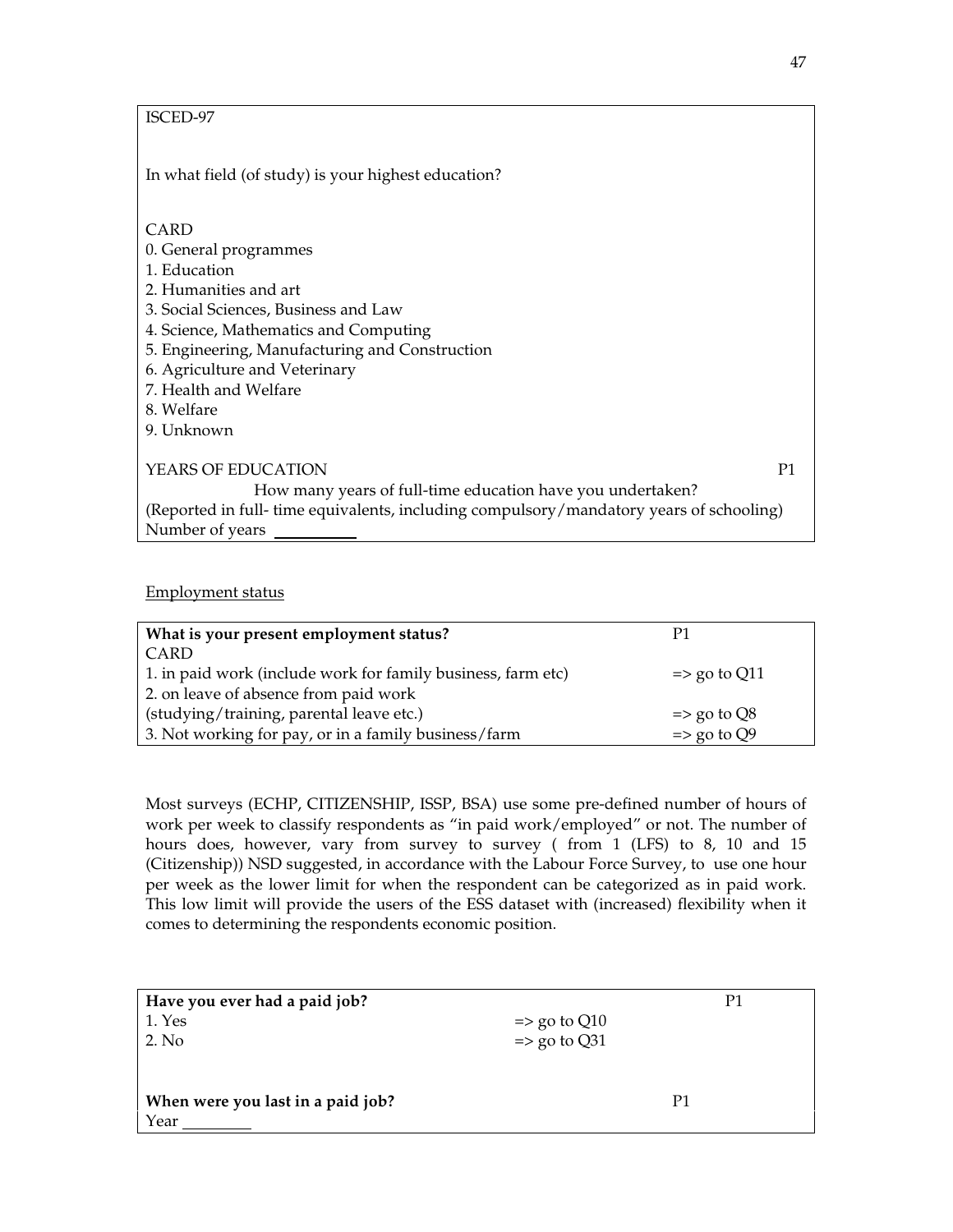# Professional status

| In your main job are/were you    | P1                      |
|----------------------------------|-------------------------|
|                                  |                         |
| 1. an employee                   | $\Rightarrow$ go to Q14 |
| 2. self-employed                 | $\Rightarrow$ go to Q12 |
| 3. working for a family business | $\Rightarrow$ go to Q14 |

| How many employees (if any) do you have? | P |  |
|------------------------------------------|---|--|
| number of employees                      |   |  |

# Permanency of main job

| Is/was your main job a                                                           | P1 |  |
|----------------------------------------------------------------------------------|----|--|
|                                                                                  |    |  |
| permanent job, or work contract of unlimited duration (ref. Labour Force Survey) |    |  |
| temporary job, or work contract of limited duration (ref. Labour Force Survey)   |    |  |

# Economic sector

| In your main job, which type of organisation/company do/did you work for? (BSA) |  |
|---------------------------------------------------------------------------------|--|
|                                                                                 |  |

CARD

1. Private sector firm or company

2. Nationalised industry or public corporation

3. Other public sector employer (country specific examples like in BSA: Central govt., Civil Service, Govt. agency, Local authority, Local Educ Auth., Universities, Health authority, NHS hospitals, NHS Trusts, GP surgeries, Police, Armed forces)

4. Charity, voluntary sector, non-profit organisations, NGOs

# Establishment size

How many people are employed at your at your workplace? P2

#### Autonomy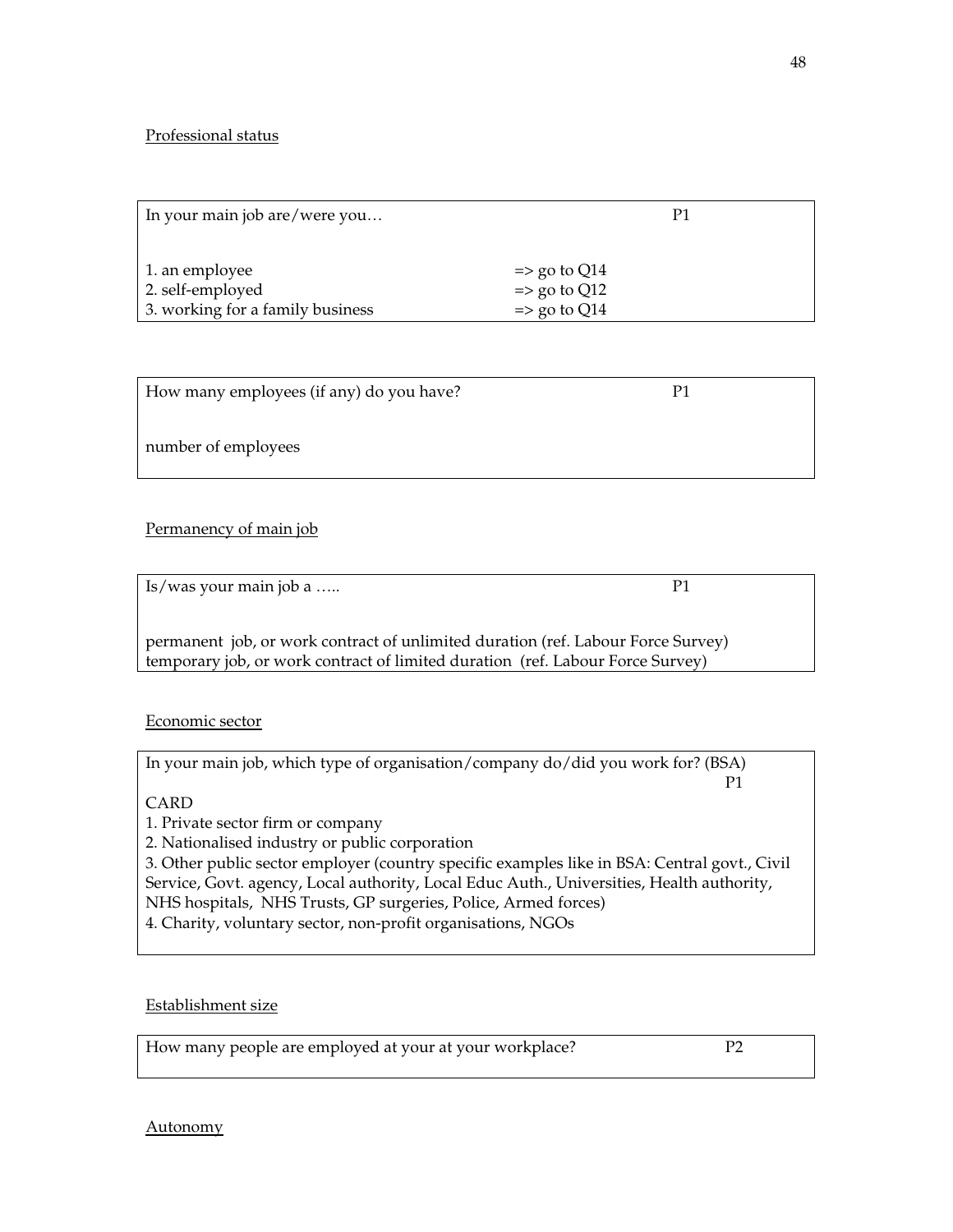| To what extent will you say you can organize your own work? | $(NES)$ P1 |  |
|-------------------------------------------------------------|------------|--|
| 1. to a large extent                                        |            |  |
| 2. to some extent                                           |            |  |
| 3. very little                                              |            |  |
| 4. not at all                                               |            |  |

### Authority

| In your main job, do/did you directly supervise, or are/were you directly responsible for |                         |  |
|-------------------------------------------------------------------------------------------|-------------------------|--|
| the work of any other people? (BSA)                                                       |                         |  |
| 1. yes                                                                                    | $\Rightarrow$ go to Q20 |  |
| $2$ . no                                                                                  | $\Rightarrow$ go to Q21 |  |
|                                                                                           |                         |  |
| Q 1.3.20 How many people are/were you directly responsible for?                           |                         |  |

# Working hours

| How many hours do/did you normally work a week in your main job (BSA)<br>-P1          |  |
|---------------------------------------------------------------------------------------|--|
| (include any paid or unpaid overtime, work done from home, preparation (teachers), on |  |
| average for those who work shift, on-off weeks)                                       |  |
| (Record down to half hour (ALLBUS 98)                                                 |  |
| hours                                                                                 |  |

# **Occupation**

What is/was the name or title of your main job?  $P1$ 

In your main job, what kind of work do/did you do most of the time?

In coding occupation NSD suggested using the 4-digit ISCO88 (the latest EU-version). Coding of a standard of such detail requires well **trained** interviewers. They must be familiar with the standard to ensure they get sufficient information from the respondents.

#### **Industry**

 $\overline{a}$ 

What does/did the firm/organisation you work/worked for mainly make or do? (LFS, EUROBAROMETER EB56.1) P1

Erikson and Jonsson refer to the ISIC rev3 as the natural first choice for ESS. However, according to Statistics Norway, EU has decided to use the NACE rev1 as its standard. NACE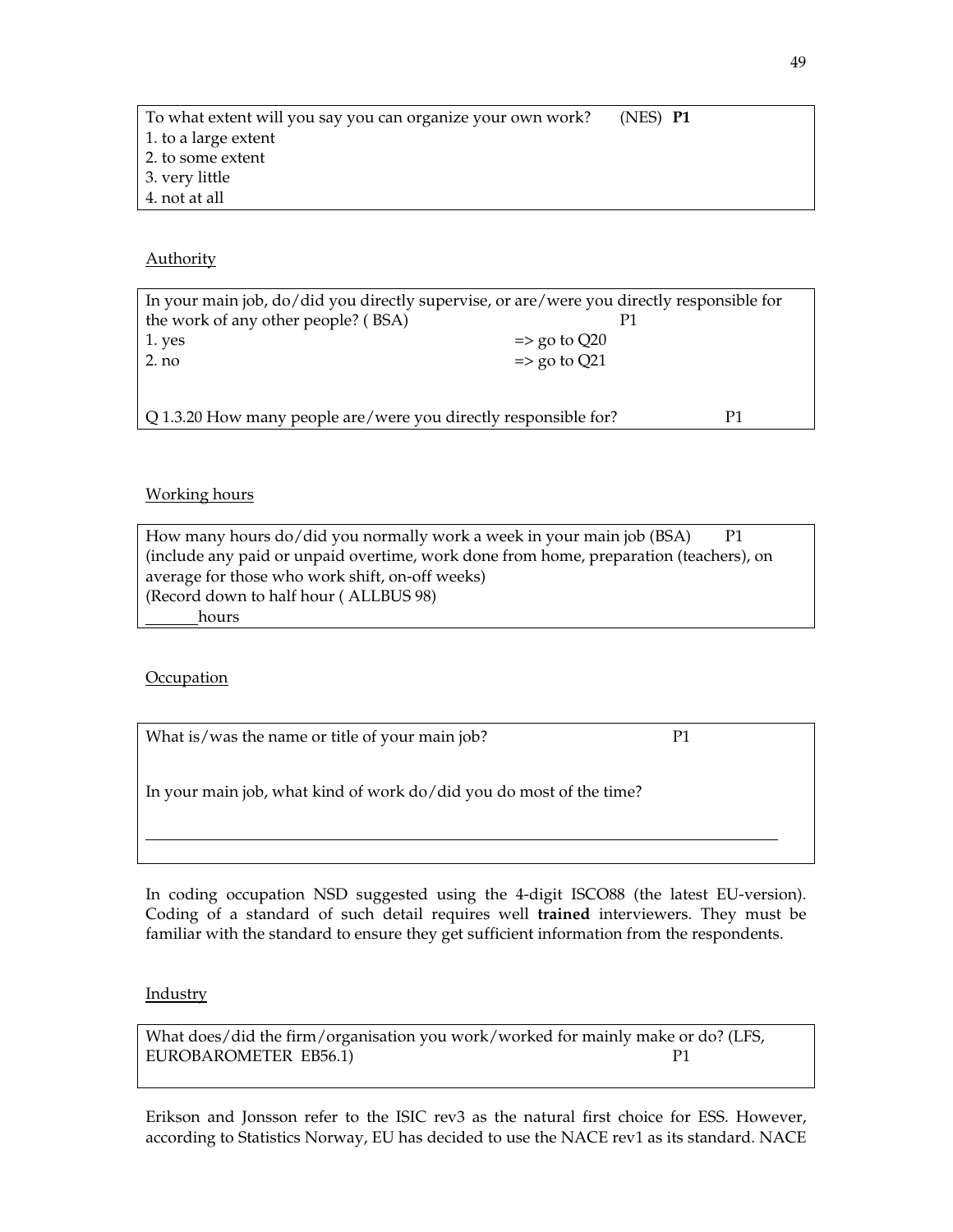is also the most used standard within EFTA countries, and NSD therefore suggested the use of 2-digit NACE standard to be the ESS choice.

#### Second job

| Do you have a second paid job? |                         |  |
|--------------------------------|-------------------------|--|
| 1. Yes                         | $\Rightarrow$ go to Q29 |  |
| 2. No                          | $\Rightarrow$ go to Q30 |  |
|                                |                         |  |

#### Economic position/main activity

| Which of these descriptions applies to your current status?               | P1             |  |  |  |
|---------------------------------------------------------------------------|----------------|--|--|--|
| CARD (multiple response allowed)                                          |                |  |  |  |
| And which of the descriptions describes your current situation best?      | P <sub>1</sub> |  |  |  |
| KEEP CARD (one answer only)                                               |                |  |  |  |
| 1. in paid work (employee, self-employed, working for a family business)  |                |  |  |  |
| 2. in education (not paid for by employer, including on vacation ref.BSA) |                |  |  |  |
| 3. unemployed and actively looking for a job                              |                |  |  |  |
| 4. unemployed, wanting a job but not actively looking for a job           |                |  |  |  |
| 5. permanently sick or disabled (ref BSA, ISSP)                           |                |  |  |  |
| 6. retired                                                                |                |  |  |  |
| 7. in community or military service (ref. ECHP)                           |                |  |  |  |
| 8. doing housework, looking after children or other persons (ECHP)        |                |  |  |  |
| $(9. \text{ other})$                                                      |                |  |  |  |

Economic position seeks to distinguish between people who are in the labour force (economically active) and those who are not (economically inactive). A further aim is then to assign people/respondents to various subgroups among the two broad categories (economically active and economically inactive.) The usual aim of classification by economic position is to assign the respondents to **one** category only (Roger Thomas: http://qb.soc.surrey.ac.uk/topics/economic/economintro.htm.)

This convention is a simplification and requires pre-defined "rules" to sort out people who fit into several categories. Alternatively the categories must be set up so that it is not possible to fit into several categories. The result can then instead be that respondents do not fit into any category, or the categories themselves become too complex in order to accommodate "all possible combinations".

To avoid the problem of respondents fitting into several categories NSD suggested asking the respondents what they considered to be their **main** activity. However, Erikson and Jonsson pointed out in their answer and comments in section 1.2.1 of this paper, that they would like to judge for themselves as to what is the respondents main activity/economic position is. The question is how can we achieve this? Erikson and Jonsson refer to the problem of "whether we want to know the relative amount of time people spend in different economic activities, or whether we want to know the relative importance of people's income." Both of these alternatives would the way NSD see this, require a rather lengthy investigation into the respondents sources of income, or alternatively how they spend their time. NSD considered both these alternatives to be beyond the scope of this part of the ESS.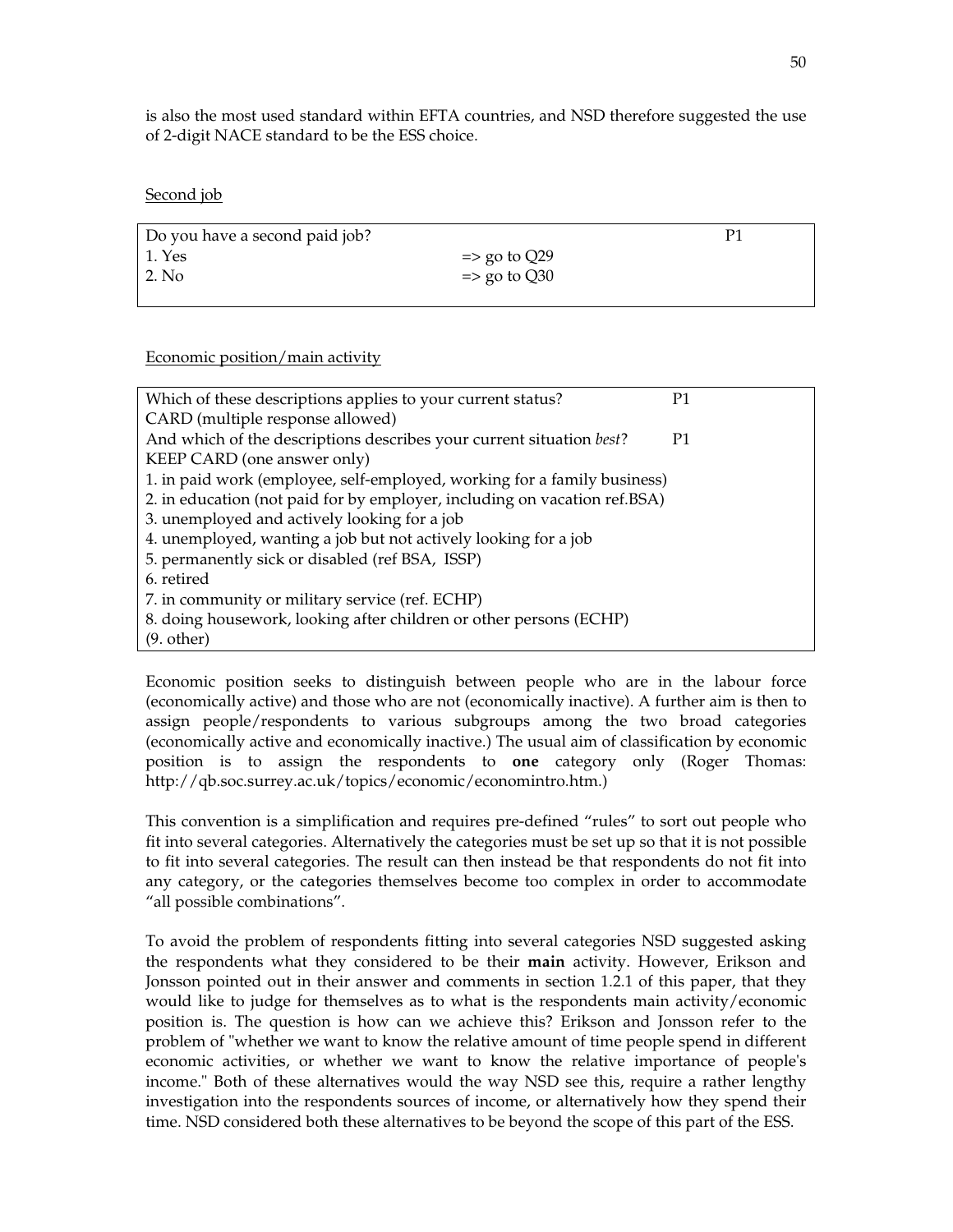In order to accommodate the researchers in deciding what is the respondents economic position, NSD suggested the following:

- Treat any paid job of 1 hour a week or more as working  $(Q7)$
- Ask for full time / part time  $job(Q 21)$
- Ask for normal working hours a week (Q22)
- Ask for the respondents annual wage/salary(Q30)
- Ask all respondents (also those working) for their **current** activities (Q31
- Ask all respondents (also those working) for their **main activity**(Q32)

Collectively, this information will allow the researcher to judge for herself what should be the respondents economic position. The question of the respondents' subjective main activity provides the researcher with a choice as to whether the respondents' own evaluation of main activity, or the information on employment status, number of hours worked, etc. defines the respondents' economic position.

This proposal includes all the information Erikson and Jonsson achieve with their suggested questions, with the addition of the self assed main acivity.

### Income

What is your annual income before tax? (count all sources, pensions, social benefits, supplementary income, and interest/dividends) P2

Questions for partner/spouse

| What is her/his present employment status?                   | P1                      |
|--------------------------------------------------------------|-------------------------|
|                                                              |                         |
| CARD                                                         |                         |
| 1. in paid work (include work for family business, farm etc) | $\Rightarrow$ go to Q37 |
| 2. on leave of absence from paid work                        | $\Rightarrow$ go to Q37 |
| (studying/training, parental leave etc.)                     |                         |
| 3. Not working for pay, or in a family business/farm         | $\Rightarrow$ go to Q35 |
|                                                              |                         |

| Has she/he ever had a paid job?      |                         | P3             |
|--------------------------------------|-------------------------|----------------|
| 1. Yes                               | $\Rightarrow$ go to Q36 |                |
| 2. No                                | $\Rightarrow$ go to Q39 |                |
|                                      |                         |                |
| When were she/he last in a paid job? |                         | P <sub>3</sub> |
| vears                                |                         |                |

# **Occupation**

| What is/was the name or title of her/his main job? |  |
|----------------------------------------------------|--|
|                                                    |  |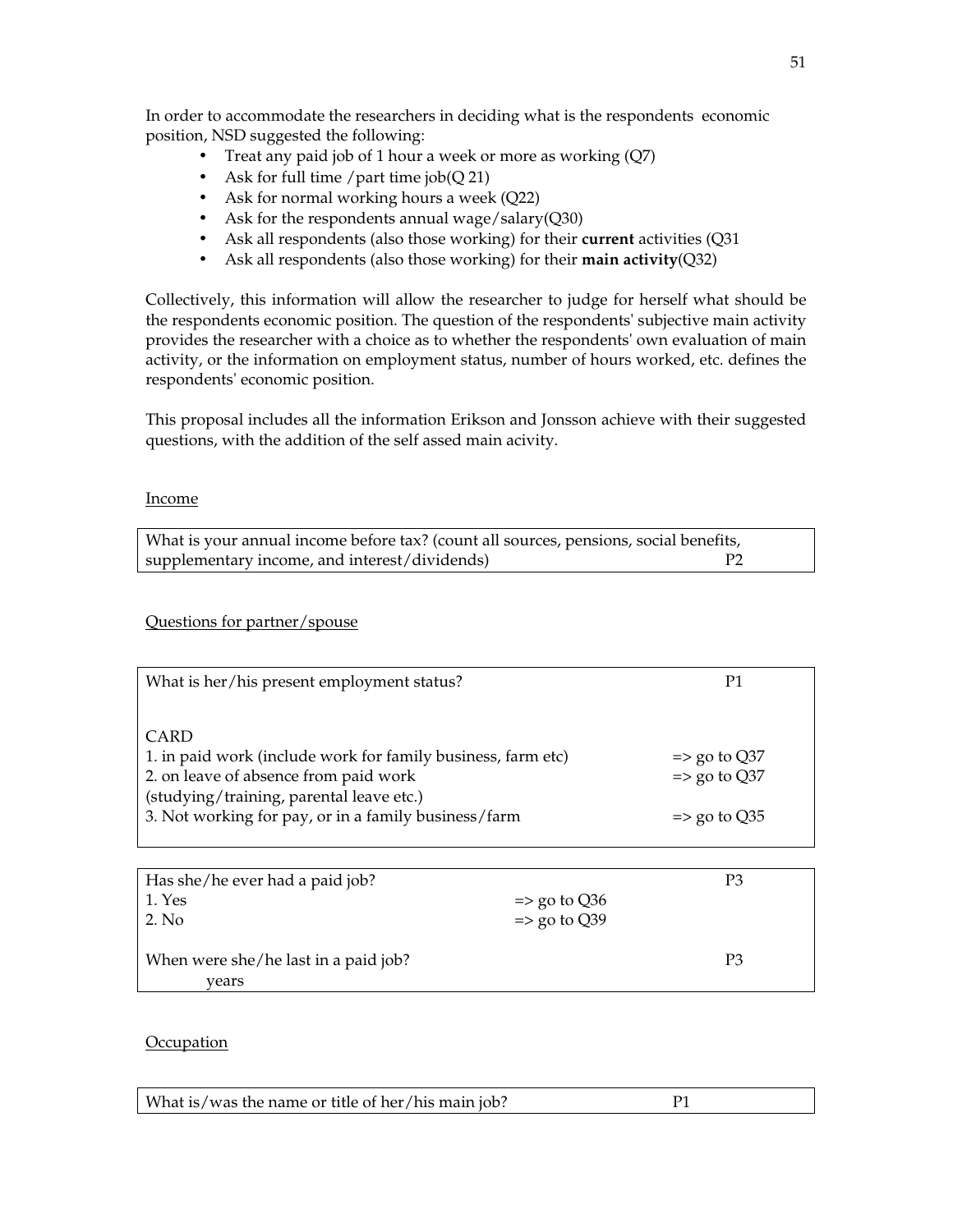In her/his main job, what kind of work does/did you she/he most of the time?

# Economic activity

| Which of these descriptions applies to her/his current status?            | P <sub>1</sub> |
|---------------------------------------------------------------------------|----------------|
| CARD (multiple answers allowed)                                           |                |
| And which of the descriptions describes her/his current situation best?   | P1             |
| KEEP CARD (one answer only)                                               |                |
| 1. in paid work (employee, self-employed, working for a family business)  |                |
| 2. in education (not paid for by employer, including on vacation ref.BSA) |                |
| 3. unemployed and actively looking for a job                              |                |
| 4. unemployed, wanting a job but not actively looking for a job           |                |
| 5. permanently sick or disabled (ref BSA, ISSP)                           |                |
| 6. retired                                                                |                |
| 7. in community or military service (ref. ECHP)                           |                |
| 8. doing housework, looking after children or other persons (ECHP)        |                |
| $(9. \text{ other})$                                                      |                |
|                                                                           |                |

# Questions about respondent's parents

# Father's occupation at 15

| When you were 15 years old, did your father have a job? | P <sub>1</sub> |
|---------------------------------------------------------|----------------|
|                                                         |                |
|                                                         |                |
| What was the name or title of your father's job?        |                |
|                                                         |                |
|                                                         | title          |
| What kind of work did he most of the time?              |                |
|                                                         |                |
|                                                         |                |

# Mother's occupation at 15

| When you were 15 years old, did your mother have a job? |  |
|---------------------------------------------------------|--|
|                                                         |  |
|                                                         |  |

What was the name or title of your mother's job?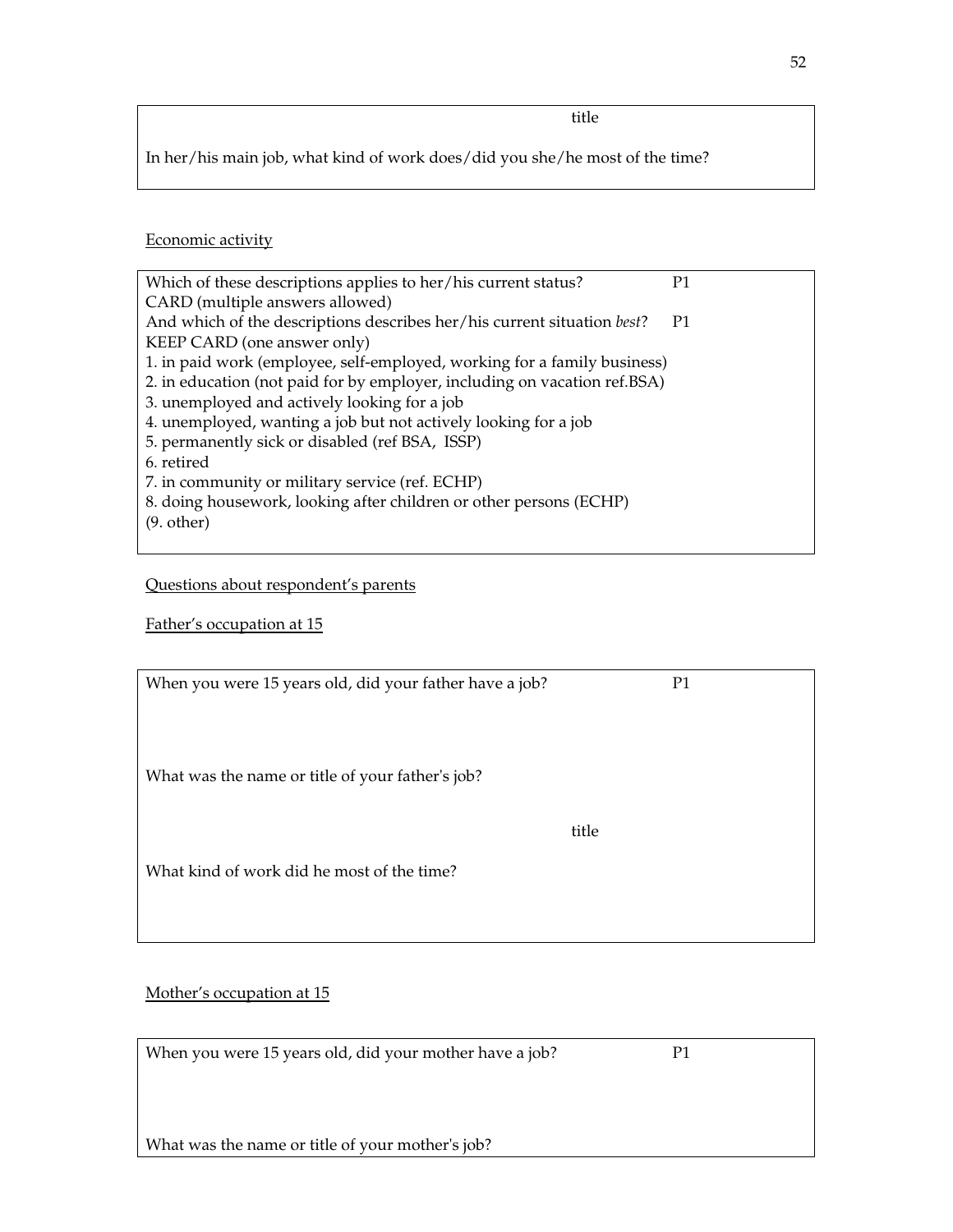title

What kind of work did she most of the time?

### Father's education level

# Mother's education level

EDUCATIONAL LEVEL (I) P1 What is your mother's highest level of education? EDUCATIONAL LEVEL (II) (Slightly modified ISCED-97) Highest level of education. 0. Not completed primary (compulsory) education 1. Primary education (end of compulsory education) 2. Lower secondary education 3. Upper secondary education, 4. Post secondary, non-tertiary education 5. First stage of tertiary education (not leading directly to an advanced research qualification)

6. Second stage of tertiary education (leading to an advanced research qualification)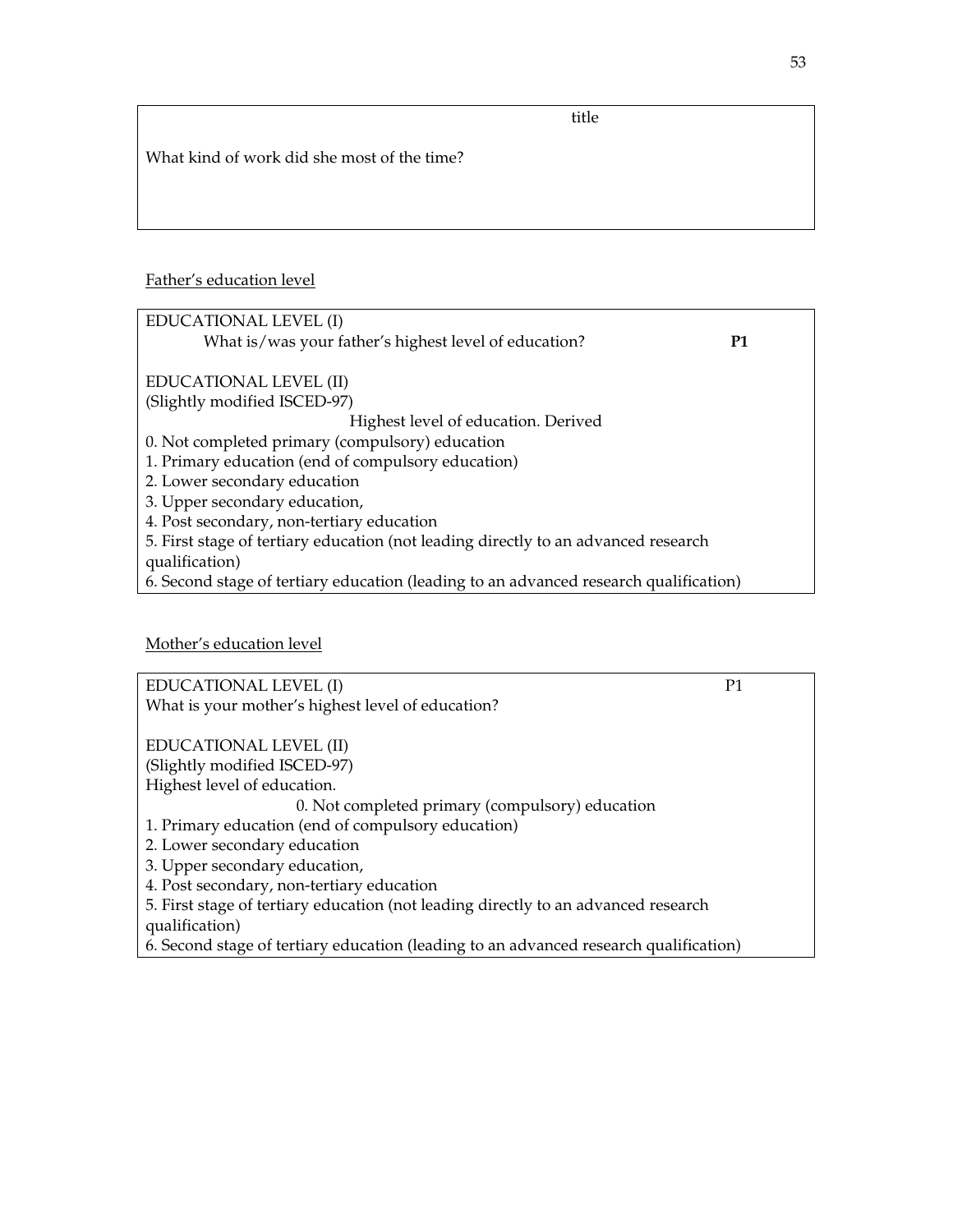# *2.2.5 Central Co-ordinating Team selection of items for pilot*

Comprehensive proposals were made for the demographic variables for the ESS core. The level of our comments reflected the extensive work which has already been done.

#### Household grid and marital status

The main points arising were –

We favoured a standard definition of household, not one which may differ between nations.

With regards the relationship question, asking about the parenthood of children (current/past partners) may be sensitive in certain cases and therefore a short list of relationships to the respondent was favoured.

We provided an example of a household grid which puts people along the top and codes down the side, making it easier to code relationships. There should be no limit to the number of people about whom information is collected. The grid should be as large as possible, with an instruction to the interviewer to continue on a separate sheet if necessary (in PAPI).

| Person           | 01 (respondent) | 02             | 03             | 04 (etc.)      |
|------------------|-----------------|----------------|----------------|----------------|
| Name             |                 |                |                |                |
|                  |                 |                |                |                |
| Sex              |                 |                |                |                |
| Male             | $\mathfrak 1$   | 1              | 1              | 1              |
| Female           | $\overline{2}$  | $\overline{2}$ | $\overline{2}$ | $\overline{2}$ |
|                  |                 |                |                |                |
| Year born        |                 |                |                |                |
|                  |                 |                |                |                |
| Relationship     |                 |                |                |                |
| Partner/wife/    |                 | $\mathbf{1}$   | 1              | 1              |
| Husband/cohabite |                 |                |                |                |
| $\mathfrak{e}$   |                 |                |                |                |
| Son/daughter     |                 | $\overline{2}$ | $\overline{2}$ | $\overline{2}$ |
| Etc.             |                 |                |                |                |
| Etc.             |                 |                |                |                |
|                  |                 |                |                |                |
|                  |                 |                |                |                |

 $Dsecondino, aog, ordov$ 

For marital status, we favoured a question which incorporated cohabitation. We suggested the following –

CARD Can I just check, which of these applies to you at present? Married Living as married Separated (after being married) Divorced Widowed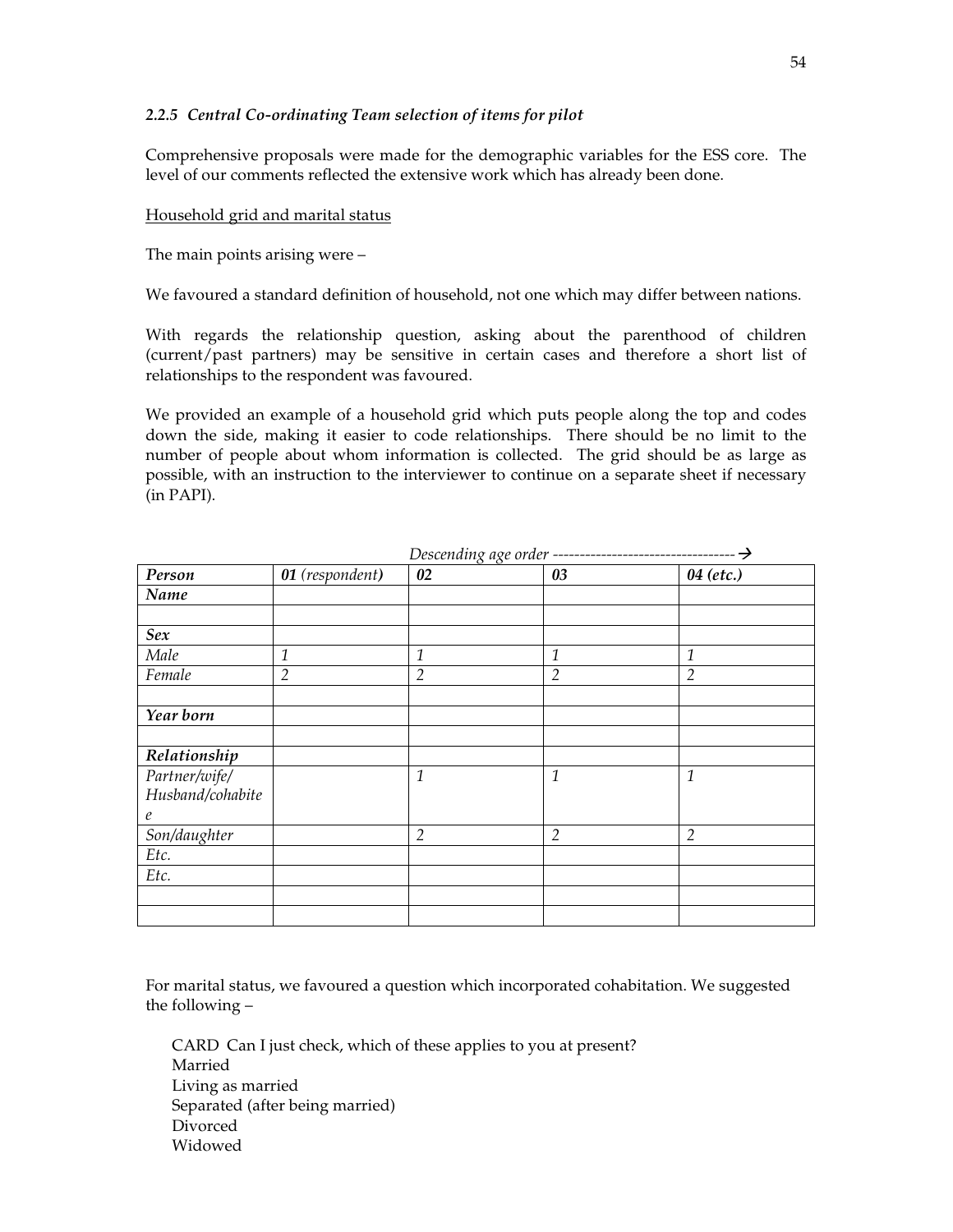### Economic position/employment

It was felt that some of the employment questions would benefit from slight alterations to the wording. However, at that stage, we concentrated on substantive points, leaving question wording changes to the next stage.

In order to obtain a clear picture of the respondent's status, and to make it simpler for them, we needed to ask the more detailed economic status questions (Q31 and Q32) at the beginning of this section.

The current Q7 will pick up anyone working for an hour or more in the last week (using the LFS definition), regardless of how they describe their current status. We suggested therefore:

Can I just check, did you do any paid work (of an hour or more) in the last seven days?

We proposed an additional question on union membership (both as a useful dependent and independent variable), along the lines of –

Are you a member of a trade union or staff association? Code one or both *Yes, union Yes, staff association No*

#### Partner's and parents' occupation/class

We did not feel that we had enough space or budget to include up to four full sets of occupation questions (and their codings). So we propose to ask a truncated, pre-coded form of occupation grouping for both partner and parents.

#### Life-long learning

Questions on this topic were still under review, but we consider for the moment that there are only two pressing questions that need to be asked on this subject, as follows

1. Have you during the last twelve months taken any course or attended any lecture or conference to improve your knowledge or skills for work?

*Yes No* 

- 2.And have you in the last twelve months taken any course or attended any lecture or conference to improve your knowledge or skills **not** connected with work?
	- *Yes No*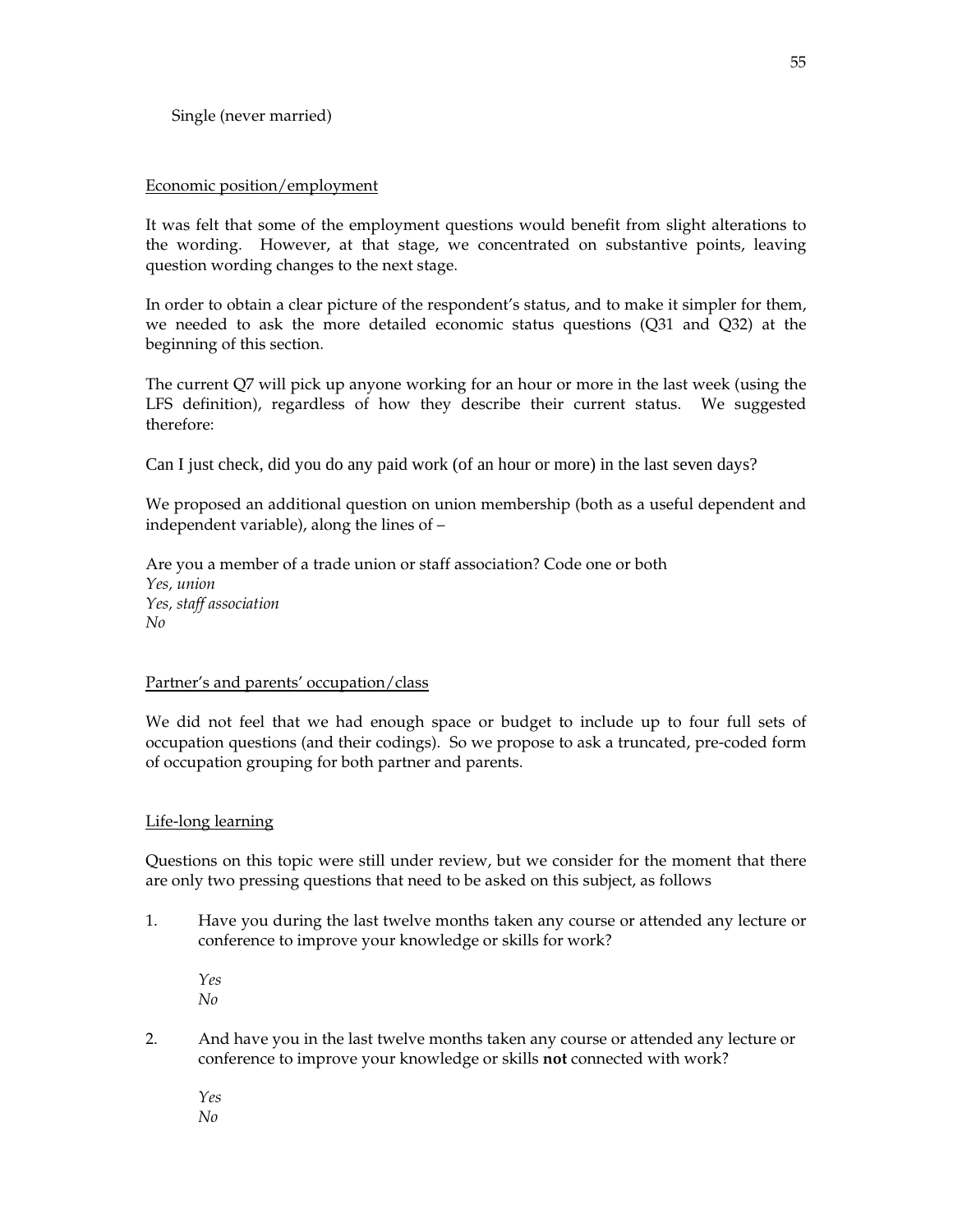#### Formative experiences

Following advice from Professor Ron Lesthaeghe, a member of the SAB, we included a small number of "have you ever?" questions as important independent variables to explain a wide number of the dependent variables already included. Again we did not have space for many.

#### *(if not currently cohabiting)*

1. Can I just check, have you ever lived with a partner without being married to them?

*Yes No* 

 *(if not currently divorced or separated)* 

2. Have you ever experienced a divorce or separation following a marriage?

*Yes No* 

*(if no children currently in household)* 

3. Have you ever had any children or step-children of your own living in your household?

*Yes No*

{Lifetime experience of unemployment, crime and religious identification are already included earlier in the questionnaire}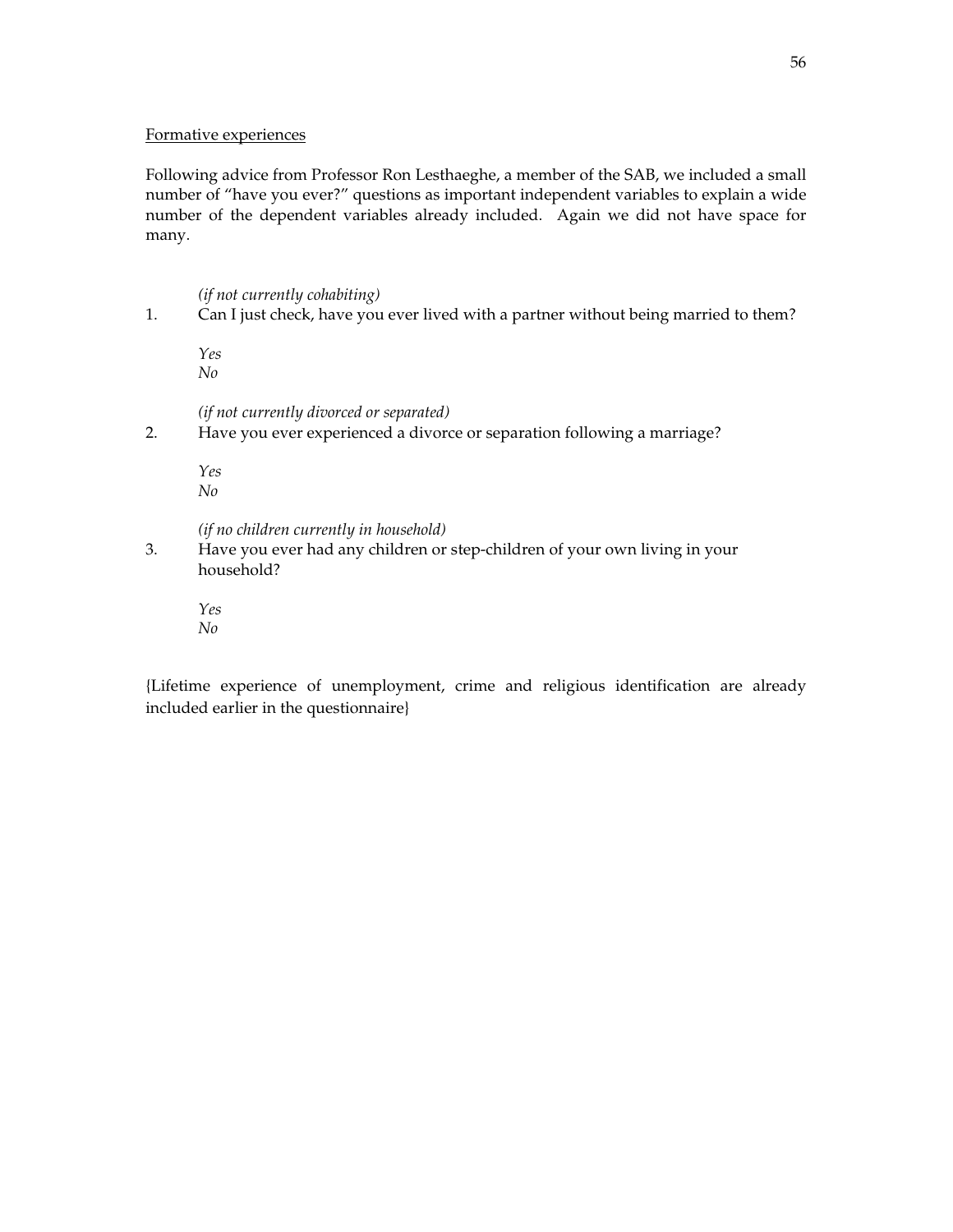### *2.2.6 Post-pilot discussions*

One of the main issues post-pilot was the extent to which the demographics section of the pilot questionnaire was over length. Discussions between the CCT and with Erikson and Jonsson resulted in the following items being cut from the demographic core. Whilst all were seen as desirable, they were not essential in comparison with the remaining items.

# **Cut post-pilot:**

- ♦ Field of highest qualification and whether vocational or general
- ♦ Private versus public sector occupation
- ♦ Level of stress at work
- ◆ Second jobs
- ♦ Likelihood of losing a job and ease of finding a new one
- ♦ Past experiences of living in poverty
- ♦ Partner's occupational industry and contracted hours

However, there were a small number of items that had not been included in the pilot questionnaire which were seen as essential. Questions were developed on these for the core questionnaire –

# Income

We sought advice from Vijay Verma (adviser to the European Community Household Panel) as to the best way to succinctly collect information on household income. He suggested questions which had been used on the ECHP and been shown to work well across EU countries, producing responses generally consistent with the information coming from more complex question sequences in ECHP, with low item non-response. They consisted of a lead-in question that reminded respondents of all possible sources of income, plus a question on monthly household income using banded income brackets.

We slightly amended the ECHP questions. In order to minimise interview time, we asked for the main source of income, rather than ask separately about each possible source. We also provided respondents with the opportunity to give weekly, monthly or yearly income, so cover the different wage structures in different countries. Thus the final questions asked were –

CARD Please consider the income of all household members and any income which may be received by the household as a whole. What is the **main** source of income in your household?

Wages or salaries Income from self-employment or farming Pensions Unemployment/redundancy benefit Any other social benefits or grants Income from investment, savings, insurance or property Income from other sources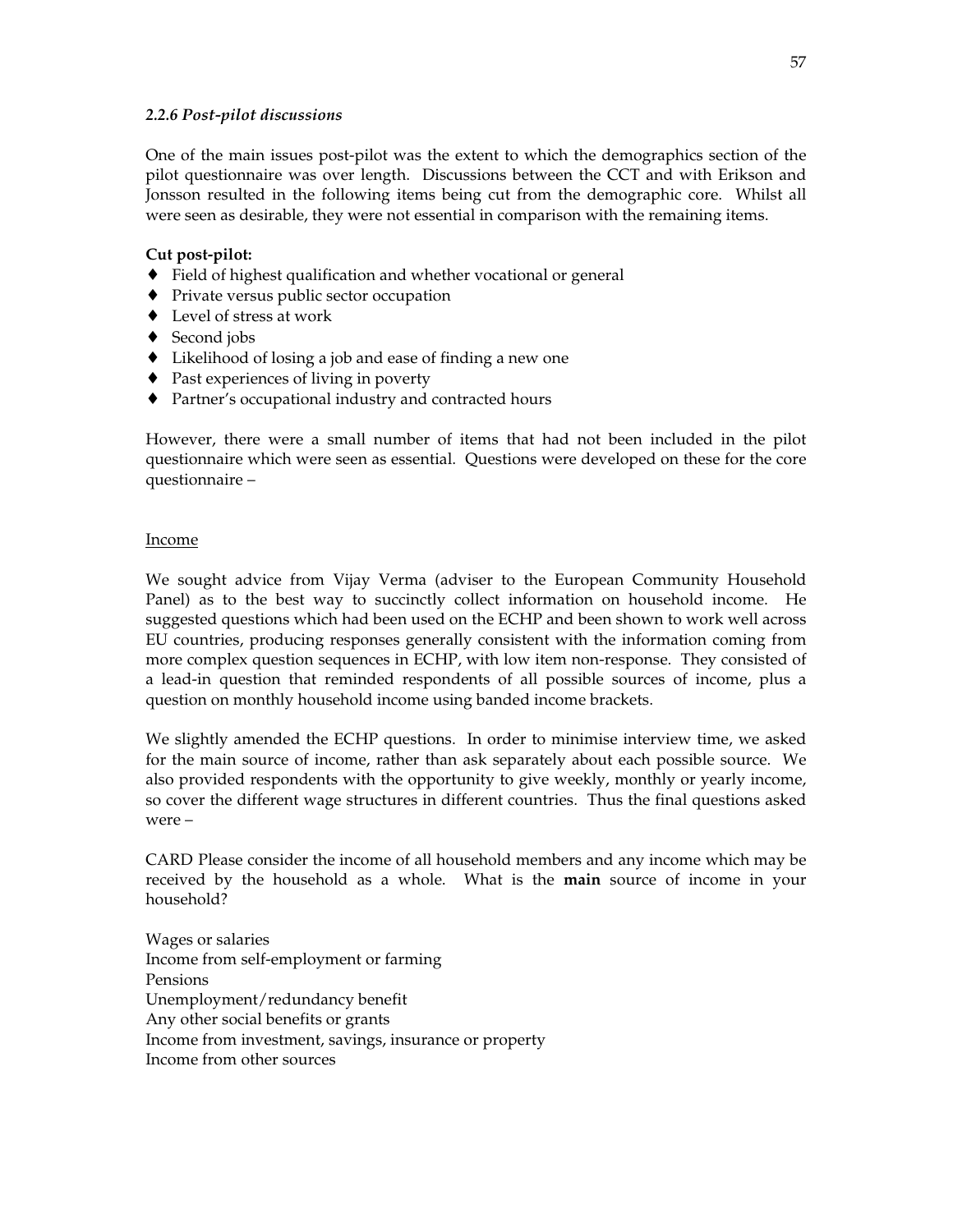CARD Using this card, if you add up the income from **all** sources, which letter describes your household's total **net** income? If you don't know the exact figure, please give an estimate. Use the part of the card you know best: weekly, monthly or annual income.

(Income bands allocated a random letter for respondents to use, rather than have to cite amount.)

#### Mother's and father's occupation

Erikson and Jonsson argued strongly for the inclusion of mother's and father's education plus occupation during the respondent's childhood. It was therefore decided to include summary occupation questions (education questions were already included in the pilot questionnaire). It was not feasible to ask participating countries to collect and code potentially two more occupations to ISCO (as well as respondent and partner). However, it was recognised that some analysts may want this level of information. A pragmatic compromise was reached whereby (uncoded) text information was collected on parents' occupations (which could be later coded to ISCO by analysts) and a summary question was asked about parents' occupation based on ns-sec, a self-coded social class system. The following questions were therefore added for both respondent's mother and father.

#### Father's Occupation

 *F46 When you were 14, did your father work as an employee, was he self-employed, or was he not working then?*

| Employee                                                 |   | <b>GO TO F48</b> |
|----------------------------------------------------------|---|------------------|
| Self-employed                                            |   | ASK F47          |
| Not working                                              | 3 |                  |
|                                                          |   | <b>GO TO F51</b> |
| (Father died/absent <sup>5</sup> when respondent was 14) |   |                  |
| (Don't know)                                             |   | <b>GO TO F49</b> |

 *F47 How many employees did he have?* 

| None                                |                      |
|-------------------------------------|----------------------|
|                                     | 1 to 24   2GO TO F49 |
| 25 or more $\begin{array}{ c c }$ 3 |                      |
| $(Don't know)$   8                  |                      |

#### *ASK IF FATHER EMPLOYED (code 1 at F46)*

j

<sup>5</sup> "Absent": not living in same household.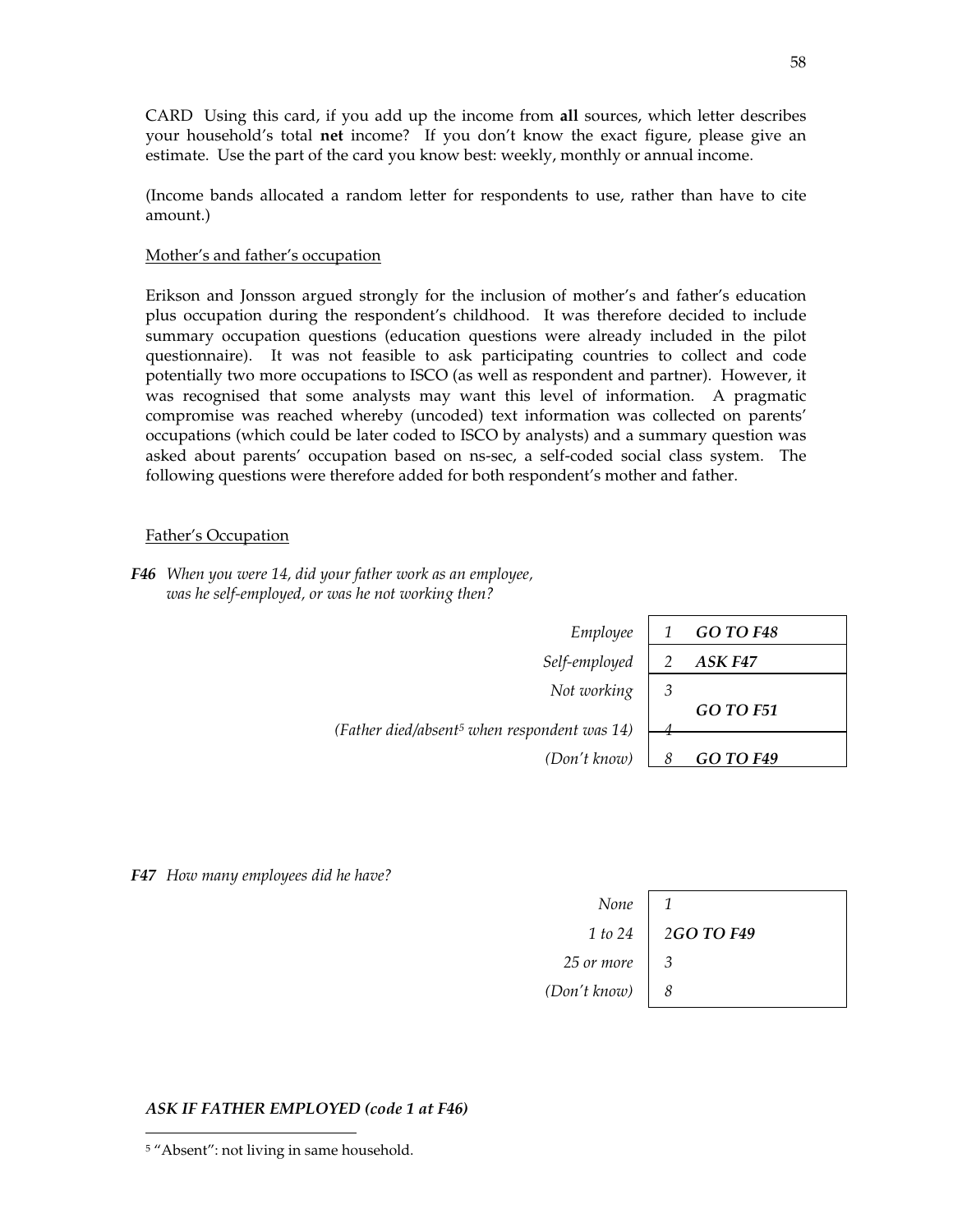*F48 Did he have any responsibility for supervising the work of other employees?* 

 *Yes 1 No 2* 

 *(Don't know) 8* 

# *ASK IF FATHER WORKING OR DON'T KNOW – CODES 1, 2 or 8 at F46*

*\_\_\_\_\_\_\_\_\_\_\_\_\_\_\_\_\_\_\_\_\_\_\_\_\_\_\_\_\_\_\_\_\_\_\_\_\_\_\_\_\_\_\_\_\_\_\_\_\_\_\_\_\_\_\_\_\_* 

*F49 What was the name or title of his main job? WRITE IN*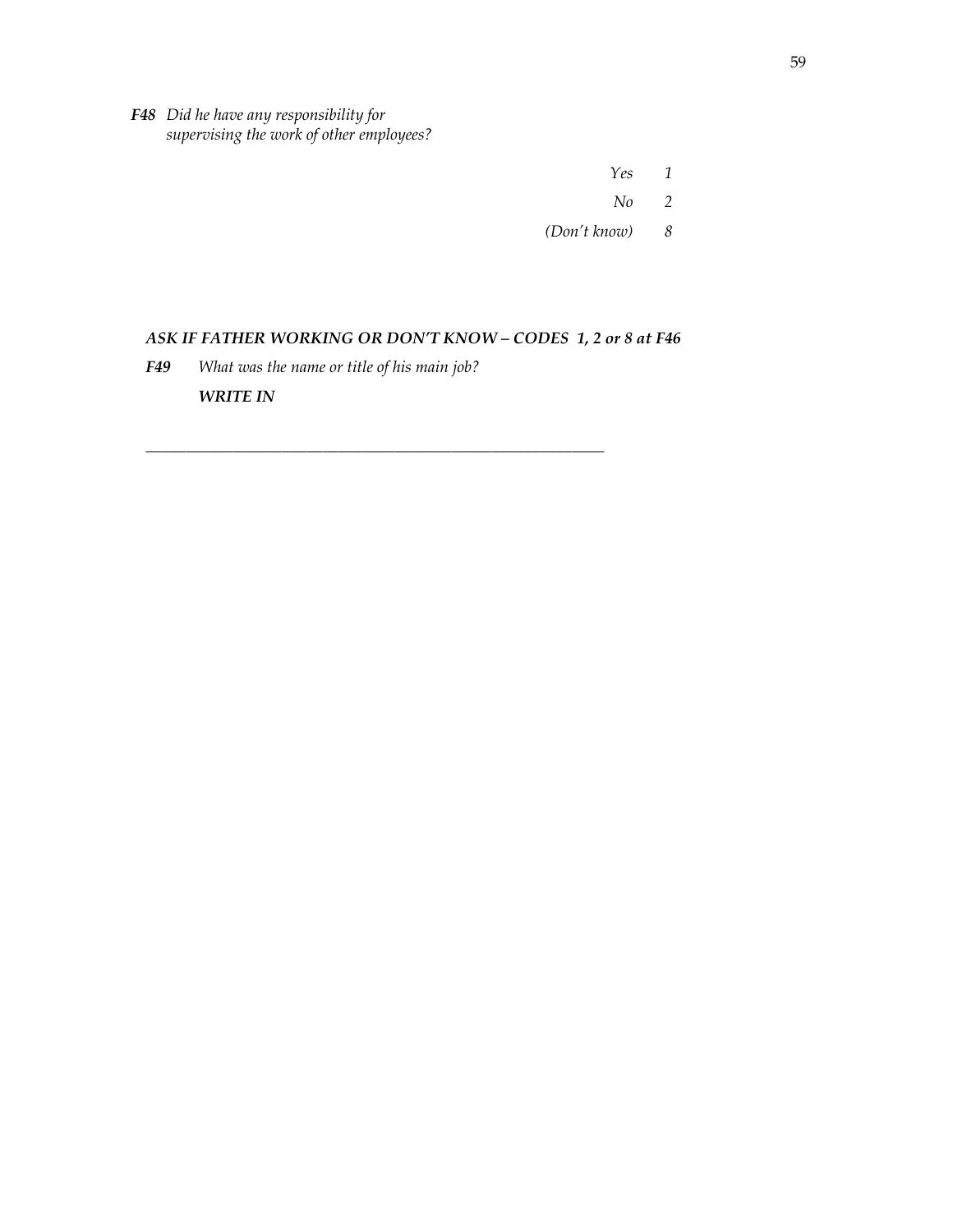*F50 CARD 62 Which of the descriptions6 on this card best describes the sort of work he did when you were 14.* 

| 01 | Traditional professional occupations<br>such as: accountant - solicitor - medical practitioner -<br>scientist - civil/mechanical engineer                                                                |
|----|----------------------------------------------------------------------------------------------------------------------------------------------------------------------------------------------------------|
| 02 | Modern professional occupations<br>such as: teacher - nurse - physiotherapist - social worker -<br>welfare officer $-$ artist $-$ musician $-$<br>police officer (sergeant or above) – software designer |
| 03 | Clerical and intermediate occupations<br>such as: secretary – personal assistant – clerical worker –<br>office clerk – call centre agent <sup>7</sup> – nursing auxiliary – nursery nurse                |
| 04 | Senior manager or administrators<br>(usually responsible for planning, organising and co-ordinating<br>work and for finance)<br>such as: finance manager - chief executive                               |
| 05 | Technical and craft occupations<br>such as: motor mechanic $-$ fitter $-$ inspector $-$ plumber $-$ printer $-$<br>tool maker $-e$ lectrician $-$ gardener $-$ train driver                              |
| 06 | Semi-routine manual and service occupations<br>such as: postal worker - machine operative - security guard -<br>caretaker – farm worker – catering assistant –<br>$receptionist - sales assistant$       |
| 07 | Routine manual and service occupations<br>such as: HGV <sup>8</sup> driver - van driver - cleaner - porter - packer -<br>sewing machinist - messenger - labourer - waiter/waitress -<br>bar staff        |
| 08 | Middle or junior managers<br>such as: office manager - retail manager - bank manager -<br>restaurant manager - warehouse manager - publican                                                              |
| 88 | (Don't know)                                                                                                                                                                                             |
|    |                                                                                                                                                                                                          |

j

 $^6$  Most of the occupations here have not been annotated. If translators are unable to identify the  $\,$ intended occupation, contact **translate@zuma-mannheim.de**.

<sup>7</sup> A call centre is also known as a telephone shop. It can take many forms: a CATI shop for interviewing, a Customer Service centre with phone operators where customers call with questions and concerns, or a telemarketing centre. An agent is a person who answers (or initiates) live (telephone) communications on behalf of a company or client.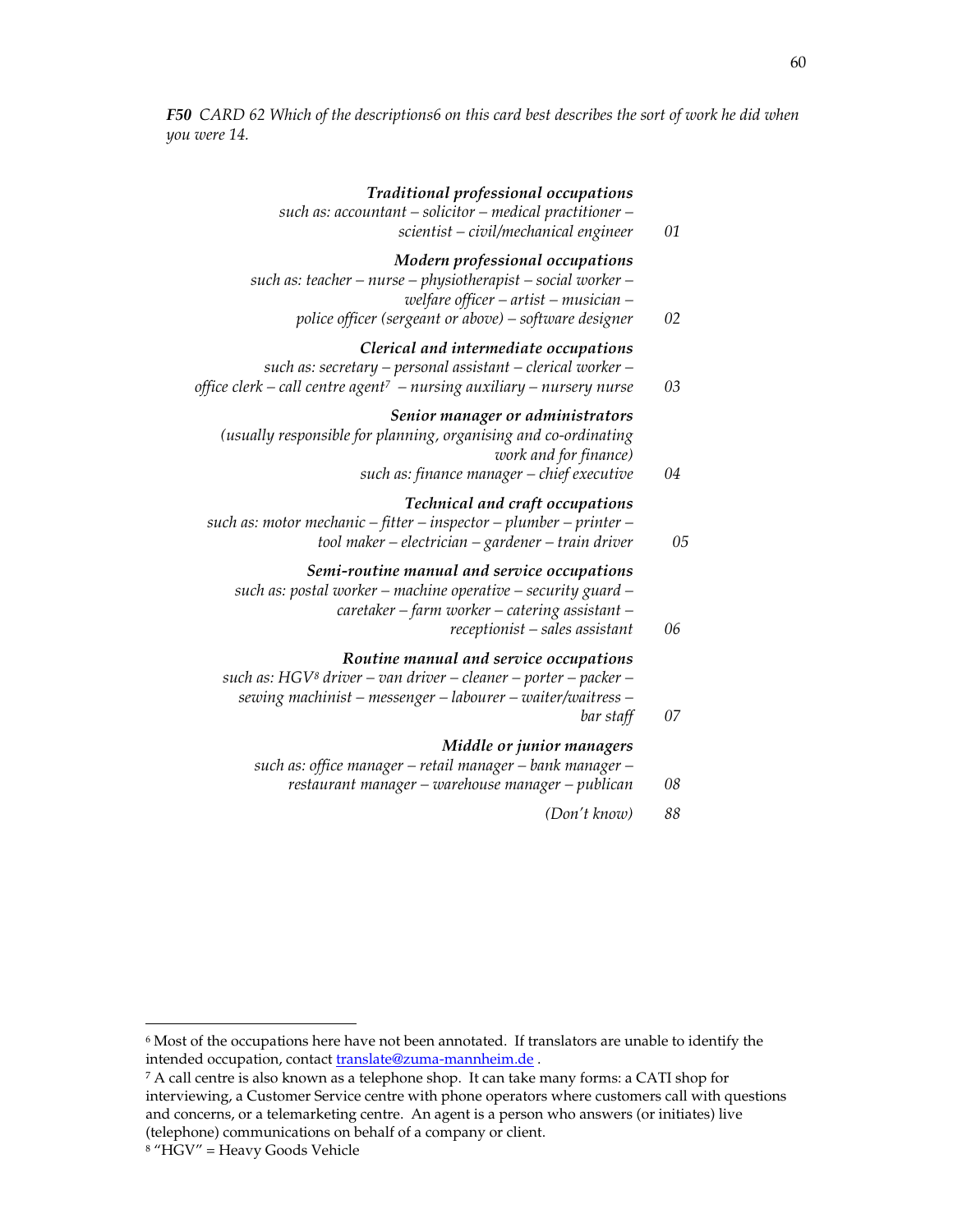#### Mother's Occupation

 *F52 When you were 14, did your mother work as an employee, was she self-employed, or was she not working then?* 

| Employee                                    |   | <b>GO TO F54</b>   |
|---------------------------------------------|---|--------------------|
| Self-employed                               |   | ASK <sub>F53</sub> |
| Not working                                 | 3 |                    |
|                                             |   | <b>GO TO F57</b>   |
| (Mother died/absent when respondent was 14) |   |                    |
| (Don't know)                                |   | <b>GO TO F55</b>   |

*F53 How many employees did she have?* 

| None '                                       |                                |  |
|----------------------------------------------|--------------------------------|--|
|                                              | $1 to 24$   2 <b>GO TO F55</b> |  |
| 25 or more $\begin{vmatrix} 3 \end{vmatrix}$ |                                |  |
| (Don't know)                                 |                                |  |

# *ASK IF MOTHER EMPLOYED (code 1 at F52)*

 *F54 Did she have any responsibility for supervising the work of other employees?* 

| Yes 1  |  |
|--------|--|
| $No$ 2 |  |

 *(Don't know) 8* 

#### *ASK IF MOTHER WORKING OR DON'T KNOW - CODES 1, 2 or 8 at F52*

*F55 What was the name or title of her main job?* 

# *WRITE IN*

 *F56 CARD 64 Which of the descriptions on this card best describes the sort of work she did when you were 14.* 

 *\_\_\_\_\_\_\_\_\_\_\_\_\_\_\_\_\_\_\_\_\_\_\_\_\_\_\_\_\_\_\_\_\_\_\_\_\_\_\_\_\_\_\_\_\_\_\_\_\_\_\_\_\_\_\_* 

 *Traditional professional occupations* 

 *such as: accountant – solicitor – medical practitioner – scientist – civil/mechanical engineer 01* 

#### *Modern professional occupations*

 *such as: teacher – nurse – physiotherapist – social worker –* 

 *welfare officer – artist – musician –* 

 *police officer (sergeant or above) – software designer 02*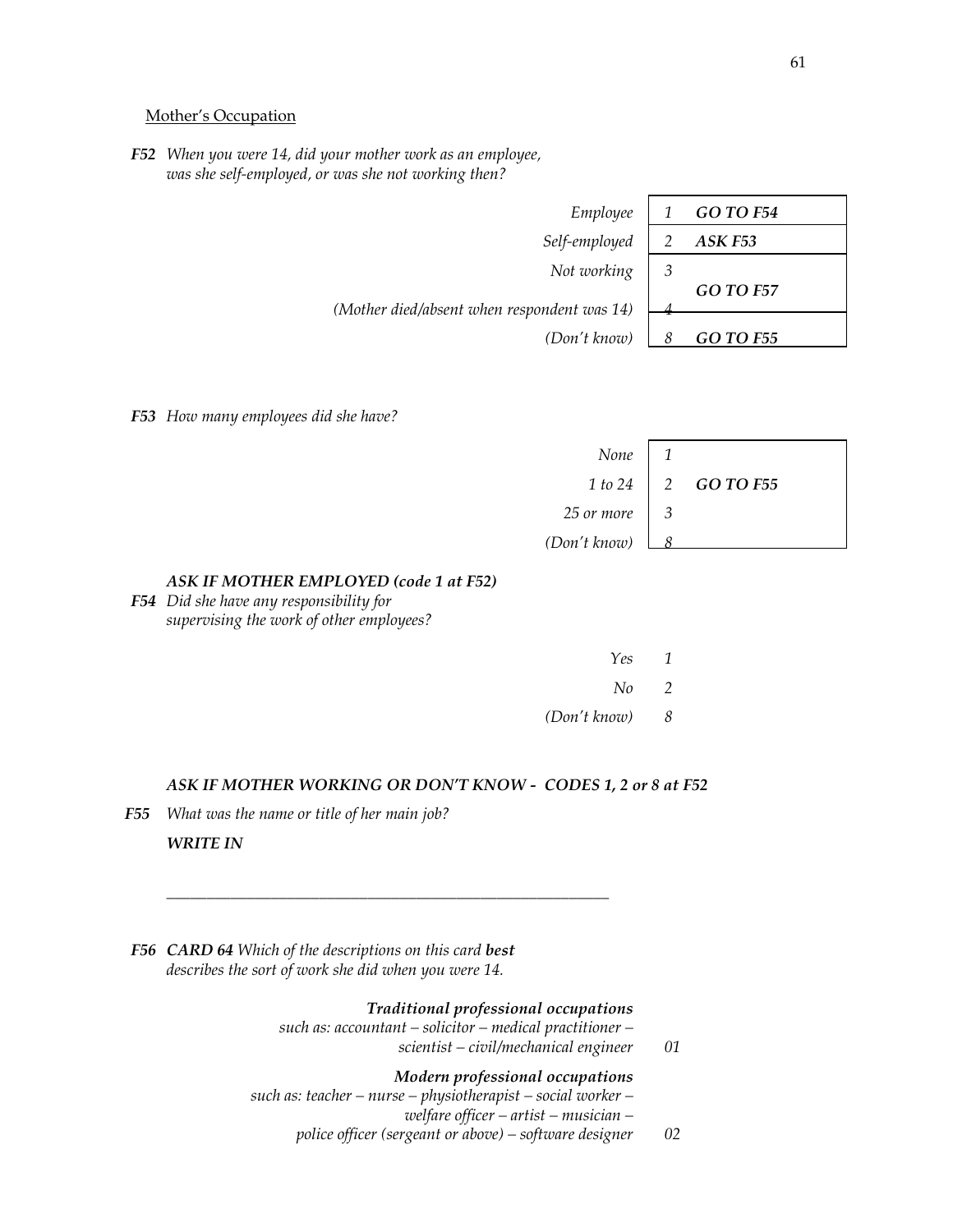#### *Clerical and intermediate occupations*

 *such as: secretary – personal assistant – clerical worker –* 

 *office clerk – call centre agent9 – nursing auxiliary – nursery nurse 03* 

### *Senior manager or administrators*

 *(usually responsible for planning, organising and co-ordinating work and for finance) such as: finance manager – chief executive 04* 

#### *Technical and craft occupations*

 *such as: motor mechanic – fitter – inspector – plumber – printer – tool maker – electrician – gardener – train driver 05* 

#### *Semi-routine manual and service occupations*

 *such as: postal worker – machine operative – security guard –* 

- *caretaker farm worker catering assistant* 
	- *receptionist sales assistant 06*

#### *Routine manual and service occupations*

 *such as: HGV10 driver – van driver – cleaner – porter – packer –* 

- *sewing machinist messenger labourer waiter/waitress*
- *bar staff 07*

#### *Middle or junior managers*

- *such as: office manager retail manager bank manager* 
	- *restaurant manager warehouse manager publican 08* 
		- *(Don't know) 88*

1

<sup>9</sup> A call centre is also known as a telephone shop. It can take many forms: a CATI shop for interviewing, a Customer Service centre with phone operators where customers call with questions and concerns, or a telemarketing centre. An agent is a person who answers (or initiates) live (telephone) communications on behalf of a company or client.

<sup>10</sup> "HGV" = Heavy Goods Vehicle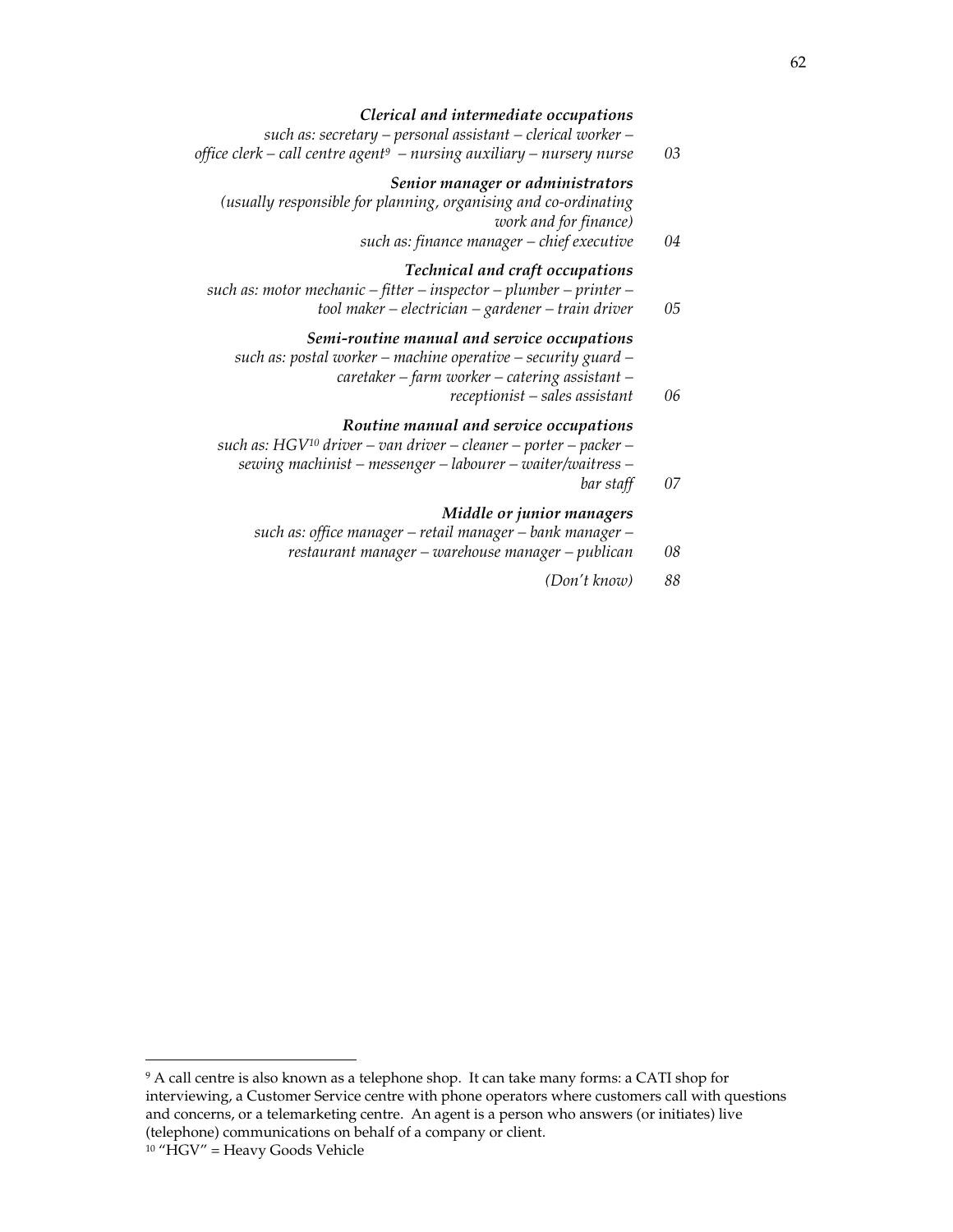# **2.3 Final selection of questions for Round 1**

The final set of questions asked was as follows:

**F1** Including yourself, how many people – including children – live here regularly as members of this household?

| <b>WRITE IN NUMBER:</b> |  |
|-------------------------|--|

(Don't know) 88

### **IN GRID, COLLECT DETAILS OF RESPONDENT (F2/F3 ONLY), THEN OTHER HOUSEHOLD MEMBERS (F2 to F4), IN DESCENDING ORDER OF AGE.**

 **FOR EASE, IT MAY BE USEFUL TO ADD THE NAMES OR INITIALS OF EACH HOUSEHOLD MEMBER WHERE INDICATED** 

- **F2** CODE SEX
- **F3** And in what year were you/ was he/she born? (Don't know = 8888)
- **F4 CARD 51** Looking at this card, what relationship is he/she to you?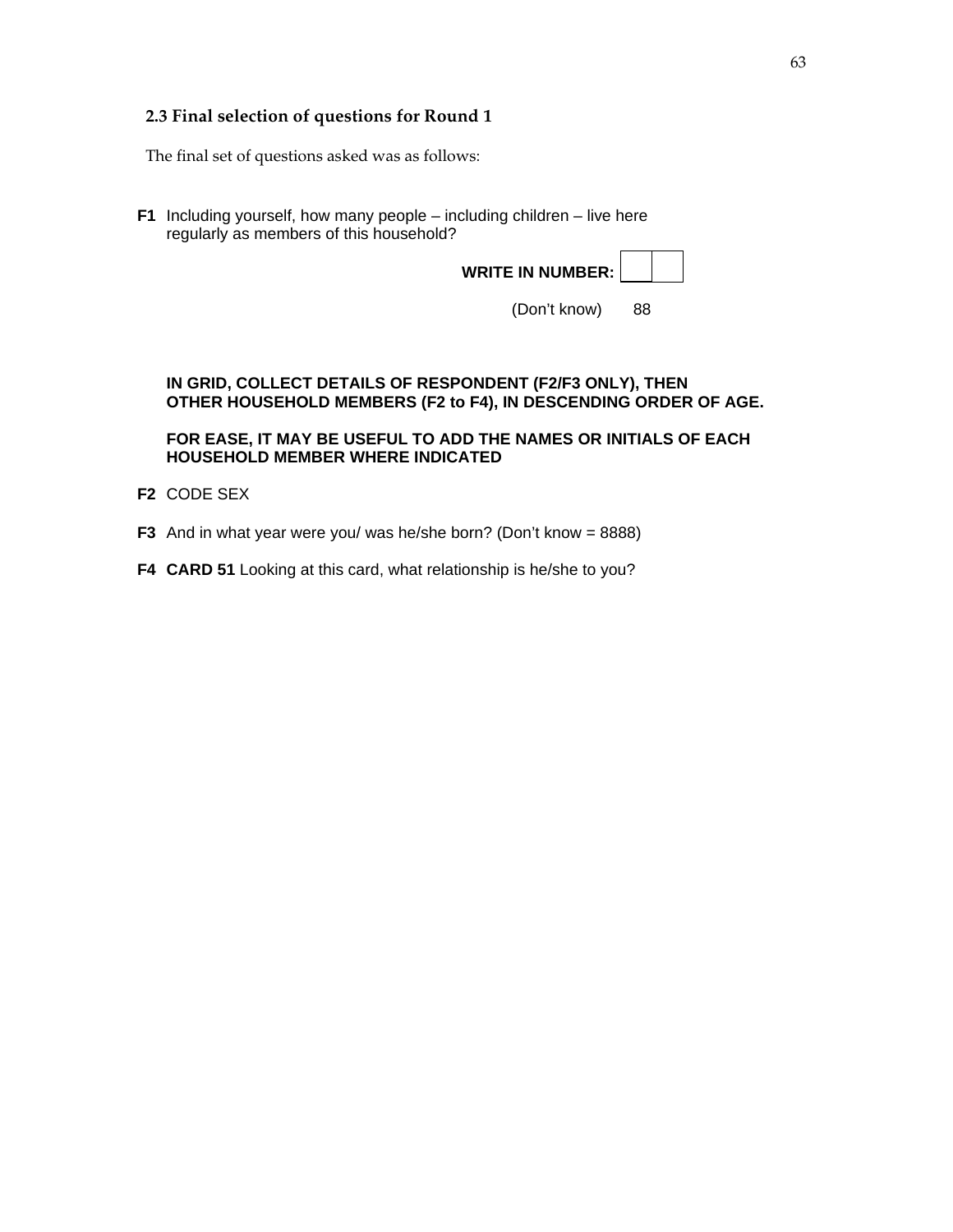| <b>Person</b>                 | 01         | 02 | 03 | 04 | 05 | 06 |
|-------------------------------|------------|----|----|----|----|----|
|                               | (respondel |    |    |    |    |    |
| <b>OPTIONAL:</b>              |            |    |    |    |    |    |
| <b>First Name or initial</b>  |            |    |    |    |    |    |
|                               |            |    |    |    |    |    |
| F <sub>2</sub> Sex            |            |    |    |    |    |    |
|                               |            |    |    |    |    |    |
| Female                        |            |    |    |    |    |    |
|                               |            |    |    |    |    |    |
| F <sub>3</sub> Year born      |            |    |    |    |    |    |
|                               |            |    |    |    |    |    |
| <b>F4 Relationship</b>        |            |    |    |    |    |    |
| Husband/wife/partner          |            |    |    |    |    |    |
| Son/daughter (inc. step, adop |            |    |    |    |    |    |
| foster, child of partner)     |            |    |    |    |    |    |
| Parent, parent-in-law, partne |            |    |    |    |    |    |
| parent, step parent           |            |    |    |    |    |    |
| Other relative                |            |    |    |    |    |    |
| Other non-relative            |            |    |    |    |    |    |
| (Don't know)                  |            |    |    |    |    |    |

| Descending age order -                                     |    |  |  |    |  |    |  |    |  |  |    |  |    |  |
|------------------------------------------------------------|----|--|--|----|--|----|--|----|--|--|----|--|----|--|
| <b>Person</b>                                              | 07 |  |  | 08 |  | 09 |  | 10 |  |  | 11 |  | 12 |  |
| <b>OPTIONAL:</b><br><b>First Name or initial</b>           |    |  |  |    |  |    |  |    |  |  |    |  |    |  |
| F <sub>2</sub> Sex                                         |    |  |  |    |  |    |  |    |  |  |    |  |    |  |
| Male                                                       |    |  |  |    |  |    |  |    |  |  |    |  |    |  |
| Female                                                     |    |  |  |    |  |    |  |    |  |  |    |  |    |  |
|                                                            |    |  |  |    |  |    |  |    |  |  |    |  |    |  |
| F <sub>3</sub> Year born                                   |    |  |  |    |  |    |  |    |  |  |    |  |    |  |
|                                                            |    |  |  |    |  |    |  |    |  |  |    |  |    |  |
| <b>F4 Relationship</b>                                     |    |  |  |    |  |    |  |    |  |  |    |  |    |  |
| Husband/wife/partner                                       |    |  |  |    |  |    |  |    |  |  |    |  |    |  |
| Son/daughter (inc. step, adop<br>foster, child of partner) |    |  |  |    |  |    |  |    |  |  |    |  |    |  |
| Parent, parent-in-law, partne<br>parent, step parent       |    |  |  |    |  |    |  |    |  |  |    |  |    |  |
| Other relative                                             |    |  |  |    |  |    |  |    |  |  |    |  |    |  |
| Other non-relative                                         |    |  |  |    |  |    |  |    |  |  |    |  |    |  |
| (Don't know)                                               |    |  |  |    |  |    |  |    |  |  |    |  |    |  |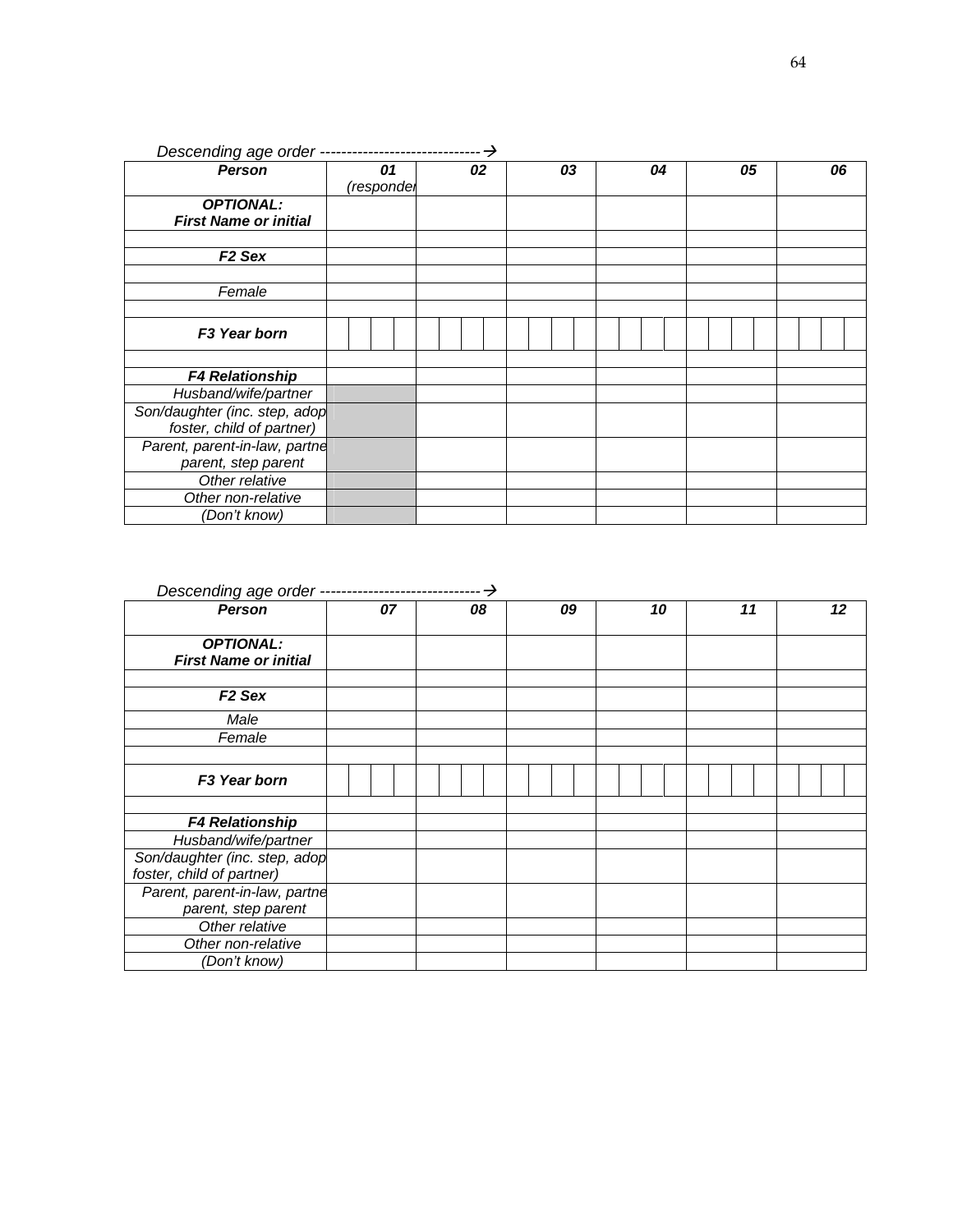- **F5 CARD 52** Which phrase on this card best describes the area where you live?
	- A big city 1
	- The suburbs or outskirts of a big city 2
		- A town or a small city 3
			- A country village 4
		- A farm or home in the countryside 5
			- (Don't know) 8

| [Country-specific question and codes for coding into ISCED 97]<br>F6 CARD 53 What is the highest level of education you<br>have achieved? Please use this card.                                                                 |                                  |
|---------------------------------------------------------------------------------------------------------------------------------------------------------------------------------------------------------------------------------|----------------------------------|
| No qualifications<br>CSE grade 2-5/GCSE grades D-G or equivalent<br>CSE grade 1/O-level/GCSE grades A-C or equivalent<br>A-level, AS-level or equivalent<br>Degree/postgraduate qualification or equivalent<br>Other (WRITE IN) | 01<br>02<br>03<br>04<br>05<br>06 |
| (Don't know)                                                                                                                                                                                                                    | 88                               |

 **ASK ALL** 

 **F7** How many years of full-time education have you completed?  **[To be reported in full-time equivalents, including compulsory/mandatory years of schooling]**



 **F8a CARD 54** Using this card, which of these descriptions applies to what you have been doing for the last 7 days? **PROMPT** Which others? **CODE ALL THAT APPLY** 

### **IF MORE THAN ONE CODED AT F8a**

 **F8b CARD 54 AGAIN:** And which of these descriptions **best** describes your situation (in the last seven days)?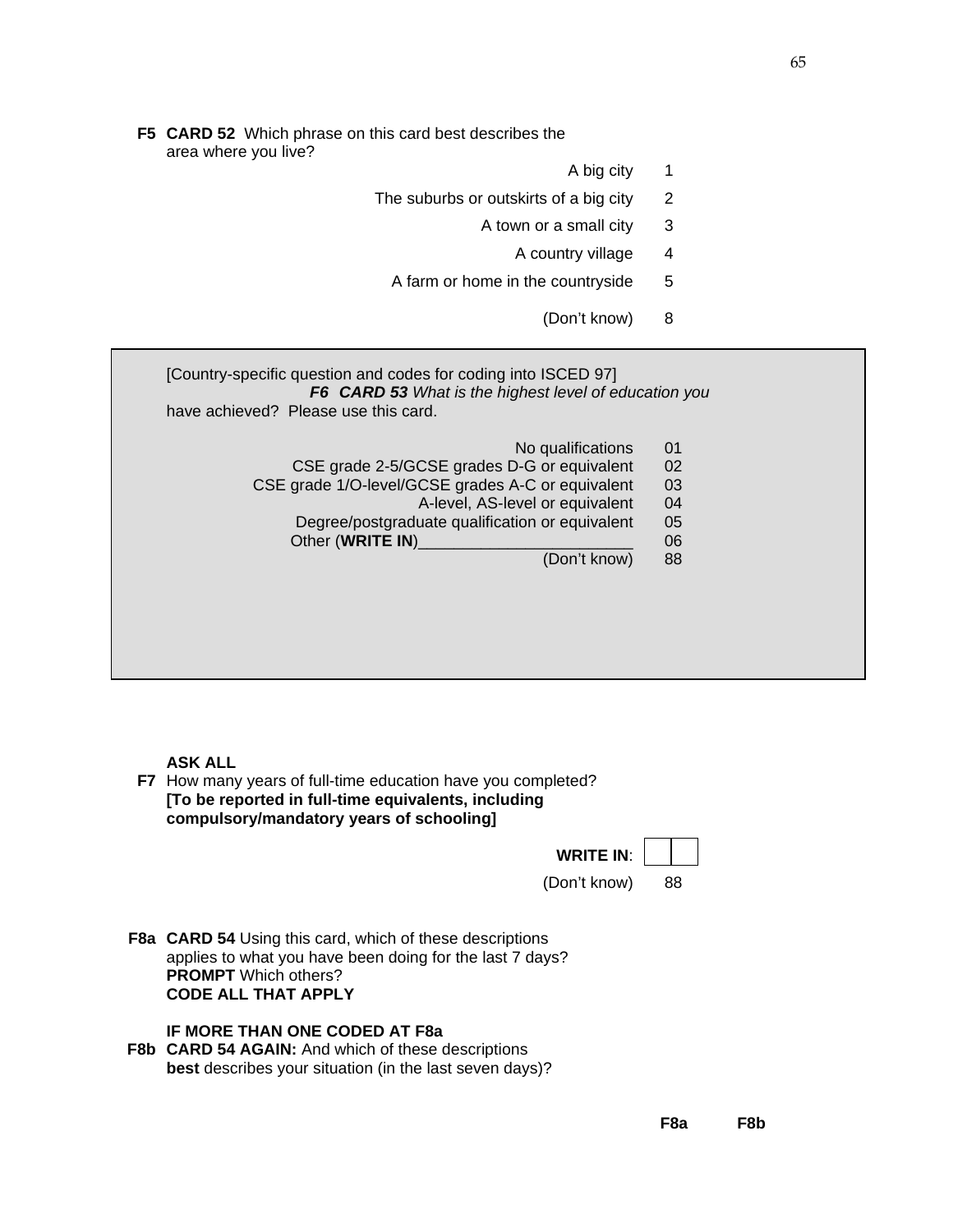| 01  | 01 | in paid work (or away temporarily) (employee, self-employed,<br>working for your family business) |
|-----|----|---------------------------------------------------------------------------------------------------|
| 02  | 02 | in education, even if on vacation (not paid for by employer)                                      |
| 03  | 03 | unemployed and actively looking for a job                                                         |
| 04  | 04 | unemployed, wanting a job but not actively looking for a job                                      |
| 05  | 05 | permanently sick or disabled                                                                      |
| 06  | 06 | retired                                                                                           |
| 07  | 07 | in community or military service                                                                  |
| 08  | 08 | doing housework, looking after children or other persons                                          |
| 09) | 09 | (other                                                                                            |
| 88) | 88 | (Don't know                                                                                       |

### **ASK IF NOT IN PAID WORK AT F8a. THOSE IN PAID WORK (CODE 01), GO TO F12.**

 **F9** Can I just check, did you do any paid work (of an hour or more) in the last seven days?

| (or an nour or more) in the last seven days? |              |   |                  |
|----------------------------------------------|--------------|---|------------------|
|                                              | Yes          |   | <b>GO TO F12</b> |
|                                              | No           | ີ |                  |
|                                              | (Don't know) | 8 | ASK F10          |
|                                              |              |   |                  |

**GO TO F25** 

 **F10** Have you ever had a paid job?

 **F11** In what year were you last in a paid job?

**WRITE IN YEAR**:

(Don't know) 8888

 **INTERVIEWER: If Respondent currently in work (at F8a or F9), ask F12 to F24 about current job; if not in paid work but had a job in the past (1 at F10), ask F12 to F24 about last job**

 $\mathsf{No} \mid 2$ 

 **F12** In your main job are/were you… **READ OUT**

 an employee 1 **GO TO F14** self-employed 2 **GO TO F13** 

66

working for your own family's business  $\begin{vmatrix} 3 \end{vmatrix}$ 

**GO TO F14**

(Don't know)  $\begin{array}{|c|c|} \hline \end{array}$  8

Yes | 1 **ASK F11**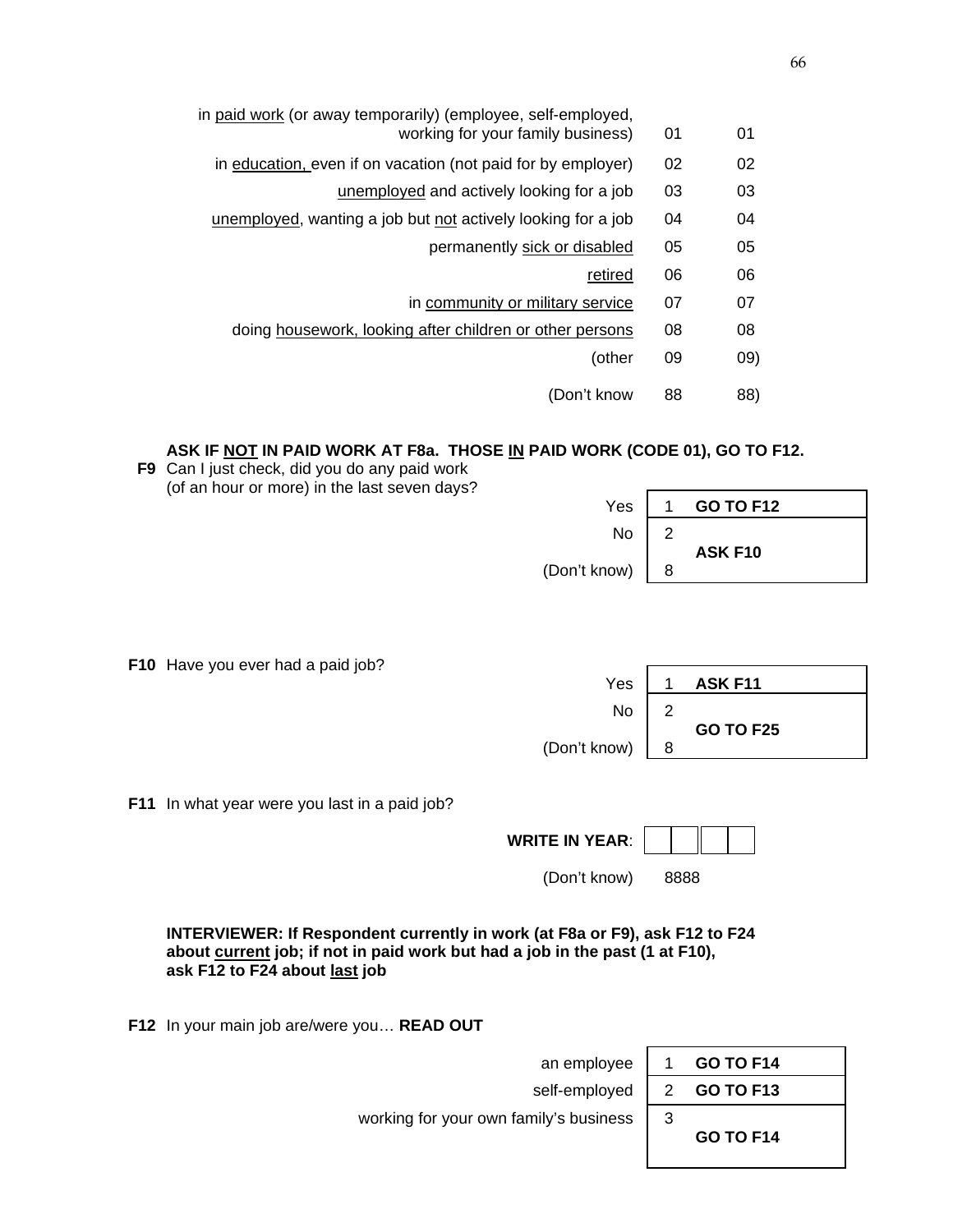| (Don't know) 8 |
|----------------|
|----------------|

 **F13** How many employees (if any) do/did you have?

| WRITE IN number of employees: |  |  |  | <b>GO TO F15</b> |  |
|-------------------------------|--|--|--|------------------|--|
|                               |  |  |  |                  |  |

(Don't know) 8888

# **ASK IF EMPLOYEE OR FAMILY BUSINESS OR DON'T KNOW (CODES 1,3,8 AT F12)**

 **F14** Do/did you have a work contract of **….. READ OUT** 

- unlimited duration 1
- or**,** limited duration2
	- (Don't know) 8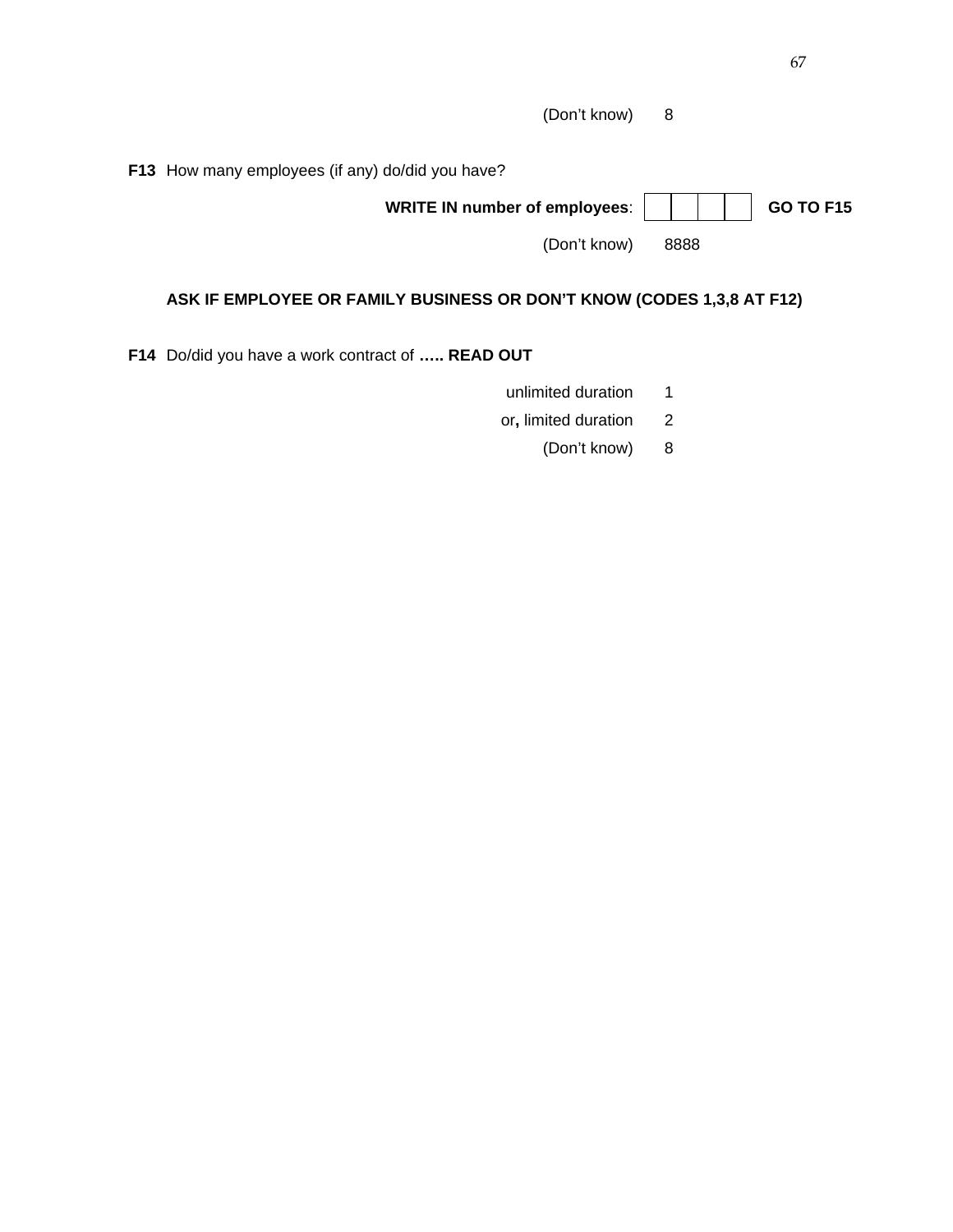68

### **ASK ALL WORKING/PREVIOUSLY WORKED**

 **F15** Including yourself, about how many people are/were employed at the place where you usually work/worked? **READ OUT** 

- **...under 10 1**
- $...10$  to 24 2
- …25 to 99 3
- $\dots$ 100 to 499 4
- or, 500 or more? 5
	- (Don't know) 8

 **F16** In your main job, do/did you have any responsibility for supervising<sup>11</sup> the work of other employees?

| Yes          |                    | ASK F17          |
|--------------|--------------------|------------------|
| No           | $\sim$<br><u>.</u> |                  |
| (Don't know) | 8                  | <b>GO TO F18</b> |

**F17** How many people are/were you responsible for?

(Don't know) 8888

# **ASK ALL WORKING/PREVIOUSLY WORKED**

 **F18** To what extent can/could you organise your own work? Can you…**READ OUT**

- $\ldots$ to a large extent 1
	- ...to some extent 2
		- …very little 3
		- $\ldots$ or not at all? 4
			- (Don't know) 8

| F19 What are/were your total 'basic' or contracted hours |
|----------------------------------------------------------|
| each week (in your main job), excluding any paid and     |
| unpaid overtime?                                         |

-

| <b>WRITE IN HOURS:</b> |  |  |
|------------------------|--|--|
|                        |  |  |

(Don't know) 888

<sup>&</sup>lt;sup>11</sup> "Supervising": intended in the sense of both monitoring and being responsible for the work of others.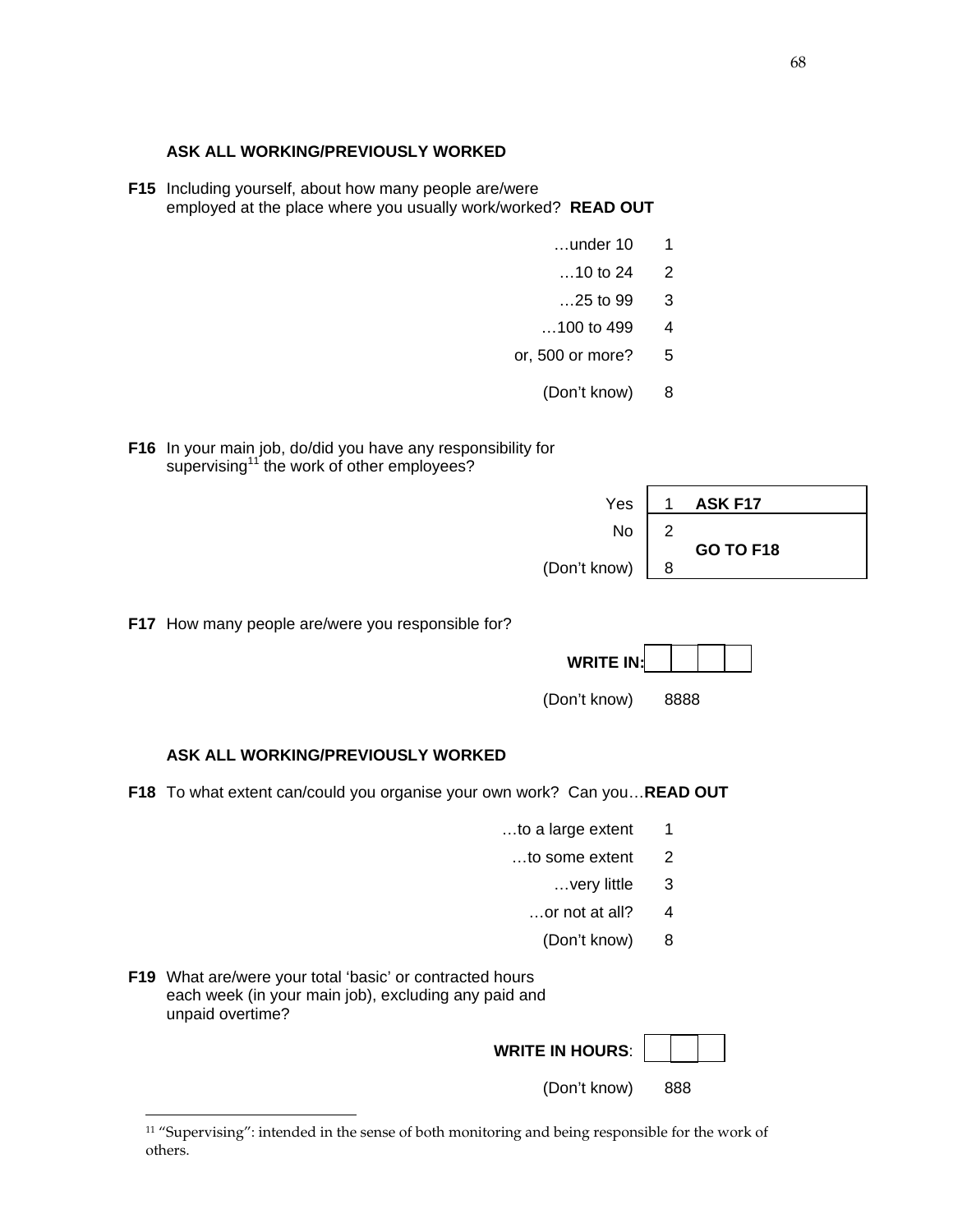| <b>F20</b> Regardless of your basic or contracted hours, how many hours |
|-------------------------------------------------------------------------|
| do/did you normally work a week (in your main job), including           |
| any paid or unpaid overtime.                                            |

| , <u>permeters in permitted</u> in the contract<br><b>WRITE IN HOURS:</b> |  |
|---------------------------------------------------------------------------|--|
|                                                                           |  |

(Don't know) 888

**F21** What is/was the name or title of your main job? **WRITE IN** 

 **F22** In your main job, what kind of work do/did you do most of the time? **WRITE IN** 

 \_\_\_\_\_\_\_\_\_\_\_\_\_\_\_\_\_\_\_\_\_\_\_\_\_\_\_\_\_\_\_\_\_\_\_\_\_\_\_\_\_\_\_\_\_\_\_\_\_\_\_\_\_ \_\_\_\_\_\_\_\_\_\_\_\_\_\_\_\_\_\_\_\_\_\_\_\_\_\_\_\_\_\_\_\_\_\_\_\_\_\_\_\_\_\_\_\_\_\_\_\_\_\_\_\_\_ \_\_\_\_\_\_\_\_\_\_\_\_\_\_\_\_\_\_\_\_\_\_\_\_\_\_\_\_\_\_\_\_\_\_\_\_\_\_\_\_\_\_\_\_\_\_\_\_\_\_\_\_\_

\_\_\_\_\_\_\_\_\_\_\_\_\_\_\_\_\_\_\_\_\_\_\_\_\_\_\_\_\_\_\_\_\_\_\_\_\_\_\_\_\_\_\_\_\_\_\_\_\_\_\_\_\_

 **F23** What training or qualifications are/were needed for the job? **WRITE IN** 

 \_\_\_\_\_\_\_\_\_\_\_\_\_\_\_\_\_\_\_\_\_\_\_\_\_\_\_\_\_\_\_\_\_\_\_\_\_\_\_\_\_\_\_\_\_\_\_\_\_\_\_\_\_ \_\_\_\_\_\_\_\_\_\_\_\_\_\_\_\_\_\_\_\_\_\_\_\_\_\_\_\_\_\_\_\_\_\_\_\_\_\_\_\_\_\_\_\_\_\_\_\_\_\_\_\_\_

 **F24** What does/did the firm/organisation you work/worked for mainly make or do? **WRITE IN** \_\_\_\_\_\_\_\_\_\_\_\_\_\_\_\_\_\_\_\_\_\_\_\_\_\_\_\_\_\_\_\_\_\_\_\_\_\_\_\_\_\_\_\_\_\_\_\_\_\_\_\_\_

\_\_\_\_\_\_\_\_\_\_\_\_\_\_\_\_\_\_\_\_\_\_\_\_\_\_\_\_\_\_\_\_\_\_\_\_\_\_\_\_\_\_\_\_\_\_\_\_\_\_\_\_\_

**[if additional country-specific questions are required for national occupation and industry coding systems, add HERE]** 

# **ASK ALL**

**F25** Have you ever been unemployed and seeking work for a period of more than three months?

| Yes          |        | ASK F26          |
|--------------|--------|------------------|
| No           | റ<br>▃ |                  |
| (Don't know) | 8      | <b>GO TO F28</b> |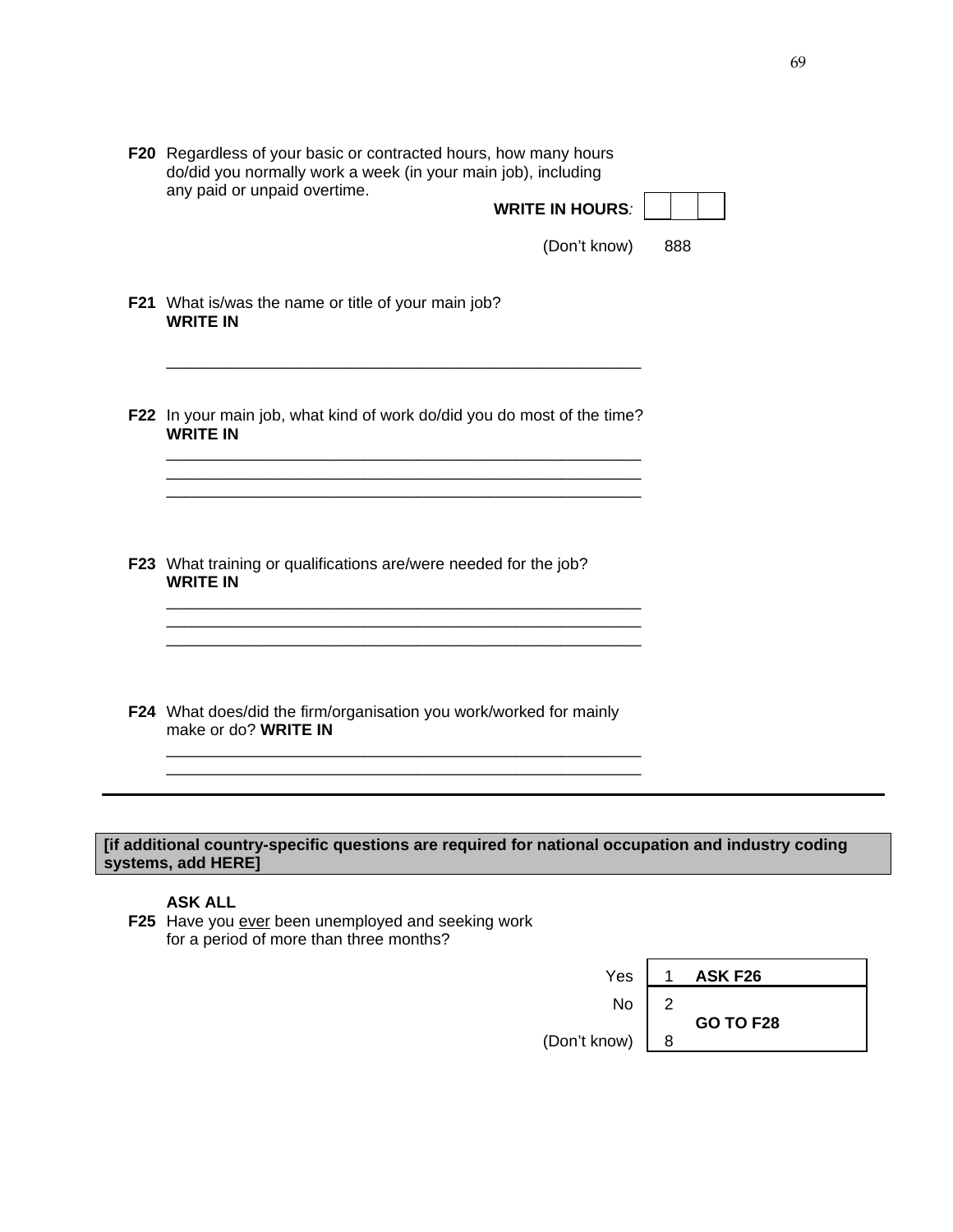**F26** Has any of these periods lasted for 12 months or more?

- **The Contract of Contract Contract of Contract Contract Contract Only 1980**
- not a series that the series of the series of the series of the series of the series of the series of the series of the series of the series of the series of the series of the series of the series of the series of the seri
	- (Don't know) 8

 **F27** Have any of these periods been within the past 5 years?

- **The Contract of Contract Contract of Contract Contract Contract Only 1980**
- No 2
	- (Don't know) 8

 **ASK ALL** 

 **F28** Are you or have you ever been a member of a trade union or similar organisation? **PROMPT IN RELATION TO PRECODES** 

- Yes, currently 1
- Yes, previously 2
- no service and the service of the service of the service of the service of the service of the service of the s
	- (Don't know) 8
	- **F29 CARD 55** Please consider the income of all household members and any income which may be received by the household as a whole. What is the **main** source of income in your household? Please use this card.
		- Wages or salaries 01
		- Income from self-employment or farming 02
- **Pensions 03 Pensions** 03
	- Unemployment/redundancy benefit 04
	- Any other social benefits or grants 05
	- Income from investment, savings, insurance or property 06
		- Income from other sources 07
			- (Refused) 77
			- (Don't know) 88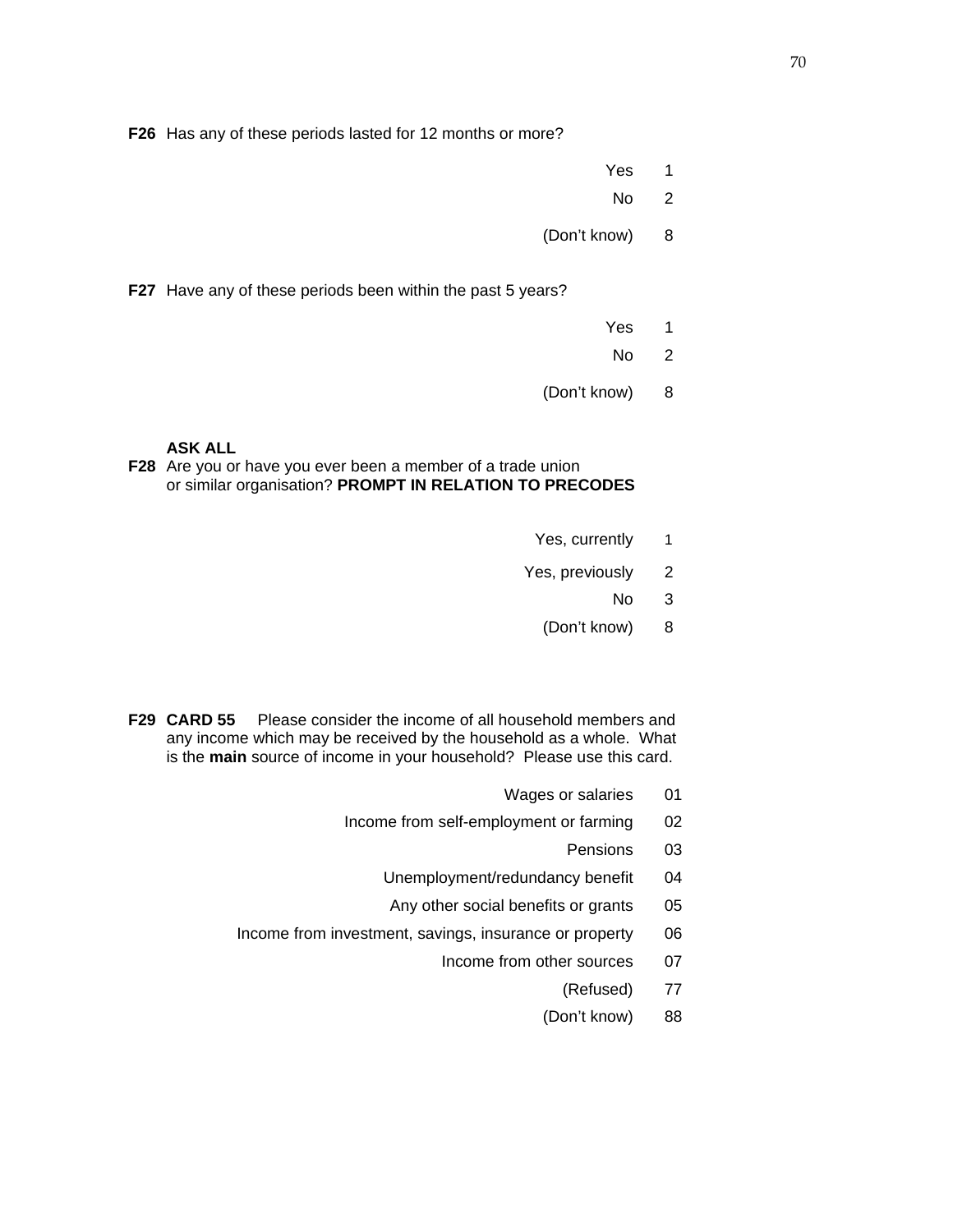**F30 CARD 56** Using this card, if you add up the income from **all** sources, which letter describes your household's total **net** income? If you don't know the exact figure, please give an estimate. Use the part of the card that you know best: weekly, monthly or annual income.

| 01         | J            |
|------------|--------------|
| 02         | R            |
| 03         | $\mathsf C$  |
| 04         | M            |
| 05         | F            |
| 06         | $\mathbb S$  |
| 07         | Κ            |
| ${\bf 08}$ | P            |
| 09         | D            |
| $10$       | Н            |
| 11         | U            |
| 12         | ${\sf N}$    |
| 77         | (Refused)    |
| 88         | (Don't know) |
|            |              |

- **F31 CARD 57** Which of the descriptions on this card comes closest to how you feel<sup>12</sup> about your household's income nowadays?
	- Living comfortably on present income 1
		- Coping on present income 2
		- Finding it difficult on present income 3
	- Finding it very difficult on present income 4
		- (Don't know) 8

j 12 "Feel": 'describe', 'view' or 'see'.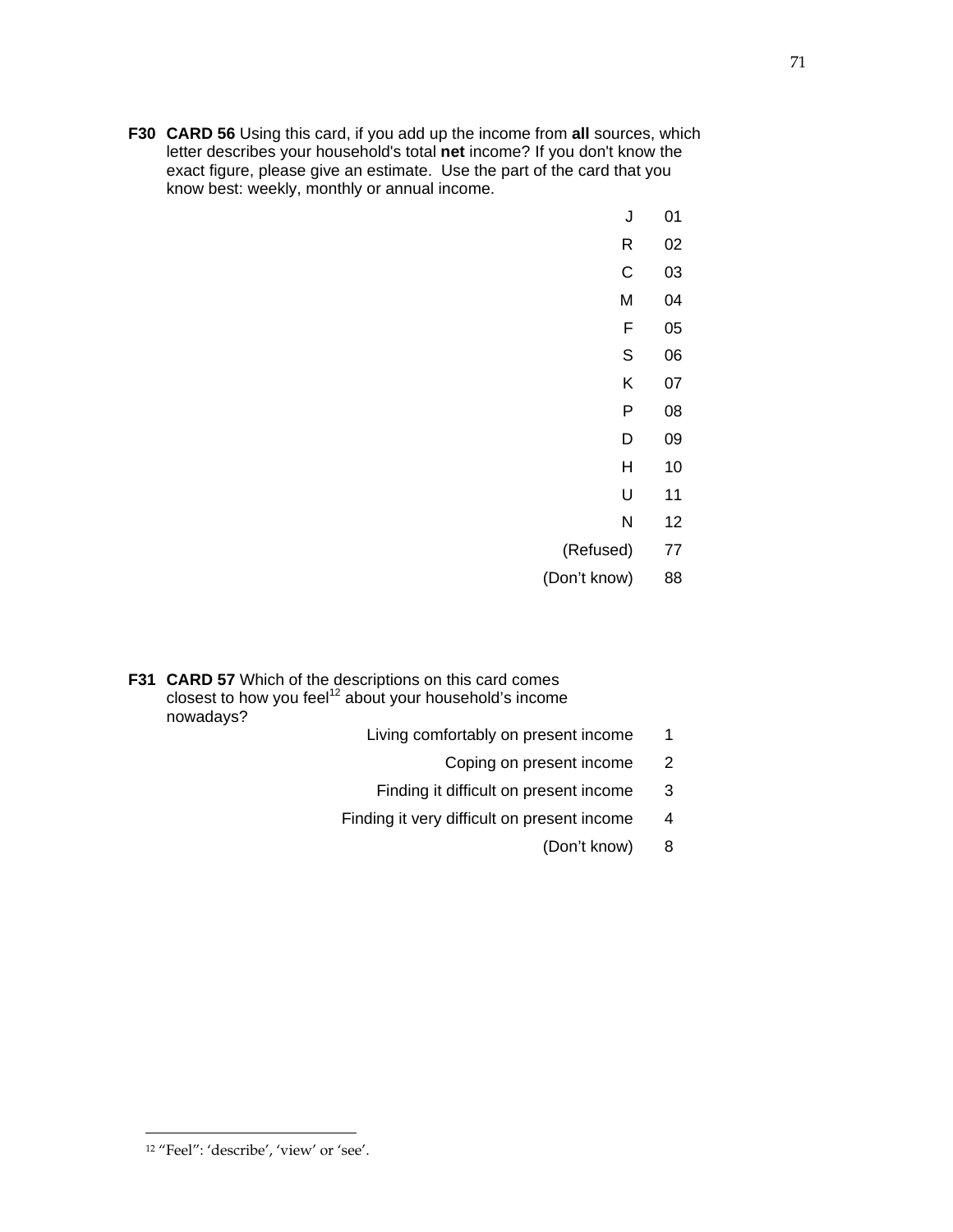- **F32 CARD 58** If for some reason you were in serious financial difficulties and had to borrow money to make ends meet<sup>13</sup>, how difficult<sup>14</sup> or easy would that be? Please use this card.
	- Very difficult 1
	- Quite difficult 2
	- Neither easy nor difficult 3
		- Quite easy 4
			- Very easy 5
		- (Don't know) 8

#### **ASK ALL F33 INTERVIEWER CODE:**

RESPONDENT LIVES WITH HUSBAND/WIFE/PARTNER AT F4 | 1 **ASK F34** DOES NOT | 2 **GO TO F45** 

**F34 CARD 59** What is the highest level of education your husband/wife/partner has achieved? Please use this card.

- Not completed primary (compulsory) education 01
- Primary education or first stage of basic education 02
- Lower level secondary education or second stage of basic education 03
	- Upper secondary education 04
	- Post-secondary, non tertiary education 05
- First stage of tertiary education (not leading directly to an advanced research qualification) 06
- Second stage of tertiary education (leading directly to an
	- advanced research qualification 07
		- (Don't know) 88

-

<sup>&</sup>lt;sup>13</sup> "To make ends meet": cover the costs of everything you need to pay.

<sup>&</sup>lt;sup>14</sup> Easy or difficult in any sense.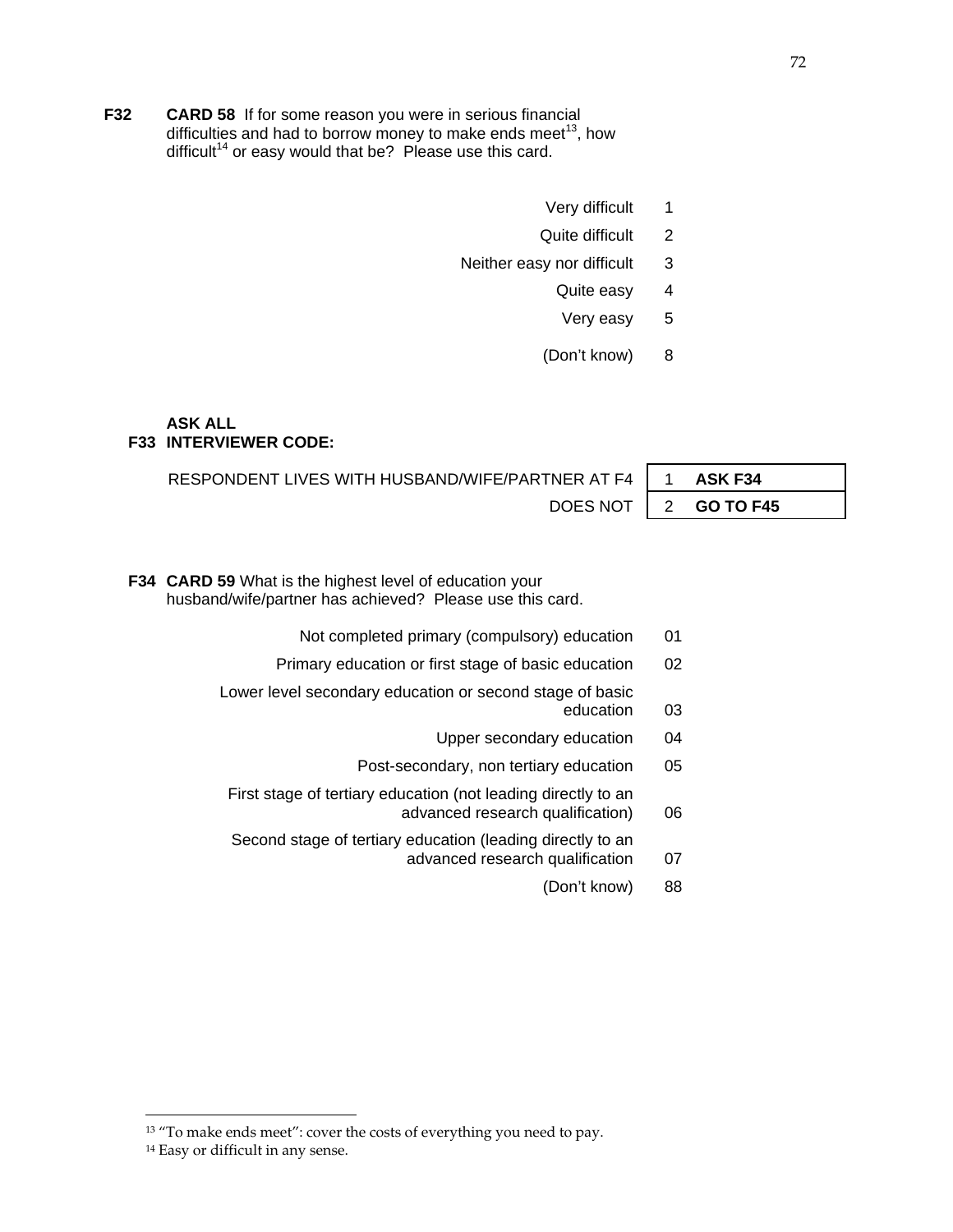**F35a CARD 60:** Which of the descriptions on this card applies to what he/she has been doing for the last 7 days? **PROMPT** Which others? **CODE ALL THAT APPLY**

# **ASK IF MORE THAN ONE CODED AT F35a**

F35b CARD 60 AGAIN: And which of the descriptions on this card best describes his/her situation (in the last 7 days)?

|                                                                                                   | <b>F35a</b> | <b>F35b</b> |
|---------------------------------------------------------------------------------------------------|-------------|-------------|
| in paid work (or away temporarily) (employee, self-employed,<br>working for your family business) | 01          | 01          |
| in education, even if on vacation (not paid for by employer)                                      | 02          | 02          |
| unemployed and actively looking for a job                                                         | 03          | 03          |
| unemployed, wanting a job but not actively looking for a job                                      | 04          | 04          |
| permanently sick or disabled                                                                      | 05          | 05          |
| retired                                                                                           | 06          | 06          |
| in community or military service                                                                  | 07          | 07          |
| doing housework, looking after children or other persons                                          | 08          | 08          |
| (other                                                                                            | 09          | (09)        |
| (Don't know                                                                                       | 88          | 88)         |

# **ASK IF NOT IN PAID WORK AT F35a. IF IN PAID WORK (CODE 01), GO TO F37**

**F36** Can I just check, did he/she do any paid work (of an hour or more) in the last 7 days?

| Yes          |                    | ASK F37          |
|--------------|--------------------|------------------|
| No           | $\sim$<br><u>.</u> |                  |
| (Don't know) | 8                  | <b>GO TO F45</b> |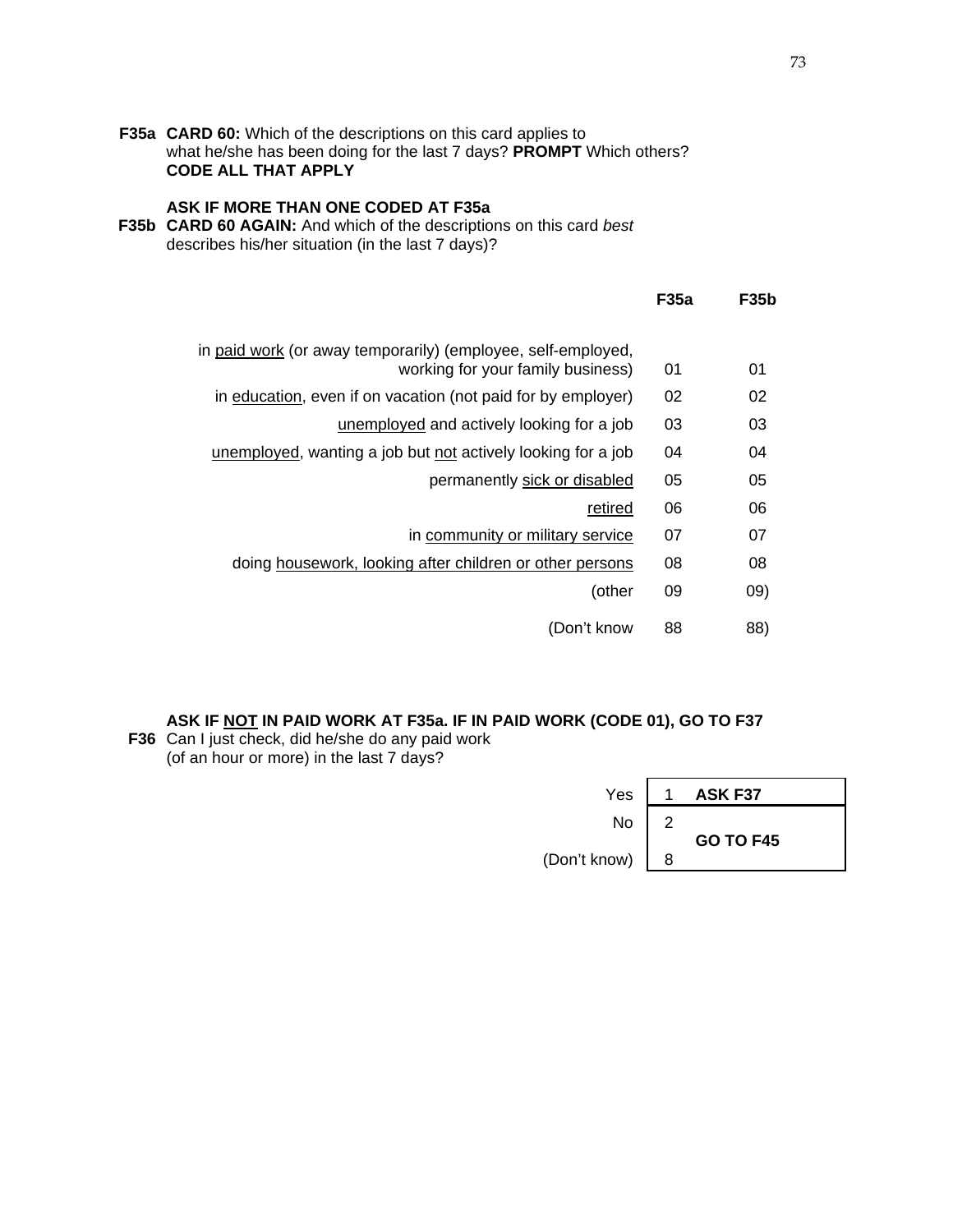### **ASK IF PARTNER IN PAID WORK AT F35a OR F36**

- **F37** What is the name or title of his/her main job?  **WRITE IN**
- **F38** In his/her main job, what kind of work does he/she do most of the time? **WRITE IN**

 \_\_\_\_\_\_\_\_\_\_\_\_\_\_\_\_\_\_\_\_\_\_\_\_\_\_\_\_\_\_\_\_\_\_\_\_\_\_\_\_\_\_\_\_\_\_\_\_\_\_ \_\_\_\_\_\_\_\_\_\_\_\_\_\_\_\_\_\_\_\_\_\_\_\_\_\_\_\_\_\_\_\_\_\_\_\_\_\_\_\_\_\_\_\_\_\_\_\_\_\_

 \_\_\_\_\_\_\_\_\_\_\_\_\_\_\_\_\_\_\_\_\_\_\_\_\_\_\_\_\_\_\_\_\_\_\_\_\_\_\_\_\_\_\_\_\_\_\_\_\_\_ \_\_\_\_\_\_\_\_\_\_\_\_\_\_\_\_\_\_\_\_\_\_\_\_\_\_\_\_\_\_\_\_\_\_\_\_\_\_\_\_\_\_\_\_\_\_\_\_\_\_ \_\_\_\_\_\_\_\_\_\_\_\_\_\_\_\_\_\_\_\_\_\_\_\_\_\_\_\_\_\_\_\_\_\_\_\_\_\_\_\_\_\_\_\_\_\_\_\_\_\_

\_\_\_\_\_\_\_\_\_\_\_\_\_\_\_\_\_\_\_\_\_\_\_\_\_\_\_\_\_\_\_\_\_\_\_\_\_\_\_\_\_\_\_\_\_\_\_\_\_\_\_\_\_\_\_

 **F39** What training or qualifications are needed for the job? **WRITE IN** 

### **[if additional country-specific questions are required for national occupation and industry coding systems, add HERE]**

 **F40** In his/her main job is he/she… **READ OUT**

an employee  $self$ -employed working for your family business **GO TO F42**

(Don't know)

| <b>GO TO F42</b>         |
|--------------------------|
| ASK F41<br>$\mathcal{P}$ |
|                          |
| <b>GO TO F42</b>         |
|                          |
|                          |

**F41** How many employees (if any) does he/she have?

**WRITE IN NUMBER:** 



(Don't know) 8888

# **ASK IF PARTNER IN PAID WORK AT F35a OR F36**

 **F42** In his/her main job, does he/she have any responsibility for supervising the work of other employees?

| Yes          |   | ASK F43          |
|--------------|---|------------------|
| No           | ົ |                  |
| (Don't know) | 8 | <b>GO TO F44</b> |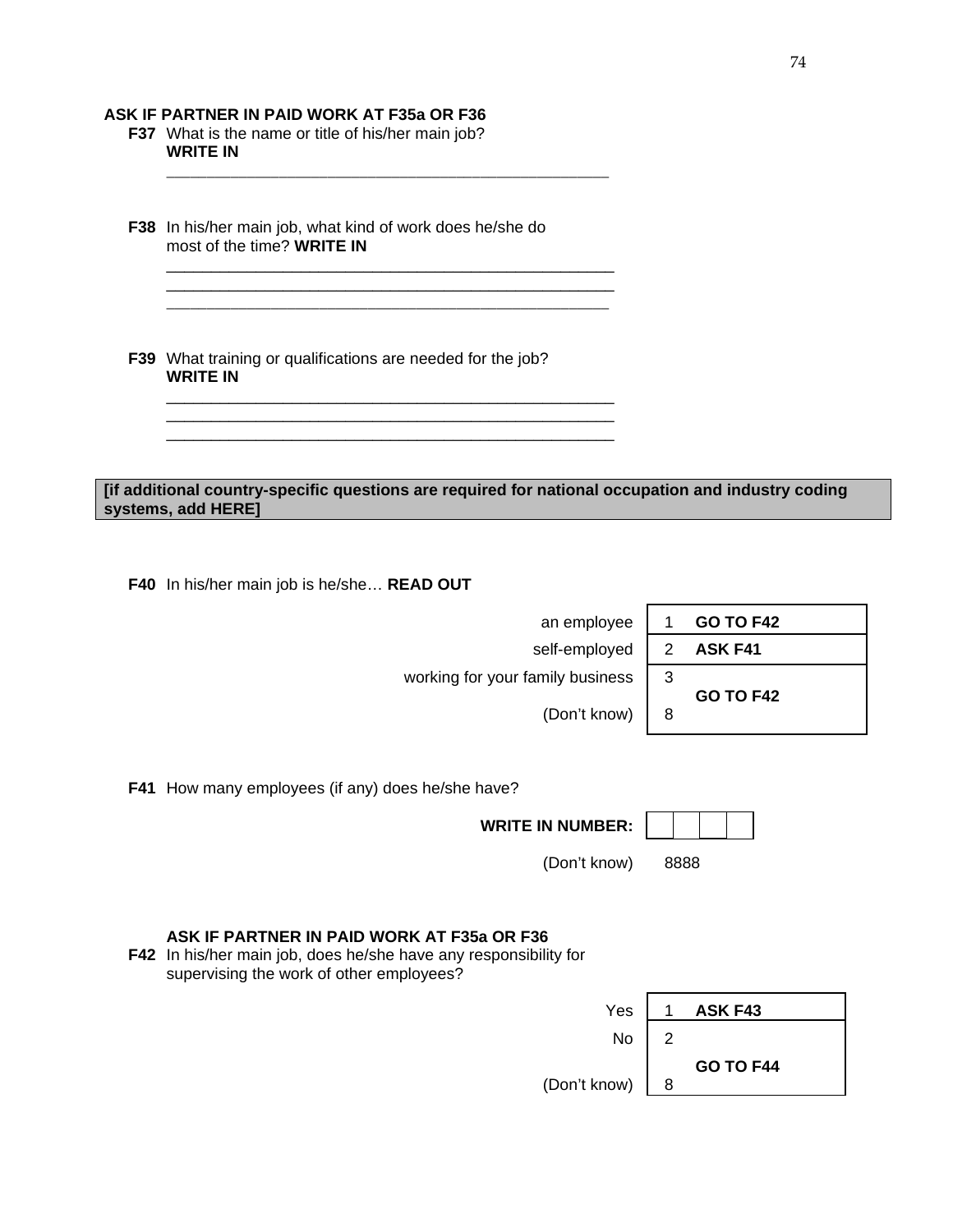|  |  |  |  |  | F43 How many people is he/she responsible for? |  |
|--|--|--|--|--|------------------------------------------------|--|
|--|--|--|--|--|------------------------------------------------|--|

|                | <b>WRITE IN NUMBER:</b>                                                                                                                                              |      |
|----------------|----------------------------------------------------------------------------------------------------------------------------------------------------------------------|------|
|                | (Don't know)                                                                                                                                                         | 8888 |
|                |                                                                                                                                                                      |      |
|                |                                                                                                                                                                      |      |
|                | ASK IF PARTNER IN PAID WORK AT F35a OR F36<br><b>F44</b> How many hours does he/she normally work a week<br>(in his/her main job)? Please include any paid or unpaid |      |
|                | overtime.<br><b>WRITE IN HOURS:</b>                                                                                                                                  |      |
|                | (Don't know)                                                                                                                                                         | 888  |
| <b>ASK ALL</b> | F45 CARD 61 What is the highest level of education your<br>father achieved? Please use this card.                                                                    |      |
|                | Not completed primary (compulsory) education                                                                                                                         | 01   |
|                | Primary education or first stage of basic education                                                                                                                  | 02   |
|                | Lower level secondary education or second stage of basic<br>education                                                                                                | 03   |
|                | Upper secondary education                                                                                                                                            | 04   |
|                | Post-secondary, non tertiary education                                                                                                                               | 05   |
|                | First stage of tertiary education (not leading directly to an<br>advanced research qualification)                                                                    | 06   |
|                | Second stage of tertiary education (leading directly to an<br>advanced research qualification                                                                        | 07   |
|                | (Don't know)                                                                                                                                                         | 88   |

 **F46** When you were 14, did your father work as an employee, was he self-employed, or was he not working then?

| Employee                                                  |   | <b>GO TO F48</b> |
|-----------------------------------------------------------|---|------------------|
| Self-employed                                             |   | ASK F47          |
| Not working                                               | 3 | <b>GO TO F51</b> |
| (Father died/absent <sup>15</sup> when respondent was 14) | Δ |                  |
| (Don't know)                                              |   | <b>GO TO F49</b> |

j 15 "Absent": not living in same household.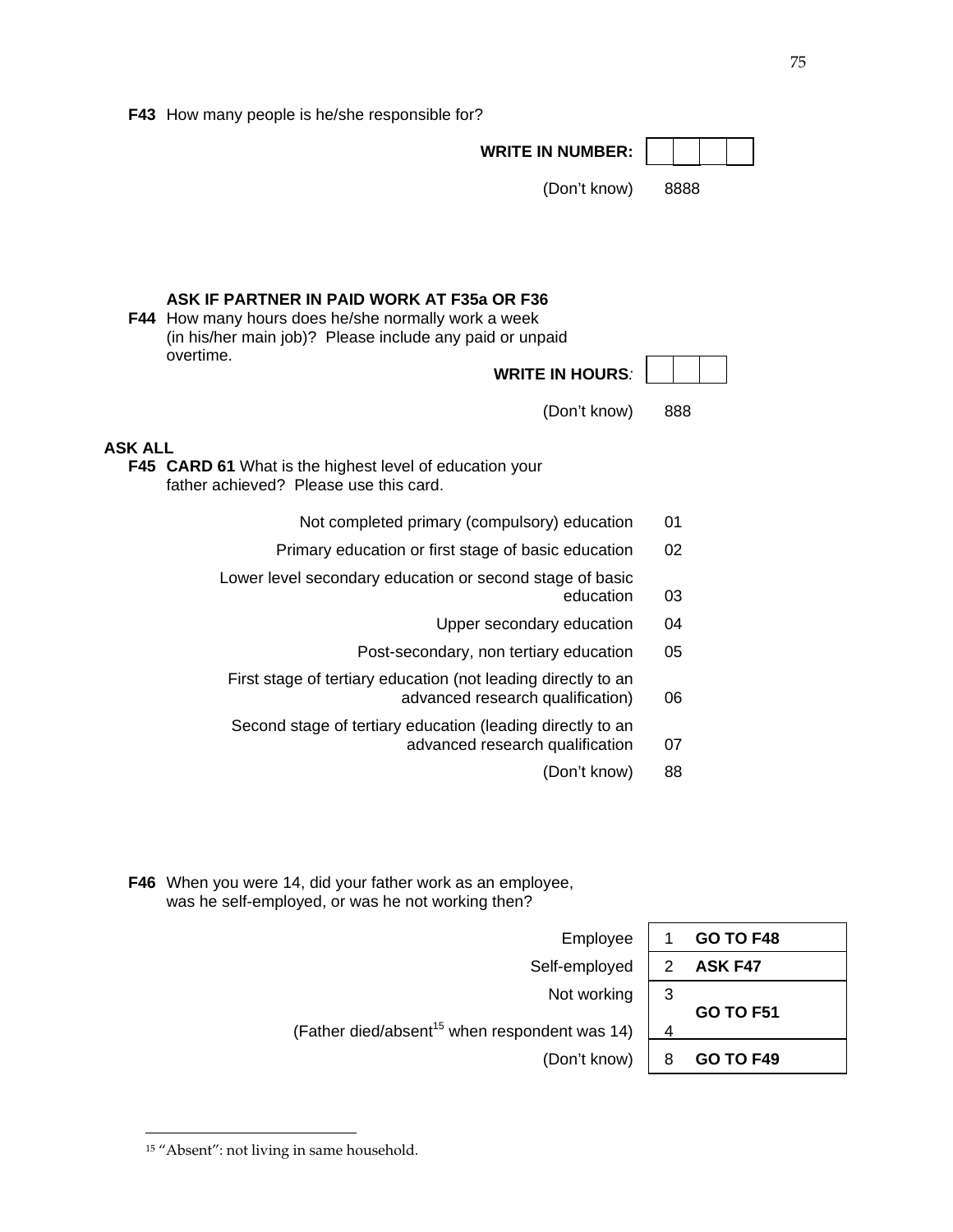**F47** How many employees did he have?

|                | None               |                         |                  |
|----------------|--------------------|-------------------------|------------------|
|                | 1 to 24 $\vert$ 2  |                         | <b>GO TO F49</b> |
|                | 25 or more $\vert$ | $\overline{\mathbf{3}}$ |                  |
| (Don't know) 8 |                    |                         |                  |

 $\overline{a}$ 

# **ASK IF FATHER EMPLOYED (code 1 at F46)**

 **F48** Did he have any responsibility for supervising the work of other employees?

| Yes 1           |  |
|-----------------|--|
| No <sub>2</sub> |  |
| (Don't know) 8  |  |

### **ASK IF FATHER WORKING OR DON'T KNOW – CODES 1, 2 or 8 at F46 F49** What was the name or title of his main job?  **WRITE IN**

 **\_\_\_\_\_\_\_\_\_\_\_\_\_\_\_\_\_\_\_\_\_\_\_\_\_\_\_\_\_\_\_\_\_\_\_\_\_\_\_\_\_\_\_\_\_\_\_\_\_\_\_\_\_\_\_\_\_**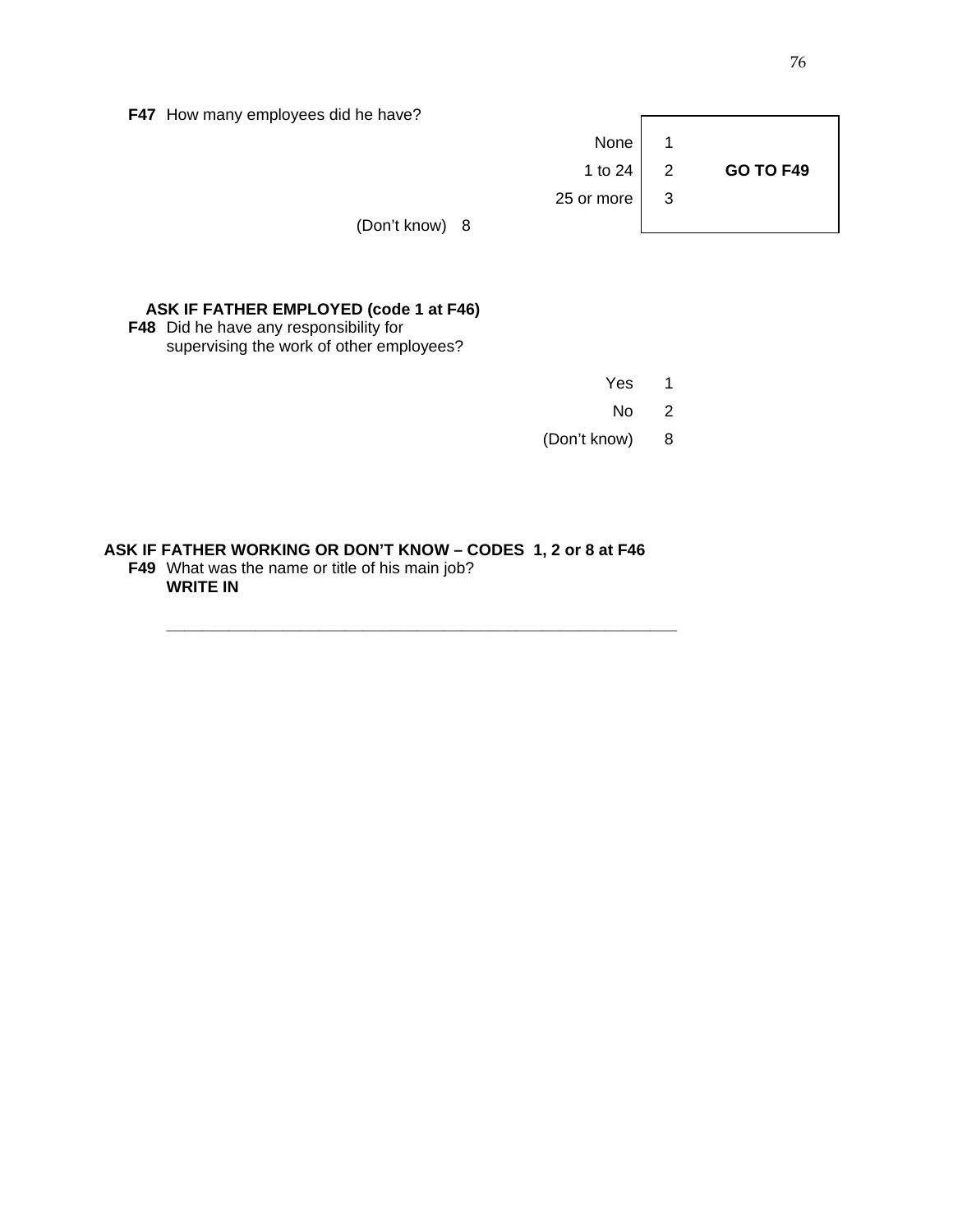### **F50 CARD 62 Which of the descriptions16 on this card best**

describes the sort of work he did when you were 14.

#### **Traditional professional occupations**

- such as: accountant solicitor medical practitioner scientist – civil/mechanical engineer 01
	-

# **Modern professional occupations**

- such as: teacher nurse physiotherapist social worker
	- welfare officer artist musician –
	- police officer (sergeant or above) software designer 02

### **Clerical and intermediate occupations**

 such as: secretary – personal assistant – clerical worker – office clerk – call centre agent<sup>17</sup> – nursing auxiliary – nursery nurse 03

# **Senior manager or administrators**

 (usually responsible for planning, organising and co-ordinating work and for finance)

such as: finance manager – chief executive 04

# **Technical and craft occupations**

- such as: motor mechanic fitter inspector plumber printer
	- tool maker electrician gardener train driver 05

### **Semi-routine manual and service occupations**

- such as: postal worker machine operative security guard
	- caretaker farm worker catering assistant
		- receptionist sales assistant 06

# **Routine manual and service occupations**

- such as: HGV<sup>18</sup> driver van driver cleaner porter packer sewing machinist – messenger – labourer – waiter/waitress – bar staff and the staff of the staff of the staff of the staff of the staff of the staff of the staff of the staff of the staff of the staff of the staff of the staff of the staff of the staff of the staff of the staff of
	-

# **Middle or junior managers**

- such as: office manager retail manager bank manager
	- restaurant manager warehouse manager publican 08
		- (Don't know) 88

j

<sup>&</sup>lt;sup>16</sup> Most of the occupations here have not been annotated. If translators are unable to identify the intended occupation, contact translate@zuma-mannheim.de .

<sup>&</sup>lt;sup>17</sup> A call centre is also known as a telephone shop. It can take many forms: a CATI shop for interviewing, a Customer Service centre with phone operators where customers call with questions and concerns, or a telemarketing centre. An agent is a person who answers (or initiates) live (telephone) communications on behalf of a company or client.

<sup>18</sup> "HGV" = Heavy Goods Vehicle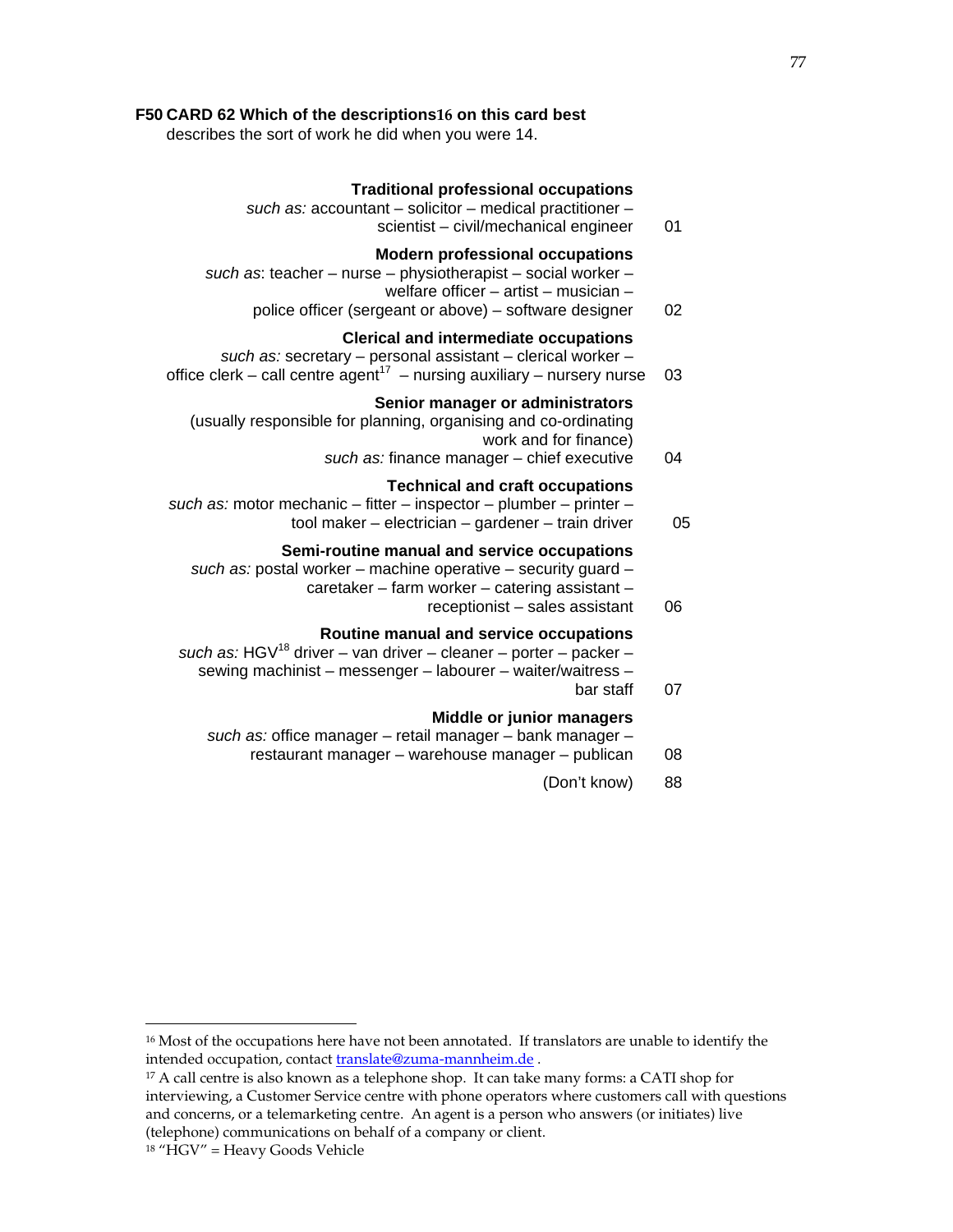#### **ASK ALL**

- **F51 CARD 63** What is the highest level of education your mother achieved? Please use this card.
	- Not completed primary (compulsory) education 01
	- Primary education or first stage of basic education 02

Lower level secondary education or second stage of basic

- education 03
- Upper secondary education 04
- Post-secondary, non tertiary education 05

 First stage of tertiary education (not leading directly to an advanced research qualification) 06

 Second stage of tertiary education (leading directly to an advanced research qualification 07

(Don't know) 88

 **F52** When you were 14, did your mother work as an employee, was she self-employed, or was she not working then?

| Employee                                    |   | <b>GO TO F54</b> |
|---------------------------------------------|---|------------------|
| Self-employed                               |   | ASK F53          |
| Not working                                 | 3 |                  |
| (Mother died/absent when respondent was 14) | Δ | <b>GO TO F57</b> |
| (Don't know)                                | 8 | <b>GO TO F55</b> |

**F53** How many employees did she have?

| None                 |                            |  |
|----------------------|----------------------------|--|
|                      | 1 to 24 2 <b>GO TO F55</b> |  |
| 25 or more $\vert$ 3 |                            |  |
| $(Don't know)$   8   |                            |  |

#### **ASK IF MOTHER EMPLOYED (code 1 at F52)**

 **F54** Did she have any responsibility for supervising the work of other employees?

| Yes 1 |  |
|-------|--|
| No 2  |  |

- 
- (Don't know) 8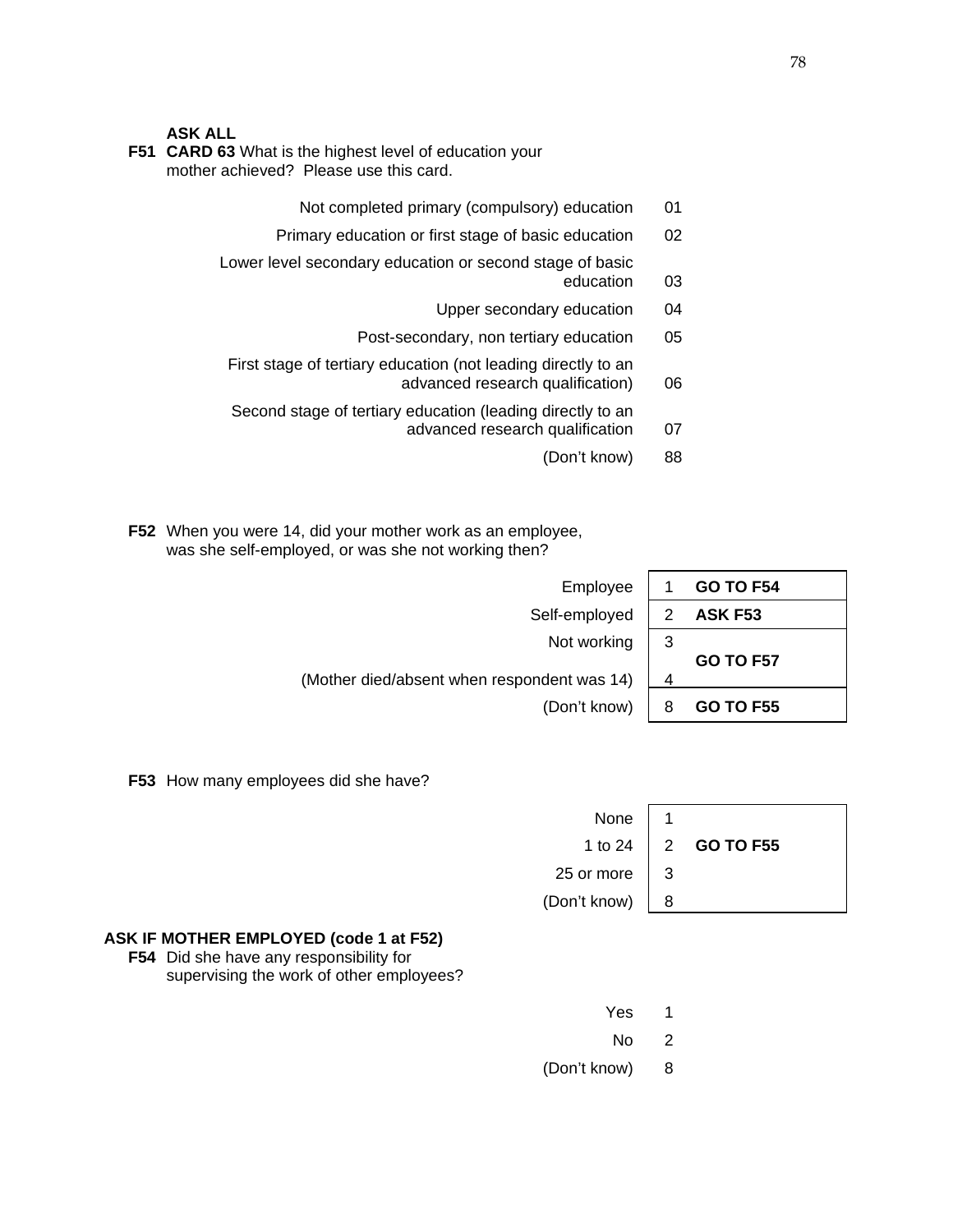### **ASK IF MOTHER WORKING OR DON'T KNOW - CODES 1, 2 or 8 at F52**

 **\_\_\_\_\_\_\_\_\_\_\_\_\_\_\_\_\_\_\_\_\_\_\_\_\_\_\_\_\_\_\_\_\_\_\_\_\_\_\_\_\_\_\_\_\_\_\_\_\_\_\_\_\_\_\_** 

**F55** What was the name or title of her main job?  **WRITE IN** 

| F56 CARD 64 Which of the descriptions on this card best<br>describes the sort of work she did when you were 14.                                                                                           |    |
|-----------------------------------------------------------------------------------------------------------------------------------------------------------------------------------------------------------|----|
| <b>Traditional professional occupations</b><br>such as: accountant - solicitor - medical practitioner -<br>scientist - civil/mechanical engineer                                                          | 01 |
| <b>Modern professional occupations</b><br>such as: teacher - nurse - physiotherapist - social worker -<br>welfare officer - artist - musician -<br>police officer (sergeant or above) – software designer | 02 |
| <b>Clerical and intermediate occupations</b><br>such as: secretary - personal assistant - clerical worker -<br>office clerk - call centre agent <sup>19</sup> - nursing auxiliary - nursery nurse         | 03 |
| Senior manager or administrators<br>(usually responsible for planning, organising and co-ordinating<br>work and for finance)<br>such as: finance manager - chief executive                                | 04 |
| <b>Technical and craft occupations</b><br>such as: motor mechanic - fitter - inspector - plumber - printer -<br>tool maker - electrician - gardener - train driver                                        | 05 |
| Semi-routine manual and service occupations<br>such as: postal worker - machine operative - security guard -<br>caretaker - farm worker - catering assistant -<br>receptionist - sales assistant          | 06 |
| Routine manual and service occupations<br>such as: HGV <sup>20</sup> driver – van driver – cleaner – porter – packer –<br>sewing machinist - messenger - labourer - waiter/waitress -<br>bar staff        | 07 |
| Middle or junior managers<br>such as: office manager - retail manager - bank manager -<br>restaurant manager - warehouse manager - publican                                                               | 08 |
| (Don't know)                                                                                                                                                                                              | 88 |
|                                                                                                                                                                                                           |    |

1 <sup>19</sup> A call centre is also known as a telephone shop. It can take many forms: a CATI shop for interviewing, a Customer Service centre with phone operators where customers call with questions and concerns, or a telemarketing centre. An agent is a person who answers (or initiates) live (telephone) communications on behalf of a company or client.

•

<sup>20</sup> "HGV" = Heavy Goods Vehicle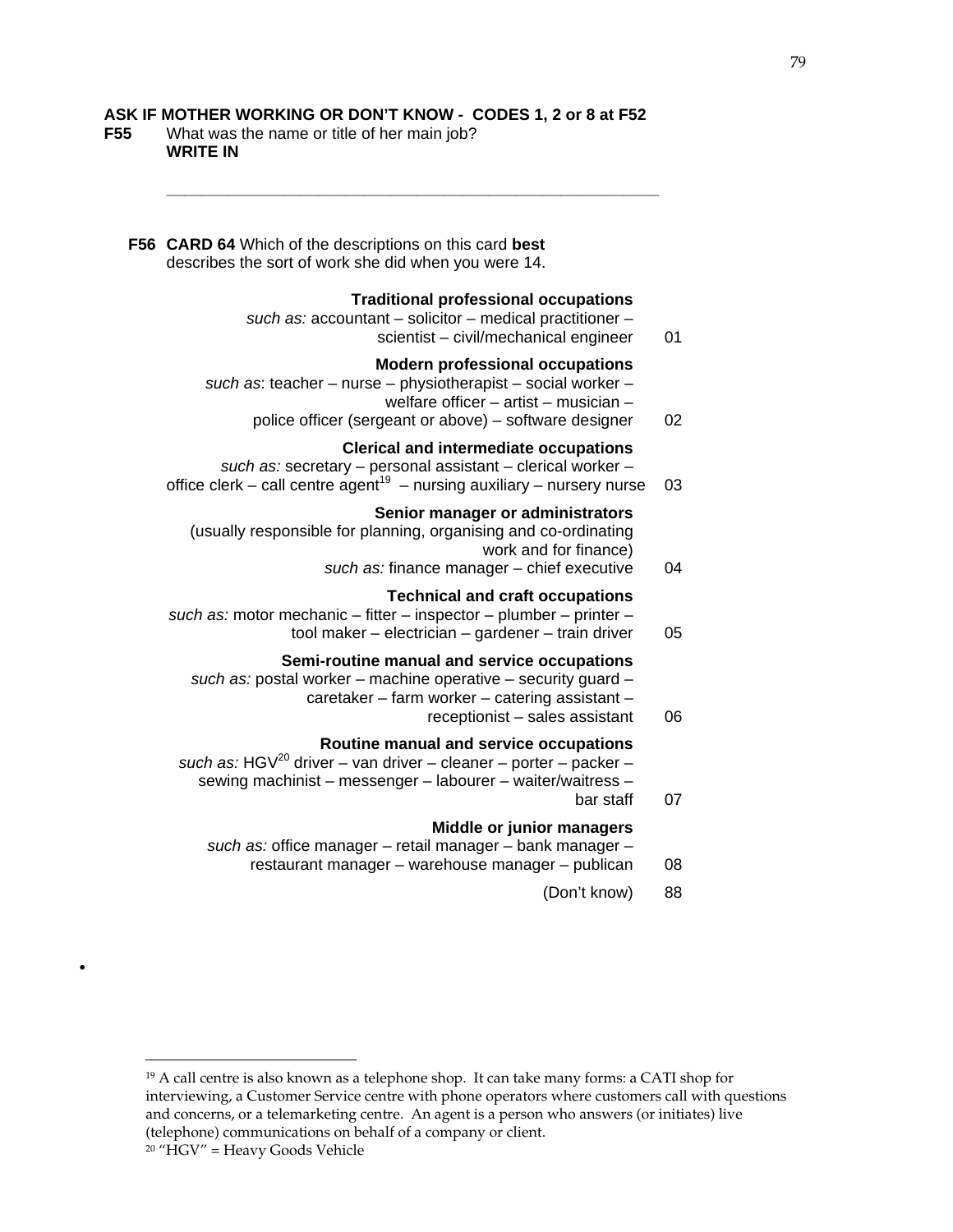**ASK ALL** 

 **F57** During the last twelve months, have you taken any course or attended any lecture or conference to improve your knowledge or skills for work?

- **The Contract of Contract Contract of Contract Contract Contract Only 1980**
- No 2

 $\overline{1}$ 

(Don't know) 8

 **F58 CARD 65** Could I ask about your current legal marital status? Which of the descriptions on this card applies to you? The Card applies to you? Separated (still legally married) | 02 Divorced  $\vert$  03 Widowed | 04 **GO TO F61** Never married  $\vert$  05 (Refused  $| 77$ ) (Don't know) | 88

**F59** Are you currently living with your husband/wife?

| Yes                                                | 1              | <b>GO TO F62</b>         |
|----------------------------------------------------|----------------|--------------------------|
| No                                                 | $\mathbf{2}$   |                          |
| (Refused                                           | 7)             | ASK F60                  |
| (Don't know)                                       | 8              |                          |
|                                                    |                |                          |
| F60 Are you currently living with another partner? |                |                          |
| Yes                                                | 1              | <b>GO TO F63</b>         |
| No                                                 | $\overline{2}$ |                          |
| (Refused                                           | 7)             | <b>GO TO F62</b>         |
| (Don't know)                                       | 8              |                          |
|                                                    |                |                          |
| F61 Are you currently living with a partner?       |                |                          |
| Yes                                                | 1              | <b>GO TO INSTRUCTION</b> |
|                                                    |                | <b>ABOVE F63</b>         |
| No                                                 | $\overline{2}$ |                          |
| (Refused                                           | 7)             | ASK F62                  |
| (Don't know)                                       | 8              |                          |
|                                                    |                |                          |